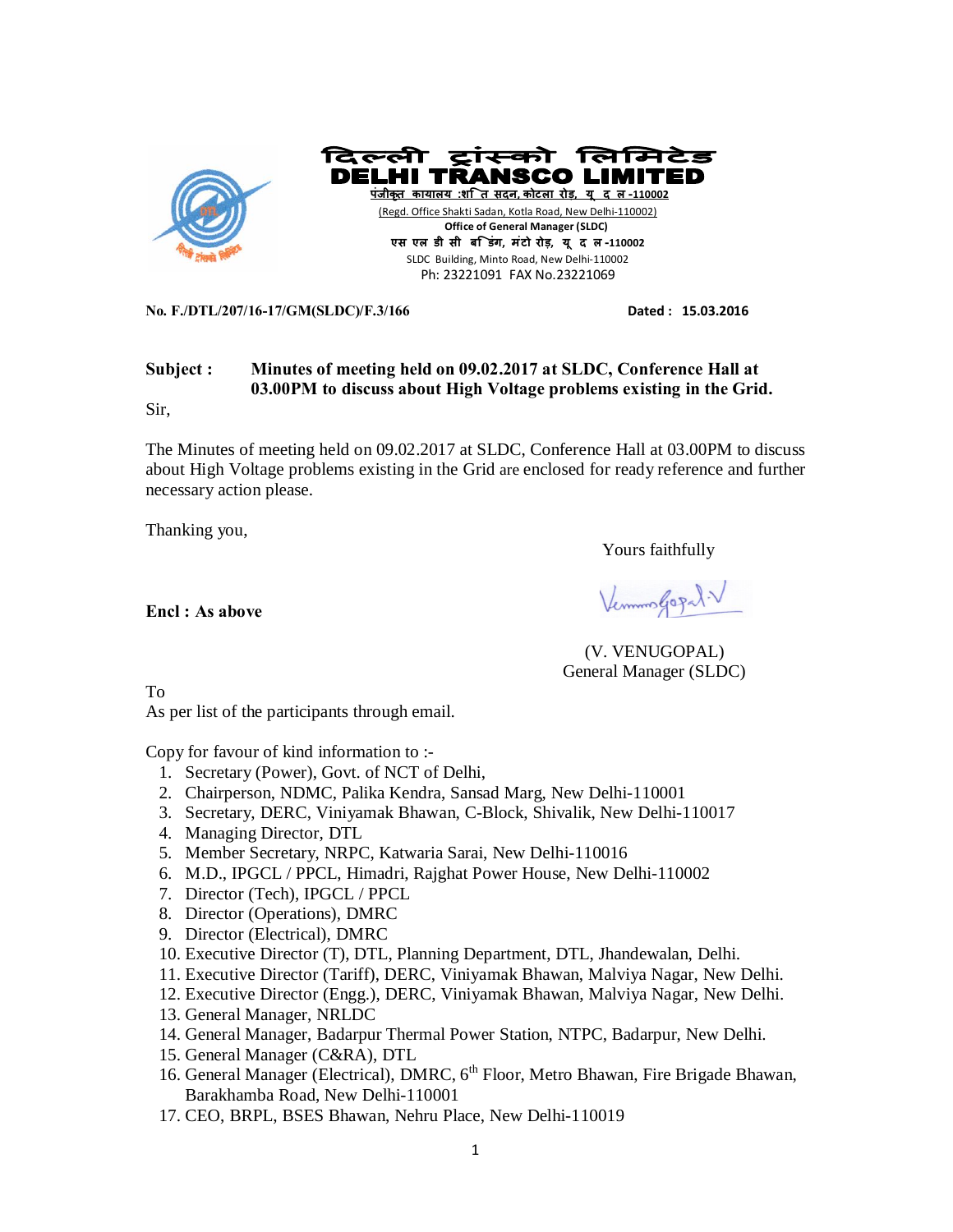- 18. CEO, BYPL, Shakti Kiran Building, Karkardooma, New Delhi-110092
- 19. CEO, TPDDL, 33kV Grid S/Stn, Hudson Lane, Kingsway Camp, Delhi-110009
- 20. Chief Engineer (Electrical)-I, NDMC
- 21. Director (Power), NDMC, Room No. 5016, 5<sup>th</sup> Floor, Palika Kendra, Sansad Marg, New Delhi.
- 22. Chief Engineer, Delhi Zone,(CEDZ), MES, Delhi Cantt, New Delhi-110010
- 23. Addl. Secretary (Power), Govt. of NCT of Delhi, Delhi Secretariat, New Delhi.
- 24. Dy.G.M.(System Operation), SLDC
- 25. Dy. G.M. (SCADA), SLDC
- 26. Manager (System Operation)-Shift, SLDC
- 27. Manager (System Operation), SLDC
- 28. Manager (Energy Accounting), SLDC
- 29. Asstt. Manager (F), SLDC, Delhi.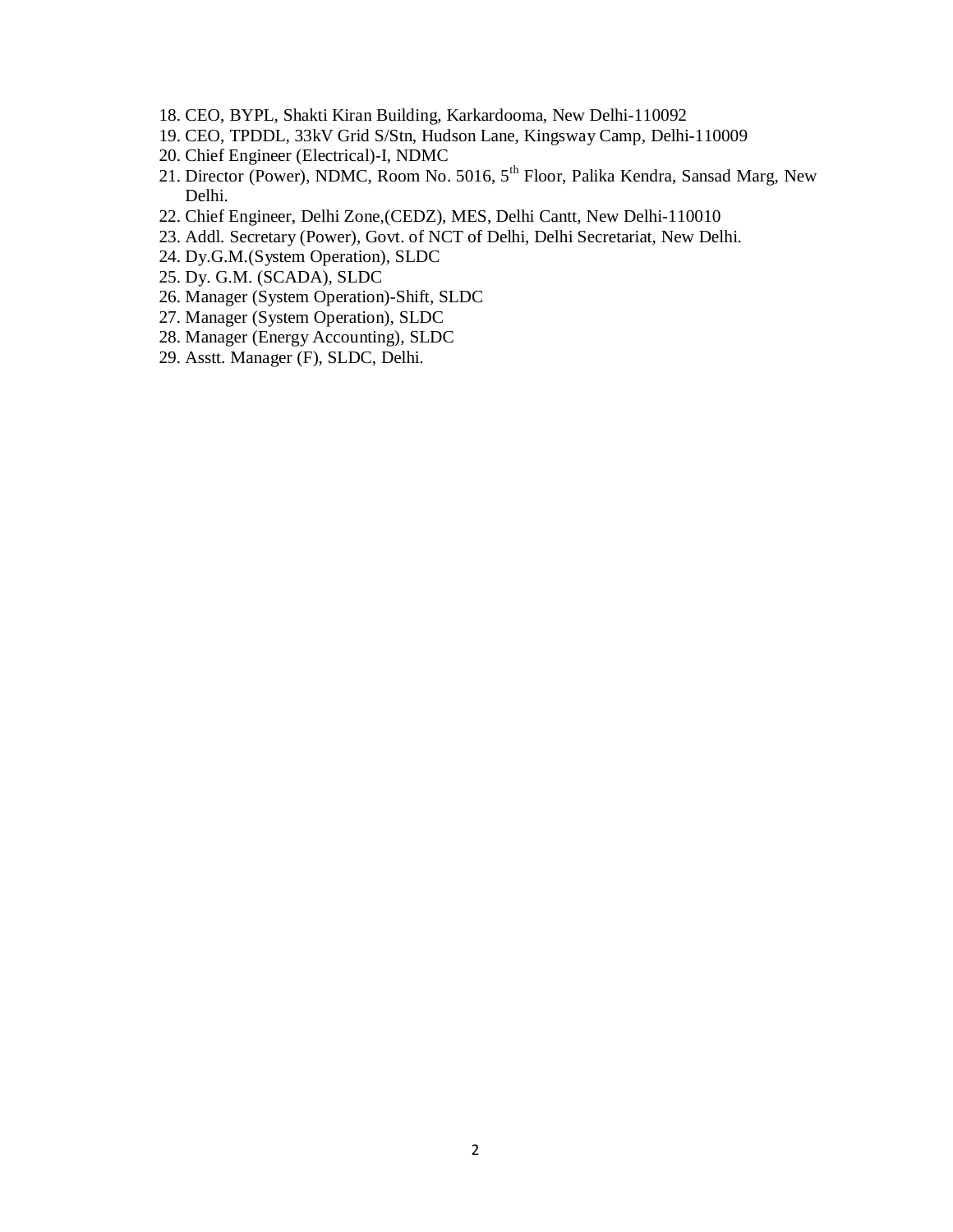

# **DELHI TRANSCO LTD.** (Regd. Office : Shakti Sadan, Kotla Road, New Delhi 110002) **[Office of General Manager (SLDC)]** SLDC Building, Minto Road, New Delhi ó 110 002 Phone No.23221091, Fax 23221012, 23221059

## **Subject : Summary of record of discussions in the meetings held in SLDC on 09.02.17 at SLDC, Conference Hall at 03.00PM to discuss about High Voltage problems existing in Grid.**

The issue of high voltage in the Grid was discussed in the  $16<sup>th</sup>$  Grid Coordination Committee meeting held on 18.01.2017. It was decided to convene a separate meeting exclusively for the issue of high voltage. It was also decided to call DMRC in the meeting as MDRC feeders are also found one of the reasons of high voltage problems in the Grid. Accordingly, a meeting was called on 09.02.2017 in SLDC.

- 2 Director (Operations) Chaired the meeting.
- 3 The list of participants is annexed.

### **Gist of discussions and decisions.**

- 4 SLDC representative presented the severity of high voltage problems persisting in the Grid since the beginning of off peak season i.e. second fortnight of October 2016. It was explained that even during peak hours, the voltage remains more than the normal limit. Indian Electricity Grid Code Regulations 2010 stipulates the permissible voltage limits as under:-
	- 5.2 System Security Aspects
	- (r) All users, STUs and CTU shall make all possible efforts to ensure that the grid voltage always remains within the following operating range

| Voltage | Voltage (rms) |         |  |  |  |  |
|---------|---------------|---------|--|--|--|--|
| level   | Maximum       | Minimum |  |  |  |  |
| 765 kV  | 800           | 728     |  |  |  |  |
| 400 kV  | 420           | 380     |  |  |  |  |
| 220 kV  | 245           | 198     |  |  |  |  |
| 132 kV  | 145           | 122     |  |  |  |  |

5 It was pointed out at that all users including that of STUs and CTUs are required to take steps to ensure stable operation of the system with the voltage profile in the above mentioned limits for secure operation of the Grid.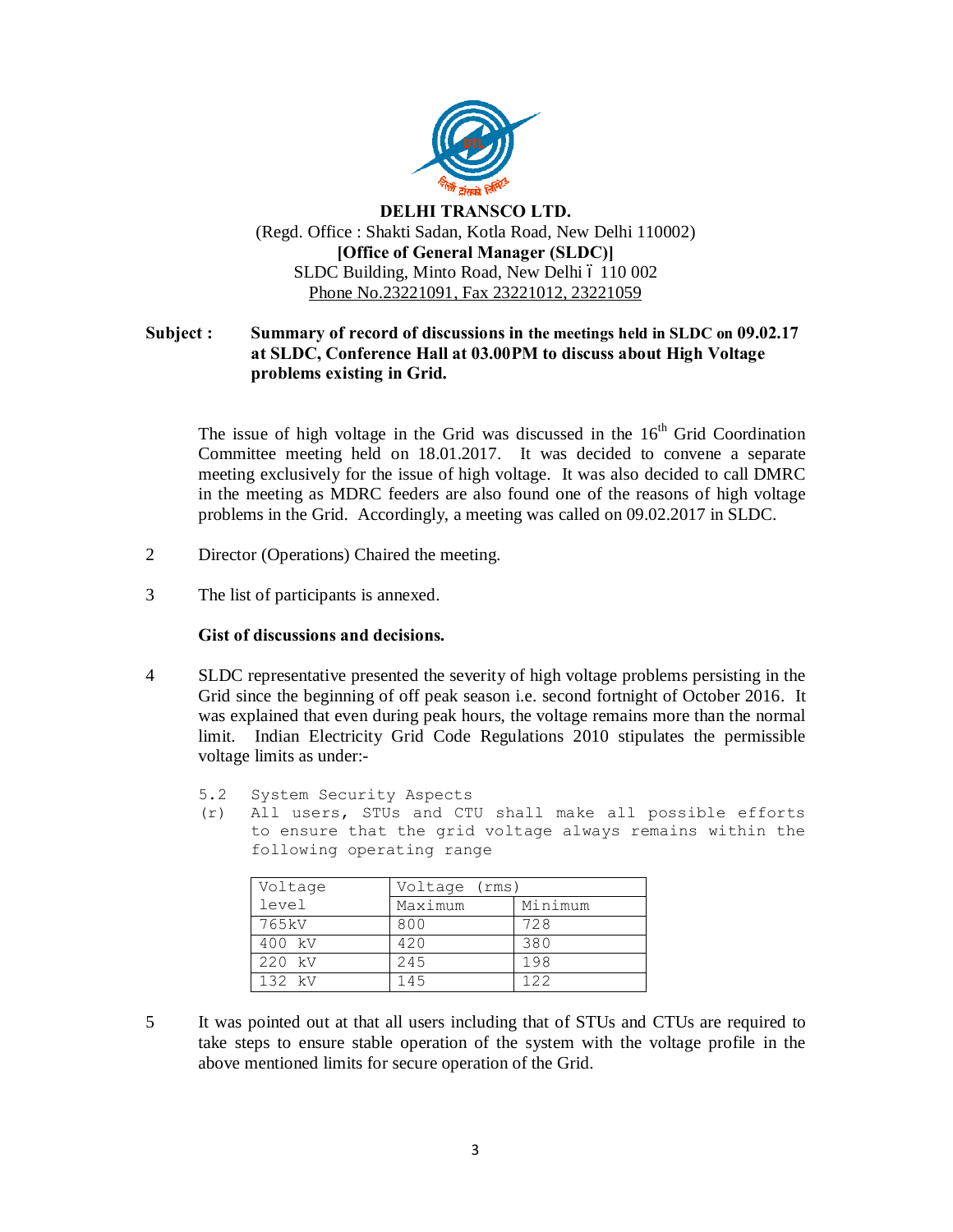6 It was explained that that Delhi system is having 9040MVA capacity at 400/220KV level and 11720MVA capacity at 220/66/33kV level. In addition to the above, there are 10 nos 400KV transmission lines and 102 nos. 220KV transmission lines (some of them are cables). These transmission assets are created to cater the present peak load demand of about 6500MW. During the Winter months off peak hours, the demand has been hovering around 1500MW. This huge transmission elements generating reactive power is more than the requirement of load leading to operation of high voltage. Despite taking all possible steps, like opening of around 30-35 nos. of 220KV lines and about 20-25 nos. of 66KV cable lines of DISCOMs, the Reactive Power Injection could not be reduced beyond 400MVAR during night time. A broad analysis of the Reactive Power injection shows that out of 400MVAR Reactive Power injection, the Reactive Power Injection by the Discoms system to the grid is about 100MVAR. The balance 300MVAR Injection is due to the transmission system. The main reason of this Injection is the loading of Transmission lines below Surge Impedance Loading (SIL) and the transmission system itself generates Reactive Power more than the requirement of the load causing Reactive Power Injection to the Grid. For deterring reactive power injection during high voltage regime for the Reactive Power Injection to the grid above 412KV at inter exchange points and 226.6KV at 220KV level the Injecting utility has to pay 13 Paisa per Reactive Unit (the charges being increased by 0.5paisa per year). In this process, the Transmission Co. has to pay about Rs. 6 Crores in a year to NRLDC as Reactive Power charges.

PGCIL(the CTU) has already conducted the study for the reactive power compensation and recommended 125 MVAR Reactor at Mandola. The study has been conducted considering the 125MVAR Reactors at the upcoming ISTSs at Maharani Bagh, Tuglakabad and Dwarka. It is anticipated that by the year 2019-20, with all the ISTS with 125MVAR Reactors along with Reactor at Mandola will reduce the high voltage problem.

- 6 It was informed that the high voltage issue have been the regular agenda of Northern Regional Power Committee (NRPC) monthly Operational Coordination Committee (OCC) meeting and Delhi OCC meetings.
- 7 The issue of high voltage in the Grid is explained in the Minutes of Meeting of  $NRPC\alpha$  131<sup>st</sup> meeting of Operational Coordination Committee (OCC) held on 13.01.2017 / 17.01.2017. The extracts of the MoM was cited as under:-

#### **22. High Voltage control**

- 22.1 Representative of NRLDC presented the Voltage duration curve of all the 400kV nodes of NR clubbing the nodes state wise. Based on these curves, it was observed that
- a. The high voltage (>420 kV) was observed for about 10-20% of time at most of the locations except for some locations such as in Punjab ring etc wherein voltage was above 420 kV for approx. 40-50% of time.
- b. This high voltage was observed for extended time during night hours.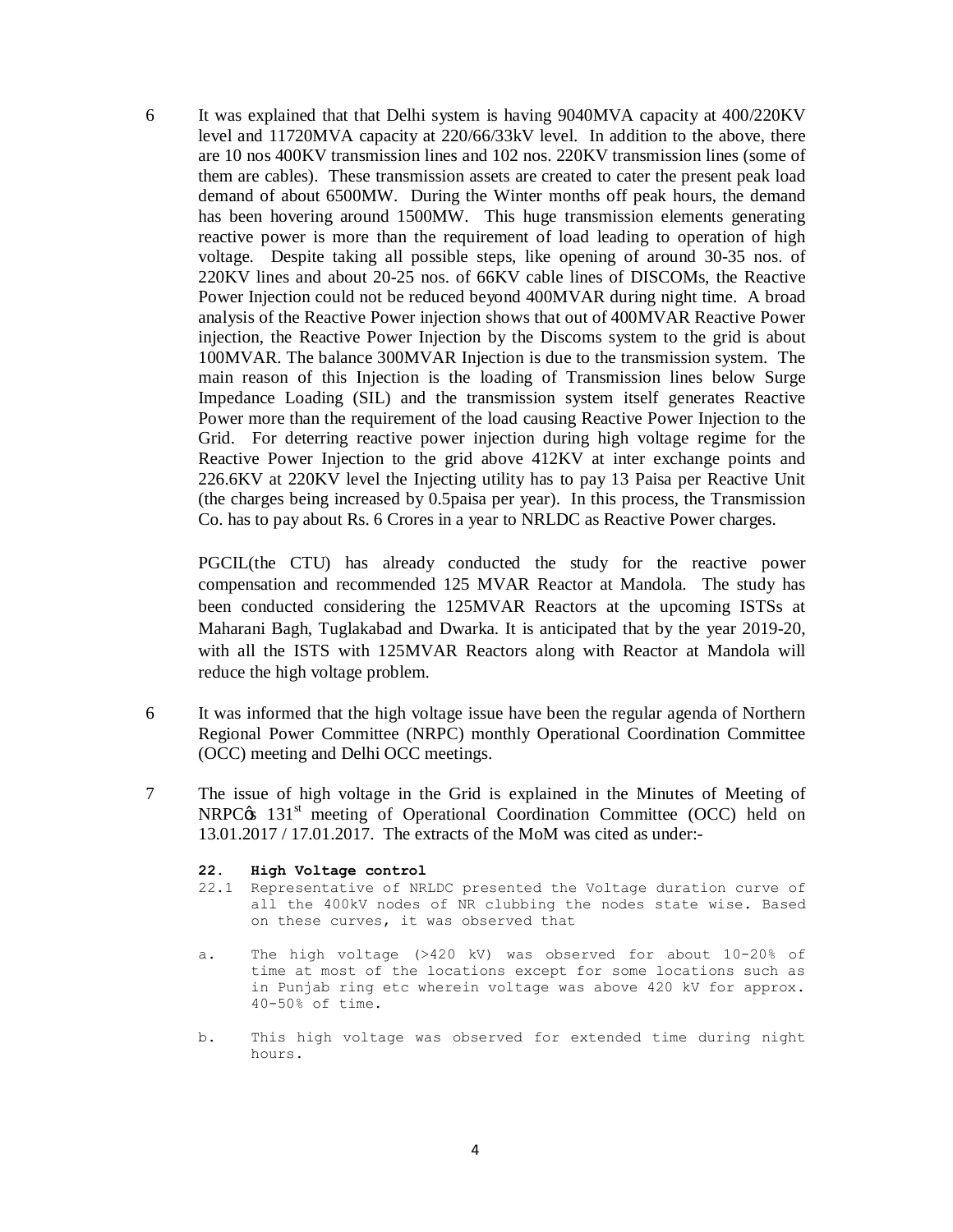c. Some of the 400kV node's voltage duration curve had a vast difference from the nearby interconnected nodes as given below:

400kV Jallandhar (PGCIL): Voltage much higher than nearby nodes. POWERGRID representative stated that Jallandhar and Fatehbad voltages issues have been noticed by them also and are looking into the issue. 400kV Amritsar (PGCIL): Voltage was bit lower than nearby nodes. **400kV Bamnoli (DTL): Voltages was lower in range of ~ 5-10kV in comparison to nearby nodes.**  400kV Suratgarh (RRVPNL): Voltage very high. Both Bus voltages at Suratgarh also have difference of  $\sim$  10-15kV. 400kV Jodhpur (RRVPNL): Voltages quite higher than nearby nodes and their bus voltage has difference of  $\sim$  20kV. Telemetry of new 400kV Chittorgarh (RRVPNL) is inaccurate. 400kV Agra (PG) & Agra (UP) bus voltages has difference of  $\sim$ 14- 15kV. 400kV Lucknow(UP): Voltages high than that of nearby nodes. 400 kV Dehar (BBMB): Voltages higher than nearby nodes.

- 22.2 OCC deliberated on the issue and expressed that following may be the reasons for such difference: Inaccurate telemetry [transducer issue] CVT error
- 22.3 OCC advised all the concerned members to Check the telemetry of such sub-stations Check the CVTs and correct them if erroneous as wrong CVT output could result in protection mis-operation as well.
- 22.4 It was decided and agreed that all the concerned utilities would check the telemetry of site and SCADA to remove the discrepancies.
- 22.5 It was also observed that following sub-stations were having over voltages(voltage>420 kV) for more than 30% of time: Dhuri, Muktsar, Makhu, Nakodar, Rajpura, Talwandi Saboo, Jallandhar in Punjab ; Dehar BBMB; **CCGT Bawana & Mandola in Delhi;** Agra, Vishnuprayag & Lucknow UP in Uttar Pradesh.
- 22.6 OCC advised concerned agencies to study the reactive power injection at these nodes in order to control the same. All members agreed for the same.

Tap optimization:

- 22.7 Previous OCC approved list (based on scatter plots of 400 and 200kV voltages) of suggested tap changes at 400kV and above nodes was presented by NRLDC. POWERGRID and Uttar Pradesh representatives informed that they had changed tap position at some location in line with the suggestion. POWERGRID representative stated that they were looking into the issues in respect of Bahadurgarh tap change and assured that they would correct it soon.
- 22.8 OCC observed that there had been improvement in voltages after the tap changes. However, OCC expressed concern at non information of status of tap changes at 220 kV and below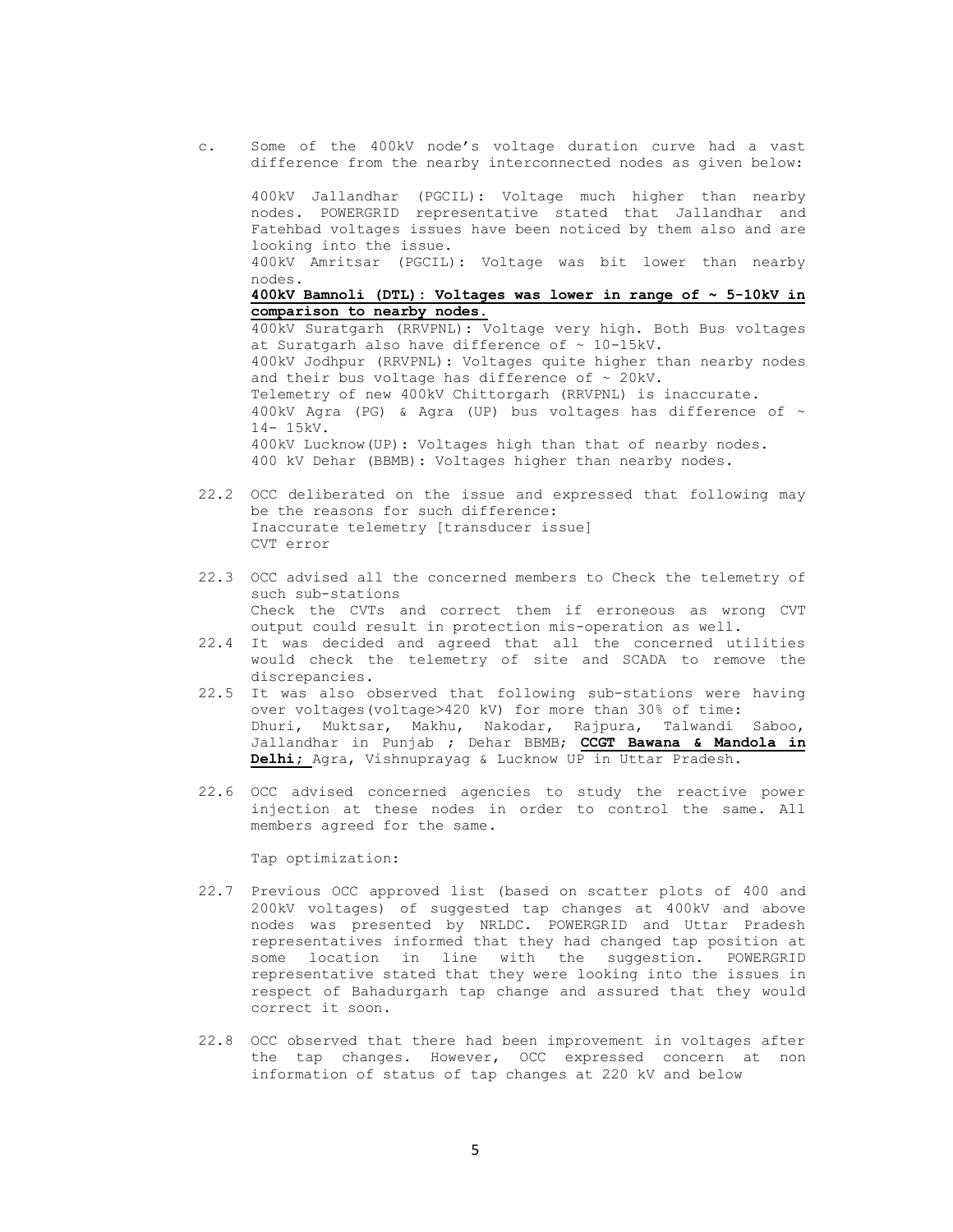transformers. As already agreed in previous OCC meetings, OCC again advised all entities/SLDCs to carry out the tap optimization at 220kV & below transformers based on scatter plots of HV/LV of ICTs and submit the information.

Generator reactive absorption response:

- 22.9 NRLDC presented the Generator reactive power absorption response especially that of thermal station (since most of the hydro stations normally remain out of bar during high voltage periods) at 400kV level based on SCADA data available at NRLDC.
- 22.10 Following were the observation based on SCADA data of 25th 31st Dec 2016:
	- · Dadri NCR machines were generating MVAr while voltages were above 410kV for most of the time.
	- · Rihand & Singrauli some machines were generating MVAr.
	- · Jhajjar MVAr absorption appeared to be similar on one and two machine operation. Enough margins for further absorption had been observed based on its capability curve.
	- · Rajpura TPS, sign reversal of Unit MVAr has been observed on 26th Dec 2016 as per telemetry. Till then, as per Telemetry data Rajpura TPS was absorbing MVAr to some extent. However, as per capability curve, further absorption margin was available and this margin should be exploited for voltage control.
	- · Talwandi Saboo TPS, reactive absorption trend was not as per system requirement. Telemetry of Talwandi Saboo units MVAr also needs recheck.
	- · Telemetry of Khedar TPS was not reliable and therefore, its performance could not be observed.
	- · CLP Jhajjar was absorbing the MVAr though enough margins were still available as per its capability curve.
	- · MVAr response of 400kV and 220kV Suratgarh units appeared to be erroneous. Most of the time, it appeared that Suratgarh TPS was generating MVAr in spite of having high voltage. Telemetry of voltage was also not reliable. Therefore, telemetry of Voltages, MVAr of generating units etc. at Suratgarh need to be reviewed by Rajasthan.
	- · Kalisindh & Kawai TPS were absorbing MVAr though further margin were available as per their capability curves.
	- · Uttar Pradesh: AnparaC, Bara & Lalitpur TPS graph were shown. All the generating units were absorbing . However, these stations had more margins as per their capability curve.
- 22.11 NTPC representative stated that they were also checking their machine MVAR response on daily basis. As per their observation, machines were absorbing MVAr based on system requirement. OCC observed that telemetry of sign of MVAr may be an issue which needs a review/recheck. It was also observed that apart from direction, the value of VARs also was very high in some of the cases such as Dadri. NTPC agreed to look into the telemetry issues of units MVAr (Sign and amplitude) and would take up the corrective action in this regard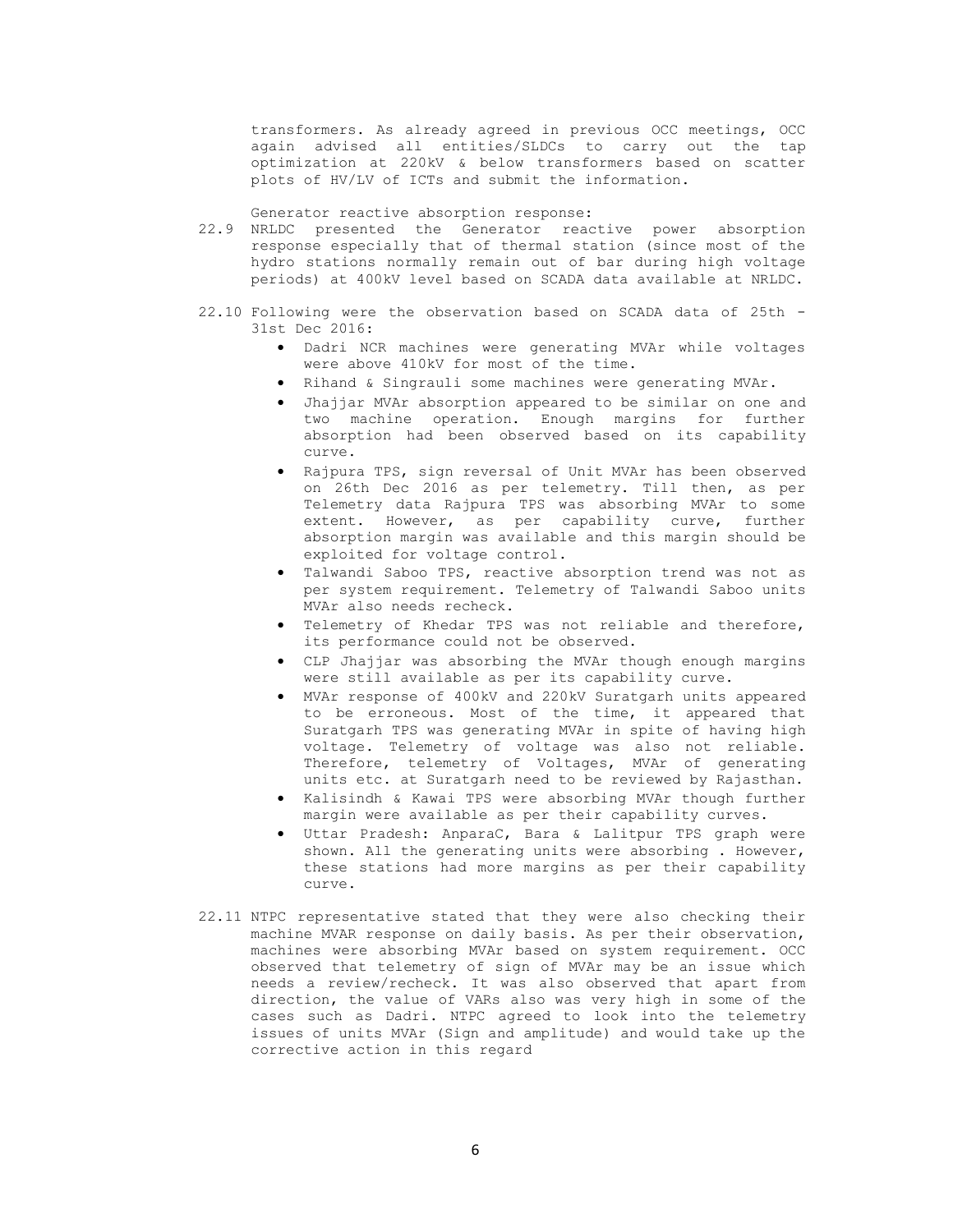- 22.12 Based on above observations and discussions, OCC advised following action:
	- a. All users shall ensure that their generating stations/units are generating/absorbing MVAR as per their capability curves based on system requirement (voltages).
	- b. Monitoring of Units MVAr response through SCADA data by all SLDCs
	- c. Telemetry of VARs of generating units (Signs and amplitude) shall be checked and corrected.
	- d. All utilities shall share the discrepancies observed and corrective action taken to rectify the above issues during next OCC meeting.

#### 22.13 Reactive Power injection at ISTS:

NRLDC presented data based on NRPC reactive energy account. The nodes which were injecting reactive power to ISTS during high voltage were as under:

| State control<br>area | MVAr Injection into ISTS during High voltage<br>as per NRPC RE account for week of 12th -18th<br>Dec 2016 |
|-----------------------|-----------------------------------------------------------------------------------------------------------|
| Punjab                | Barnala, Gobindgarh, Jamsher, Ropar, Amritsar,<br>Ludhiana, MogaPG, Patiala & Sarna                       |
| Haryana               | Bahadurgarh, Deepalpur, Gurgaon, Kaithal                                                                  |
| Rajasthan             | Hissar, Bhinmal, Heerapura, Jaipur<br>South,                                                              |
|                       | Kankroli & Sikar                                                                                          |
| Delhi                 | BTPS, Narela, Bamnoli, Bawana, Maharanibagh,                                                              |
|                       | Mandola & Mundka                                                                                          |
| Uttar Pradesh         | Anpara, Rosa and Mainpur                                                                                  |
| Uttrakhand            |                                                                                                           |
| Himmachal             | Jessore                                                                                                   |
| Pradesh               |                                                                                                           |
|                       |                                                                                                           |
| Jammu<br>$\delta$     |                                                                                                           |
| Kashmir               |                                                                                                           |

- 22.14 It was also observed that Delhi & Punjab state control areas were net payable in reactive power accounts due to reactive power injection during high voltages.
- 22.15 NRLDC also presented SCADA data of ICTs wherein reactive power injection was seen from 220 kV to 400 kV. Some of these nodes are as given below

|                         | S. N States | 400/220kV ICT nodes                     |
|-------------------------|-------------|-----------------------------------------|
|                         | Punjab      | Amritsar, Moga, Patiala & Ludhiana      |
|                         | Haryana     | Bahadurgarh, Gurgaon, Kaithal & Dhanoda |
| $\overline{\mathbf{3}}$ | Rajasthan   | Bhinmal, Jaipur South, Kankroli & Sikar |
|                         | Delhi       | MaharaniBagh, Mandola, Bamnoli & Bawana |

**22.16 As per SCADA plots of MVAr of ICTs of Delhi, reactive injection at Bawana and Bamnauli had reduced considerably. However, at Bamnauli, it has again increased. SLDC, Delhi representative stated that they had taken numbers of preventive measures to**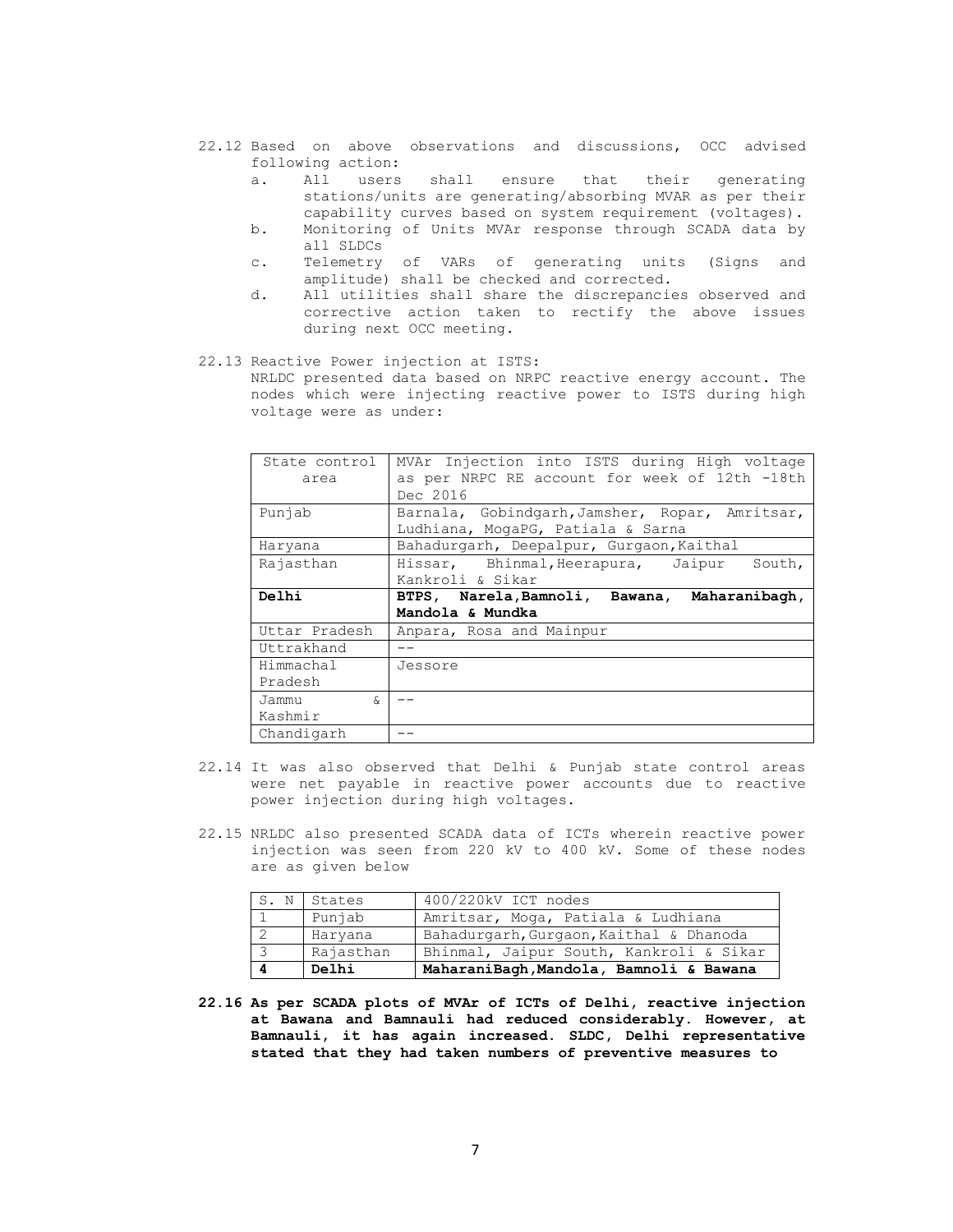**control the high voltage and MVAr injection into the grid by opening of many 220kV cables during night hours or lean period. OCC requested SLDC, Delhi to submit action taken report, in this regard, within a week's time.** 

Synchronous condenser Operation:

- 22.17 NRLDC representative stated that to contain the high voltage during winter, it was suggested that the machines having synchronous condenser capability should operate in condenser mode to absorb the MVAr especially during night hours. For this purpose, mock testing schedule of such machines was discussed and agreed in previous OCC meetings.
- 22.18 It was informed that testing of two machines at Tehri HEP had been done. Himachal Pradesh stated that Larji HEP mock test had been done on 27th & 28th Dec 2016 for uni#3.
- 22.19 SLDC, HP stated that unit#3 generated  $\sim$  14 MVAr during the testing. However, it had been taken under shutdown for further checking. OCC advised them to check the absorption capability of units also during condenser operation.
- 22.20 OCC advised to run Tehri & larji HEP units in synchronous condenser mode as per system requirement.
- 22.21 NHPC representative stated that Chamera-II Power Station was ready to operate one machine on condenser mode. NRLDC/NRPC may provide the appropriate date for this. In response, NRLDC stated that, in such cases the suitable date is provided by Power Station. Hence, NHPC was requested to send a suitable date to operate the machine of Chamera-II Power Station on condenser mode and accordingly NRLDC would monitor the requisite data during operation.
- 22.22 OCC also advised Punjab and Uttrakhand to update the forum about testing of synchronous capability at RSD, and Gas units of Uttarakhand at the earliest.

#### **22.23 Representative of SLDC, Delhi informed that it was not technoeconomically viable to modify GTs of IPGTPS for synchronous condenser mode.**

EHV Line opening:

- 22.24 NRLDC representative stated that due to high voltages in the system, on an average about 33 nos. of EHV lines (400kV and above) were being opened daily. 400kV Agra-Bhiwadi-2, 400kV Bhiwadi-Neemrana-1, 400kV BallabhgarhMainpuri-1 and 400kV Nalagarh-Parbati Pool had been open more than 25 times during Dec'16.
- 22.25 NTPC representative expressed concern over daily switching operation of 400 kV Auraiya-Agra line to control high voltage problem as such frequent operation has detrimental effect on life of equipment. PGCIL was advised to ensure that their line reactors at Agra end are kept in service to control high voltage.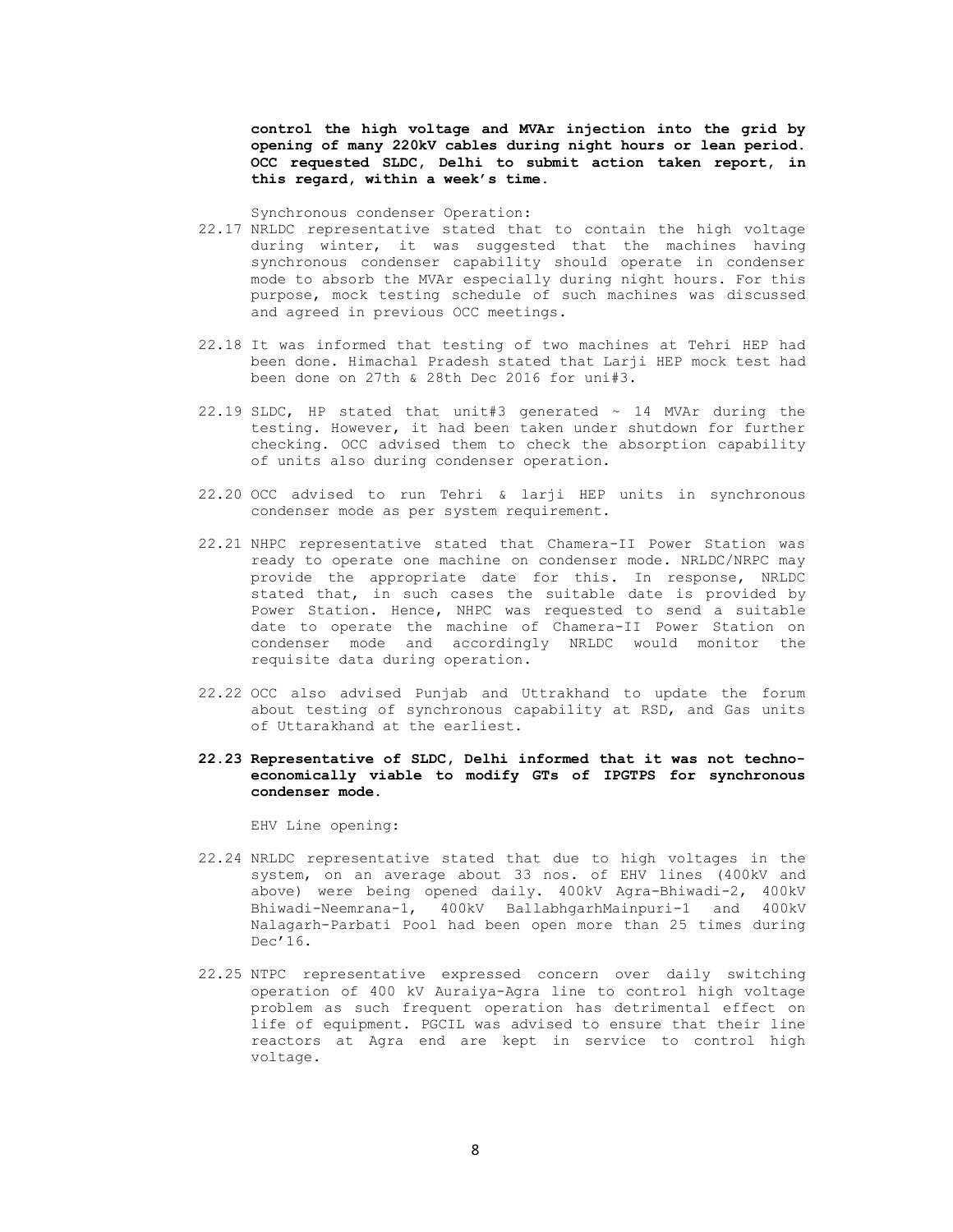- 22.26 OCC advised to give priority to reliability and also advised all utilities to ensure usage of line reactors as bus reactor when lines are being opened on high voltage. It was also suggested that for reliability purpose, substation personnel at respective substations shall ensure closer (connection) of dia after opening of the lines.
- 23. Hydro generation during winter
- 23.1 NRLDC representative stated that Hydro generation in NR is mostly snow fed and therefore during winter, their generation reduces due to less water in winter. In addition, most of the hydro plants in NR are Run of river (RoR) or small Pondage type. Since, hydro generation is limited during winter; it is mainly used for peaking requirement. Hence, Hydro generation optimization become important during winter to meet peak demand.
- 23.2 Considering the importance of hydro generation, NRLDC presented the generation patterns, ratio of peak to IC and off peak to IC of most of the hydro generators for the month of Dec 2016. Following was observed from these patterns:
	- · NHPC station e.g. Bairasuil, Chamera-I,II,III, Dulhasti, Dhauliganga, SewaII, NJPC & Rampur, Tehri, Karcham HEP etc. were generating during peak hours only.
	- · NHPC's Uri-I & II, Salal, Tanakpur, Koteshwar HEP were generating other than peak hours also.
	- · Some of NHPC stations were not giving full peaking capacity as per their installed capacities. NHPC informed that it was due to shutdown of units for maintenance. SJVN representative informed about shut down of one unit at Rampur for maintenance.
	- · Bhakra, Dehar, Pong has also increased the generation during day hours. No fixed pattern for States hydro stations was observed and these stations are also generating during night hours.
	- · Vishnuprayang and Alaknanda HEP in Uttar Pradesh were generating throughout the time. Uttar Pradesh representative stated that they would try to minimize the generation of Vishnuprayag and Alaknanda during night hours. In case of Rihand Hydro, Uttar representative stated that out of six units, only three units were running and also there were other constraints for water usage.
	- · Regarding RPS generation, the representative of Rajasthan stated that there were constraints due to barrage level as well as for irrigation usage.
- 23 Punjab hydro e.g. RSD, UBDC, Mukerian, Shanan were generating throughout the day & night. 23.3 NHPC representative stated that since Uri‐I, Uri-II, Salal and Tanakpur Power Stations are purely ROR Plants hence peaking generation from these Power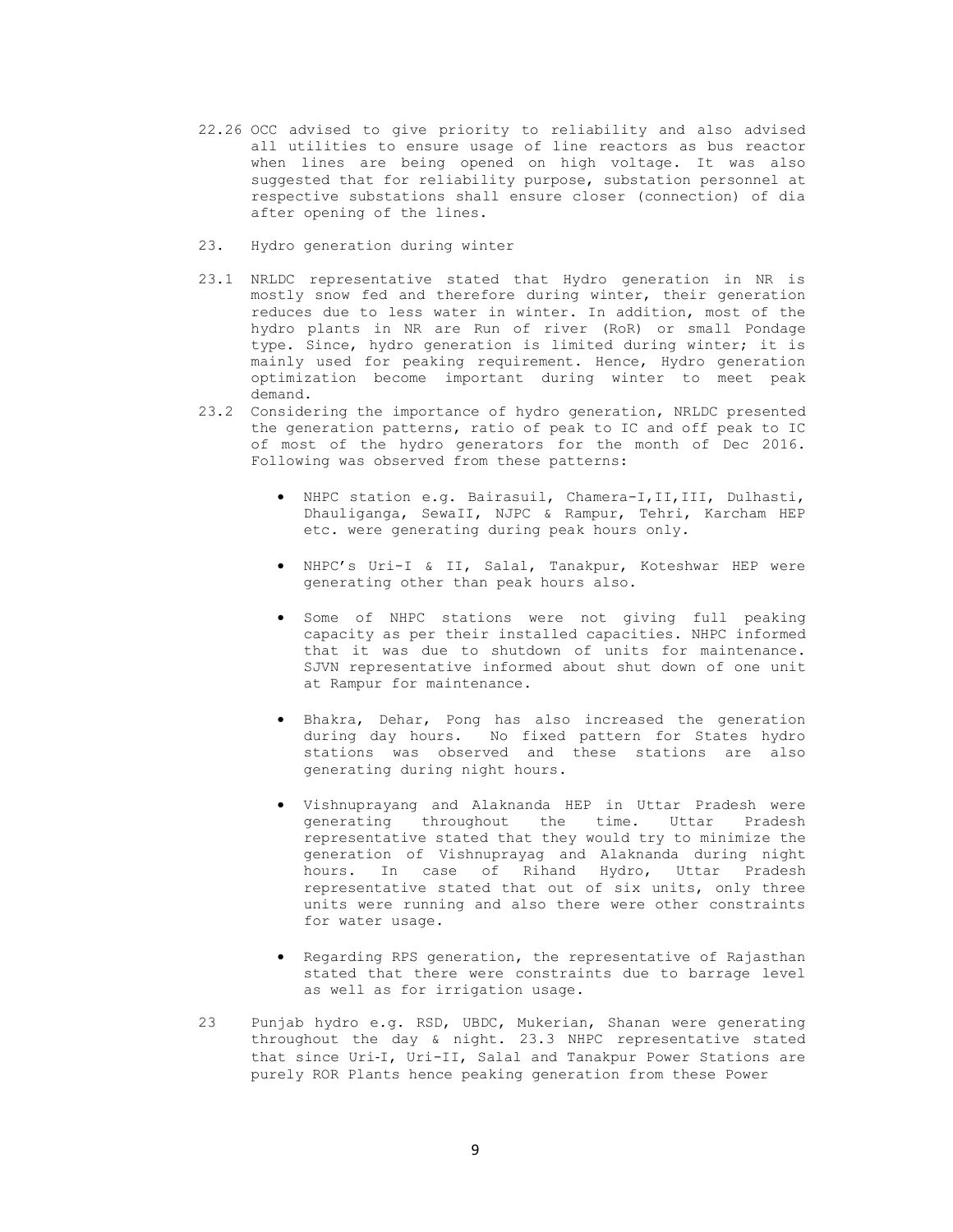plants is not possible. It was also added that in up-stream of Salal there is Baglihar Power Station which is operated by J&K State and in up-stream of Uri-I & Uri-II Power Station there is Lower Jhelum Power Station which is also operated by J&K State. Hence the generation of these NHPC Power Stations are regulated as per the discharge received from their up-stream Power Projects during lean season. It was further informed that Generation at Uri-I and Uri-II Power Station was considerably high during 2014-15 due to high flooding in Kashmir region and during 2015-16 due to heavy rains. The inflow data at Uri-1 Power Station for the last 6-7 years had been analyzed and it was been observed that the actual inflow in lean period during 2016-17 was near about the average inflow during 2010 to 2013. However, the inflow during 2014-15 and 2015-16 had abnormally high due to flooding & heavy rain, respectively. 23.4 OCC advised all the concerned utilities to Minimize the Hydro generation during night hours and Maximize during peak hours. It was also suggested that Machine maintenance, co-ordination with associated barrage/dam/reservoirs /irrigation facility should be done so as to maximize the generation during peak hrs as well as during other day hours of high demand period. Representatives of Uttar Pradesh, Punjab, and Rajasthan agreed to explore all possibilities of optimization by coordinating with respective downstream dam/reservoir or irrigation authorities to minimize the generation during night hours 23.5 OCC advised BBMB to further explore possibility of reducing the generation during night hours in both quantum [at Bhakra complex] as well as time [at Pong and Dehar]. This saving of water during night hour can be utilized during high demand hours of day time. Representative of BBMB also agreed to take appropriate action to minimize the generation at Bhakra & Pong during night hours. 23.6 OCC advised, all SLDCs to apprise the outcome in next OCC meeting.

8 It was explained that on every day, number of transmission and distribution lies got opened particularly during nigh time to control high voltages putting the reliability of power supply at very risky stage. For example, in Northern Region on 08.02.2017, total 60 nos. of Bulk Transmission Lines including that of 765kV and 400kV lines got opened. The details are as under:-

| Sr.            | Name of the transmission line  | Voltage          | Owner        | From   |       | To      |       |
|----------------|--------------------------------|------------------|--------------|--------|-------|---------|-------|
| N <sub>0</sub> |                                | level            |              | Date   | Time  | Date    | Time  |
| 1              | Meerut - Moga                  | 765 kV           | <b>PGCIL</b> | 7/2/17 | 21:32 | 8/2/17  | 6:27  |
| $\overline{2}$ | Bhiwani -Meerut                | 765 kV           | <b>PGCIL</b> | 7/2/17 | 23:45 | 8/2/17  | 6:28  |
| 3              | Agra-Fatehpur                  | 765 kV           | <b>PGCIL</b> | 7/2/17 | 23:53 | 8/2/17  | 7:11  |
| $\overline{4}$ | Jatikala-Kanpur New            | 765 kV           | <b>PGCIL</b> | 8/2/17 | 1:23  | 8/2/17  | 7:59  |
| 5              | Meerut - Moga                  | 765 kV           | <b>PGCIL</b> | 8/2/17 | 20:27 | 10/2/17 | 8:59  |
|                |                                |                  | <b>UPPTC</b> | 26/1/1 |       |         |       |
| 6              | Mainpuri(PG)-Paricha(UPPTCL)-2 | $400 \text{ kV}$ | L            | 7      | 20:48 | 9/2/17  | 12:52 |
|                |                                |                  |              | 27/1/1 |       |         |       |
| 7              | Bhiwani-Jind 1                 | 400 kV           | <b>PGCIL</b> | 7      | 21:15 | 8/2/17  | 21:00 |
|                |                                |                  |              | 30/1/1 |       |         |       |
| 8              | Chamera pool-Jalandhar 2       | 400 kV           | <b>PGCIL</b> | 7      | 13:30 | 8/2/17  | 8:18  |
| 9              | Bhiwani-Jind 2                 | $400 \text{ kV}$ | <b>PGCIL</b> | 4/2/17 | 0:24  | **      | $***$ |
|                |                                |                  | <b>RRVPN</b> |        |       |         |       |
| 10             | Ajmer II-Didwana               | $400 \text{ kV}$ | L            | 6/2/17 | 14:06 | 12/2/17 | 7:37  |
| 11             | Abdullapur-Kurukshetra(PG) 2   | 400 kV           | <b>PGCIL</b> | 6/2/17 | 20:10 | 10/2/17 | 5:56  |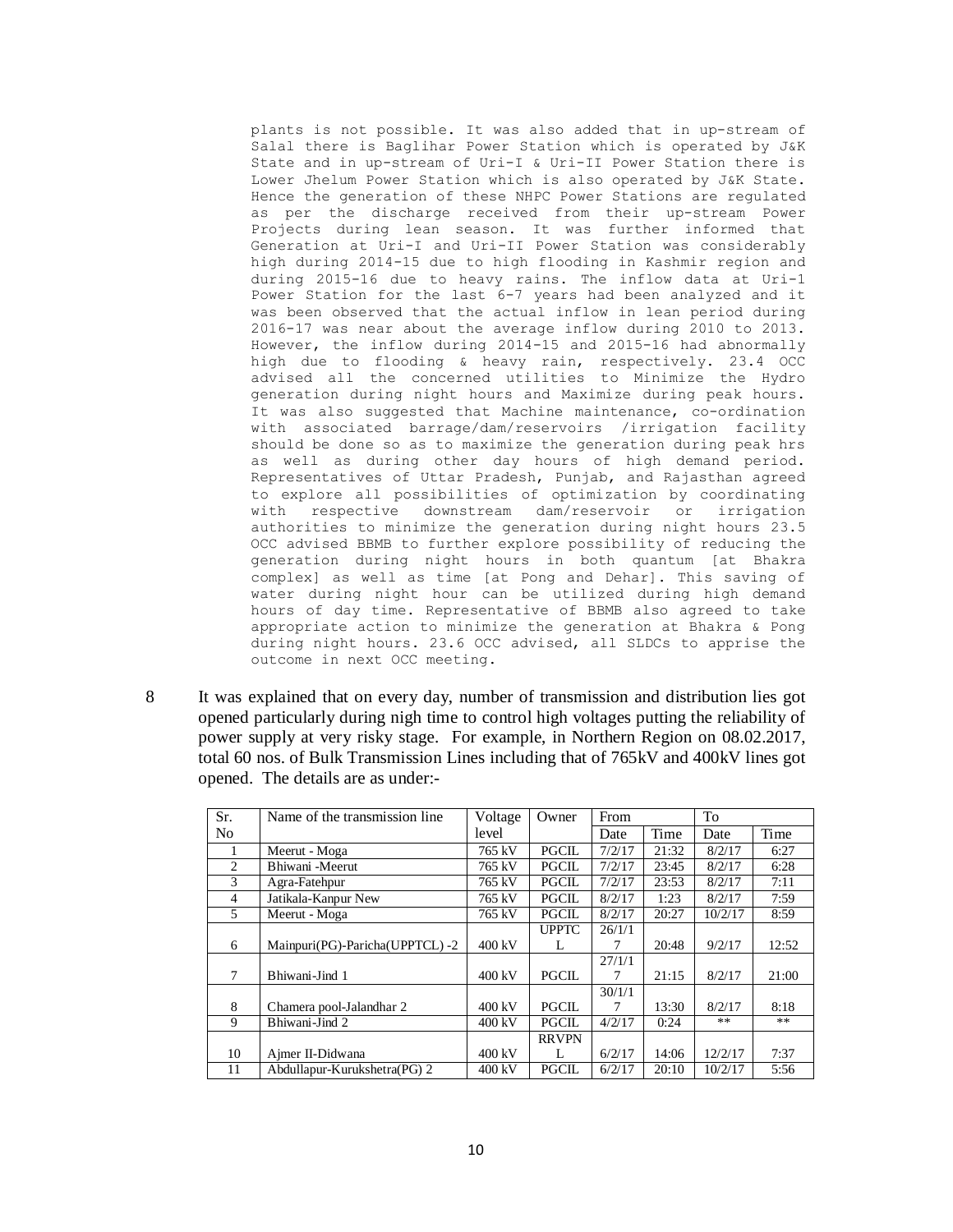| Sr.             | Name of the transmission line                                    | Voltage            | Owner                         | From             |                     | To               |              |  |
|-----------------|------------------------------------------------------------------|--------------------|-------------------------------|------------------|---------------------|------------------|--------------|--|
| No              |                                                                  | level              |                               | Date             | Time                | Date             | Time         |  |
| 12              | Dhuri(400kv) -Talwandi Sabo 1                                    | 400 kV             | <b>PSEB</b>                   | 6/2/17           | 23:55               | **               | **           |  |
| 13              | Khedar-Nuhiyawali 2                                              | 400 kV             | <b>HVPNL</b>                  | 7/2/17           | 0:27                | 11/2/17          | 9:05         |  |
|                 |                                                                  |                    | <b>RRVPN</b>                  |                  |                     |                  |              |  |
| 14              | Bikaner-Didwana 1                                                | 400 kV             | L                             | 7/2/17           | 18:07               | 8/2/17           | 6:12         |  |
|                 |                                                                  |                    | <b>RRVPN</b>                  |                  |                     |                  |              |  |
| 15              | Jodhpur II-Merta 1                                               | 400 kV             | L                             | 7/2/17           | 18:09               | 8/2/17           | 10:25        |  |
|                 | Ratangarh (RVPNL) - Sikar (PG) ó                                 |                    |                               |                  |                     |                  |              |  |
| 16              | 1                                                                | 400 kV             | PGCIL                         | 7/2/17           | 19:50               | 8/2/17           | 6:23         |  |
| 17              | Abdullapur-Kurukshetra(PG) 1                                     | 400 kV             | PGCIL                         | 7/2/17           | 20:14               | 8/2/17           | 6:03         |  |
|                 | Jhakri(SJVNL)-                                                   |                    | <b>JPHYD</b>                  |                  |                     |                  |              |  |
| 18              | Karchamwangtoo(JP) 1                                             | 400 kV             | RO                            | 7/2/17           | 20:17               | 8/2/17           | 5:25         |  |
| 19              | Abdullapur-Panchkula 2                                           | 400 kV             | PGCIL                         | 7/2/17           | 20:17               | 8/2/17           | 5:44         |  |
| $20\,$          | Jhakri-Panchkula 2                                               | 400 kV             | PGCIL                         | 7/2/17           | 20:18               | 8/2/17           | 5:36         |  |
| 21              | Amritsar-Parb-pol 1                                              | 400 kV             | PGCIL                         | 7/2/17           | 20:34               | 8/2/17           | 5:45         |  |
| 22              | Koldam(NTPC)-Ludhiana(PG) -1                                     | 400 kV             | <b>PKTCL</b>                  | 7/2/17           | 20:42               | 8/2/17           | 6:04         |  |
| 23              | Jalandhar-Kurukshetra(PG) 1                                      | 400 kV             | PGCIL                         | 7/2/17           | 20:47               | 8/2/17           | 7:26         |  |
| 24              | Neemrana-Sikar 2                                                 | 400 kV             | <b>PGCIL</b>                  | 7/2/17           | 21:34               | 8/2/17           | 7:26         |  |
| $\overline{25}$ | Bhiwadi-Neemrana 1                                               | 400 kV             | <b>PGCIL</b>                  | 7/2/17           | 21:37               | 8/2/17           | 7:09         |  |
| 26              | Makhu -Mukatsar -1                                               | 400 kV             | <b>PSEB</b>                   | 7/2/17           | 21:37               | 8/2/17           | 7:27         |  |
| 27              | Agra-Jaipur South-1                                              | 400 kV             | PGCIL                         | 7/2/17           | 21:38               | 8/2/17           | 7:24         |  |
| 28              | Agra-Bhiwadi 2                                                   | 400 kV             | <b>PGCIL</b>                  | 7/2/17           | 21:39               | 8/2/17           | 7:06         |  |
| 29              | Mukatsar -Talwandi Sabo - 1                                      | 400 kV             | <b>PSEB</b>                   | 7/2/17           | 21:43               | 8/2/17           | 7:46         |  |
| 30              | Nallagarh(PG)-Rampur(SJVNL)-2                                    | 400 kV             | PGCIL                         | 7/2/17           | 21:59               | 8/2/17           | 5:38         |  |
| 31              | Fatehabad-Hisar                                                  | $400$ kV           | PGCIL                         | $\frac{7}{2}17$  | $\overline{2}$ 2:00 | 8/2/17           | 8:10         |  |
| 32              | Nallagarh(PG)-Parbati Pool(PG)                                   | 400 kV             | <b>PKTCL</b>                  | 7/2/17           | 22:00               | 8/2/17           | 7:23         |  |
|                 |                                                                  |                    | <b>RRVPN</b>                  |                  |                     |                  |              |  |
| 33              | Heerapura-Hindaun II                                             | 400 kV             | L                             | 7/2/17           | 22:02               | 8/2/17           | 5:55         |  |
| 34              | Chamera I(NHPC)-Jalandhar(PG) 1                                  | 400 kV             | <b>PGCIL</b>                  | 7/2/17           | 22:04               | 8/2/17           | 6:09         |  |
| $\overline{35}$ | Kurukshetra(PG)-Nakodar(PSEB)                                    | 400 kV             | PGCIL                         | 7/2/17           | 22:05               | 8/2/17           | 8:19         |  |
| 36              | Panchkula-Patiala 1                                              | 400 kV             | PGCIL                         | 7/2/17           | 22:07               | 8/2/17           | 8:23         |  |
| 37              | Patiala(PG)-Patran(PTCL) 2                                       | 400 kV             | PGCIL                         | 7/2/17           | 22:08               | 8/2/17           | 8:19         |  |
|                 |                                                                  |                    | <b>RRVPN</b>                  |                  |                     |                  |              |  |
| 38              | Akal-Jodhpur II<br>Kaithal(PG)-Patran(PTCL) 2                    | 400 kV<br>400 kV   | L                             | 7/2/17           | 22:11               | 9/2/17           | 23:14        |  |
| 39<br>40        |                                                                  |                    | PGCIL                         | 7/2/17           | 22:33               | 8/2/17           | 9:32         |  |
| 41              | Ballabgarh(PG)-Bamnauli(DTL) 2<br>Abdullapur(PG)-Dipalpur(HVPNL) | 400 kV<br>400 kV   | <b>DTL</b><br>PGCIL           | 7/2/17<br>7/2/17 | 22:56<br>23:18      | 8/2/17<br>8/2/17 | 7:07<br>7:19 |  |
| 42              | Bhiwadi-Hisar                                                    | 400 kV             | <b>PGCIL</b>                  | 8/2/17           | 0:08                | 8/2/17           | 9:04         |  |
| 43              | Ballabgarh-Mainpuri 1                                            | 400 kV             | <b>PGCIL</b>                  | 8/2/17           |                     |                  | 7:18         |  |
| 44              | Kurukshetra(PG)-Sonipat 1                                        | 400 kV             | <b>PGCIL</b>                  | 8/2/17           | 1:14<br>1:22        | 8/2/17<br>8/2/17 | 8:25         |  |
| 45              | Bahadurgarh-Sonepat 1                                            | 400 kV             | <b>PGCIL</b>                  | 8/2/17           | 1:23                | 10/2/17          | 10:44        |  |
| 46              | Merta-Ratangarh                                                  | 400 kV             |                               | 8/2/17           | 4:03                | 8/2/17           | 5:50         |  |
|                 | Jhakri(SJVNL)-                                                   |                    | <b>RRVPNL</b><br><b>JPHYD</b> |                  |                     |                  |              |  |
| 47              | Karchamwangtoo(JP) 2                                             | 400 kV             | <b>RO</b>                     | 8/2/17           | 20:04               | 9/2/17           | 5:33         |  |
| 48              | Koldam(NTPC)-Ludhiana(PG) -1                                     | 400 kV             | <b>PKTCL</b>                  | 8/2/17           | 22:04               | 9/2/17           | 11:22        |  |
| 49              | Chamera I(NHPC)-Jalandhar(PG) 1                                  | 400 kV             | <b>PGCIL</b>                  | 8/2/17           | 22:10               | 9/2/17           | 5:06         |  |
| 50              | Nallagarh(PG)-Rampur(SJVNL)-2                                    | 400 kV             | <b>PGCIL</b>                  | 8/2/17           | 22:14               | 9/2/17           | 5:44         |  |
| 51              | Nallagarh-Patiala 2                                              | 400 kV             | PGCIL                         | 8/2/17           | 22:15               | 9/2/17           | 6:18         |  |
| $\overline{52}$ | Agra-Bassi 1                                                     | 400 kV             | <b>PGCIL</b>                  | 8/2/17           | 22:16               | 9/2/17           | 6:37         |  |
| 53              | Fatehabad-Hisar                                                  | 400 kV             | PGCIL                         | 8/2/17           | 22:16               | 9/2/17           | 11:25        |  |
| 54              | Abdullapur-Kurukshetra(PG) 1                                     | 400 kV             | PGCIL                         | 8/2/17           | 22:27               | 9/2/17           | 10:28        |  |
| 55              | Mukatsar -Talwandi Sabo - 2                                      | 400 kV             | <b>PSEB</b>                   | 8/2/17           | 22:50               | 9/2/17           | 9:20         |  |
| 56              | Makhu -Mukatsar -2                                               | 400 kV             | <b>PSEB</b>                   | 8/2/17           | 22:50               | 9/2/17           | 9:16         |  |
| $\overline{57}$ | Panchkula-Patiala 1                                              | 400 kV             | PGCIL                         | 8/2/17           | 23:22               | 9/2/17           | 6:17         |  |
| 58              | Baspa(HP)-Karchamwangtoo(JP) 2                                   | 400 kV             | $_{\rm IP}$                   | 8/2/17           | 23:38               | 9/2/17           | 5:40         |  |
| 59              | Bawana(DTL)-Mandola(PG) 2                                        | 400 kV             | <b>HYDRO</b><br>DTL           | 8/2/17           | 23:52               | 9/2/17           | 6:59         |  |
| 60              | Dadri(NTPC)-Harsh Vihar(DTL) -1                                  | $400\,\mathrm{kV}$ | $\ensuremath{\text{NTPC}}$    | 8/2/17           | 23:52               | 9/2/17           | 7:00         |  |
|                 |                                                                  |                    |                               |                  |                     |                  |              |  |

Source : NRLDC website reports.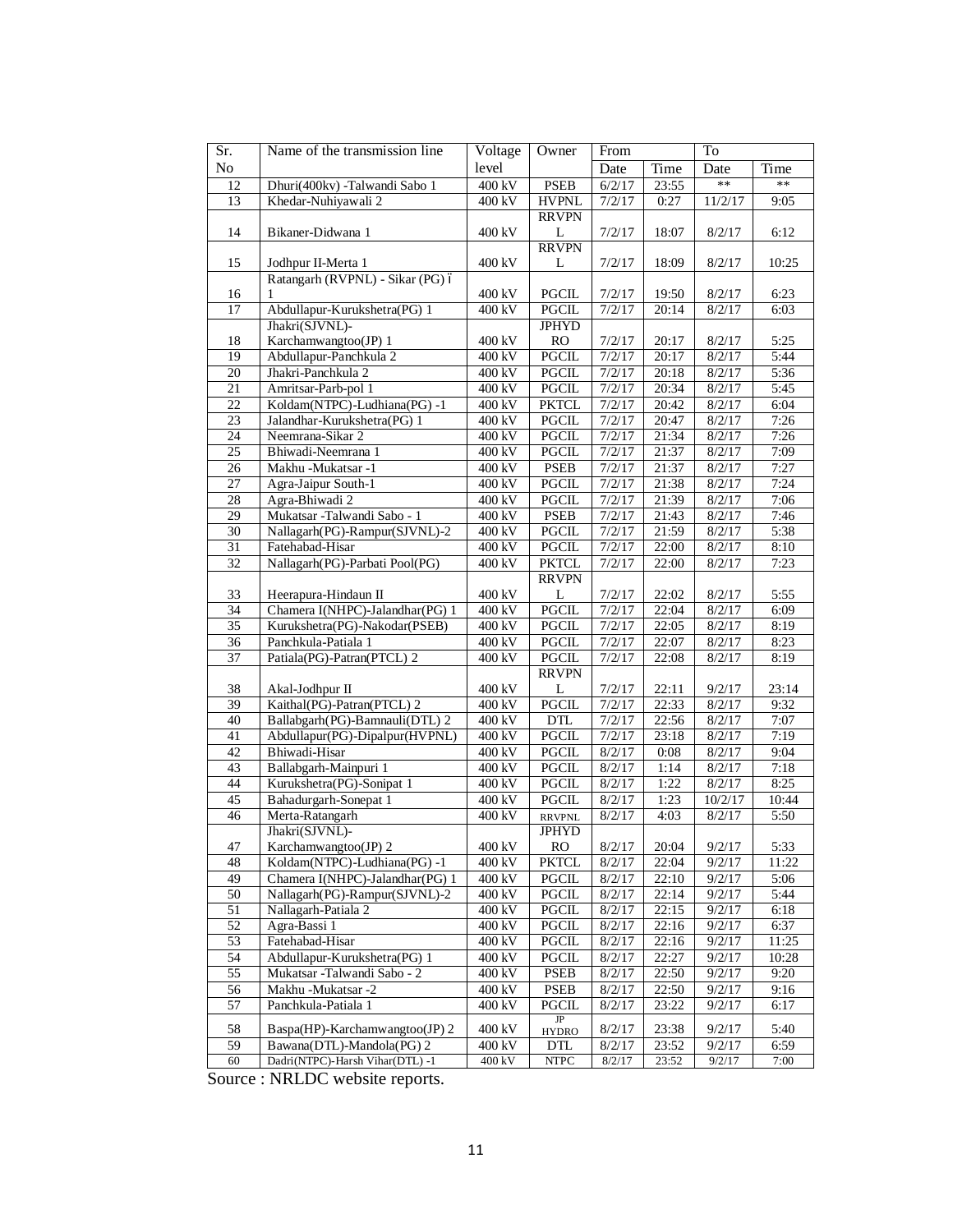| Name of Stn.<br>Sr.<br>No       | Name of the circuit      | <b>Remarks</b>                             |  |  |  |
|---------------------------------|--------------------------|--------------------------------------------|--|--|--|
| $\mathbf{1}$<br>Bamnauli        | Dial ckts                | Both ckts, at both ends                    |  |  |  |
| $\overline{2}$                  | Naraina Ckt.             | Single ckt. at both ends                   |  |  |  |
| $\overline{3}$                  | Papankalan óI Ckt.       | Single ckt. at both ends                   |  |  |  |
| $\overline{4}$                  | Papankalan óII Ckt.      | Single ckt. at both ends                   |  |  |  |
| $\overline{5}$<br>Mehrauli      | Vasant Kunj ckts.        | Single ckt. at both ends                   |  |  |  |
| Maharani Bagh<br>6              | Trauma Centre ckts       | Both ckts. at both ends                    |  |  |  |
| Trauma Centre<br>7              | Ridge Valley Ckt.        | Single ckt. at both ends                   |  |  |  |
| 8<br>Bawana                     | <b>DSIDC</b> Bawana Ckt. | Both ckts. at both ends                    |  |  |  |
| 9<br><b>DSIDC</b> Bawana        | Narela ckt.              | Single ckt. at both ends                   |  |  |  |
| 10<br>Bawana                    | Rohini óII               | Single ckt. at both ends                   |  |  |  |
| 11                              | Rohini óI                | Single ckt. at both ends                   |  |  |  |
| 12                              | Shalimarbagh             | Single ckt. at both ends                   |  |  |  |
| Rohini-I<br>13                  | Shalimarbagh             | Both ckts. at both ends                    |  |  |  |
| Mundka<br>14                    | Peeragarhi               | Both ckts. at both ends                    |  |  |  |
| 15<br>Peeragarhi                | Wazirpur                 | Single ckt. at both ends                   |  |  |  |
| Shalimarbagh<br>$\overline{16}$ | Wazirpur                 | Single ckt. at both ends                   |  |  |  |
| Bawana<br>17                    | Khanjawala               | Both ckts. at both ends                    |  |  |  |
| $\overline{18}$<br>Pragati      | Park street              | Single ckt. at both ends                   |  |  |  |
| Maharani Bagh<br>19             | Masjid moth ckts.        | Both ckts. at both ends                    |  |  |  |
| 20                              | <b>Electric Lane</b>     | Both ckts. at both ends                    |  |  |  |
| 21                              | Lodhi Road               | Single ckt. at both ends                   |  |  |  |
| 22<br>Wazirabad                 | Gopalpur                 | Both ckts. at both ends                    |  |  |  |
| 23                              | Mandola                  | Single ckt. at both ends                   |  |  |  |
| 24                              | Kashmiri Gate            | Single ckt. at both ends                   |  |  |  |
| $\overline{25}$<br>Gopalpur     | Subzi Mandi              | Single ckt. at both ends                   |  |  |  |
| Bamnauli<br>26                  | 400kV Ballabgarh         | Single ckt. at both ends                   |  |  |  |
| $\overline{27}$<br>Gazipur      | Noida-Btps ckt           | Single ckt. at both ends                   |  |  |  |
| Vasant Kunj<br>28               | 220kV R.K.Puram ckt.     | To be made off at Vasant                   |  |  |  |
|                                 | charged at 66kV          | Kunj                                       |  |  |  |
| Kashmiri Gate<br>29             | <b>DMRC Ckt.</b>         | Ckt. which is on no load to<br>be made off |  |  |  |
| Shalimarbagh<br>30              | DMRC Ckt.                | To be made off                             |  |  |  |
| Harsh Vihar<br>31               | Preet Vihar              | Both ckts. at both ends                    |  |  |  |
| 32<br>Patparganj                | Preet Vihar              | Both ckts. at both ends                    |  |  |  |
| $\overline{33}$<br>Patparganj   | Gazipur                  | Single ckt. at both ends                   |  |  |  |

 In Delhi System, about 33 nos. 220kV, 26 nos.66kV and 26 nos. 33kV lines got opened daily in night time to control high voltage. The details are as under:-

## 1. Switching OFF lines to be initiated by 20.00hrs positively. 2. While charging the lines during normalization, it should be ensured that line be charged from low voltage end .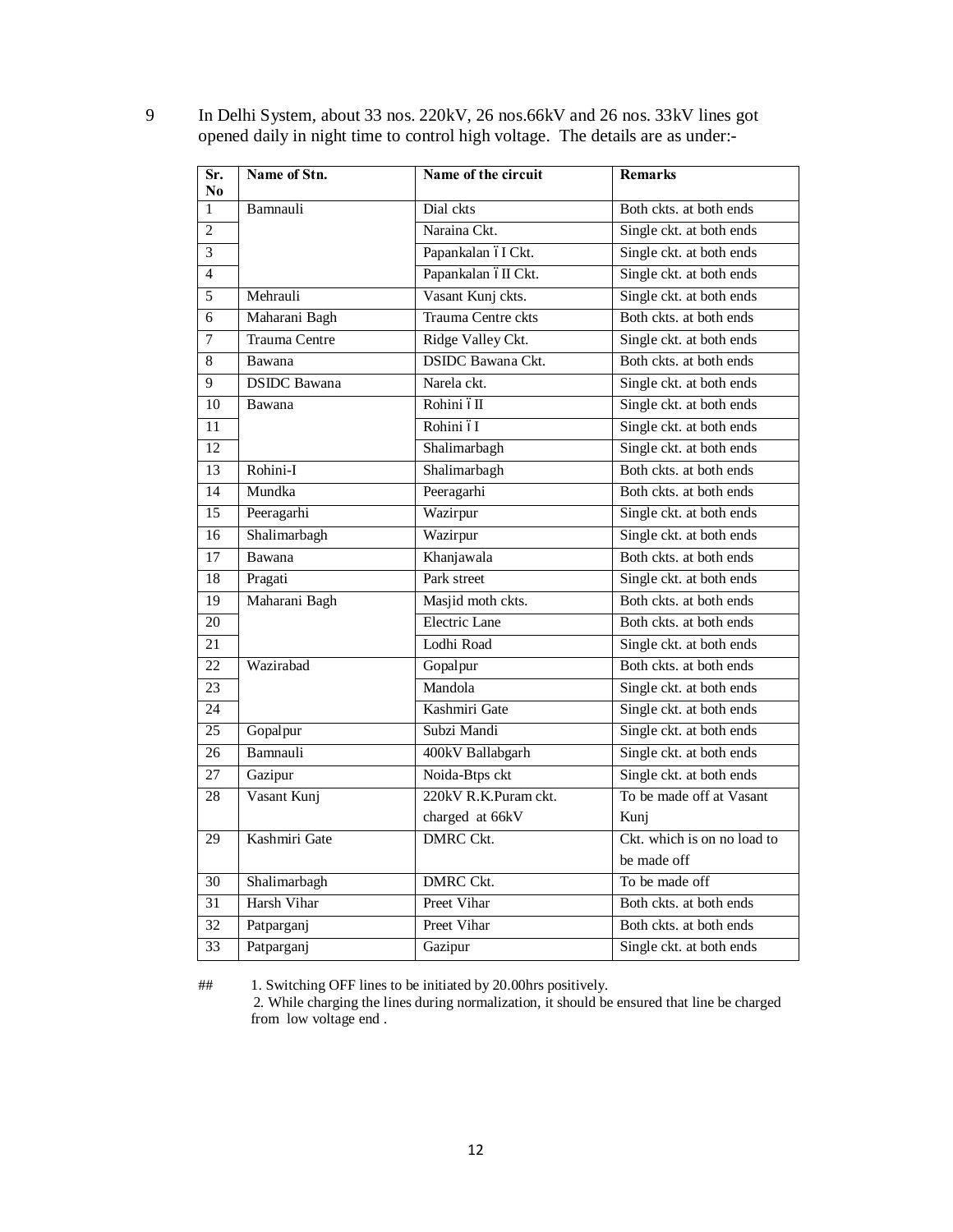| Sr. No.        | Name of Stn.       | Name of Ckt.                 |
|----------------|--------------------|------------------------------|
| $\mathbf{1}$   | 220kV Park Street  | 33kV Faiz Road Ckt-I         |
| $\overline{2}$ |                    | 33kV Motia Khan Ckt-II       |
| 3              | 220kV Subzi Mandi  | 33kV BG Road Ckt-II          |
| $\overline{4}$ | 220kV IP           | 33kV Bay-17 óDelhi Gate      |
| 5              |                    | 33kV Bay-18 óDDU             |
| 6              | 220kV RPH          | 33kV Bay-13 ó GB Pant        |
| $\overline{7}$ |                    | 33kV Bay-12 ó IG Stadium     |
| 8              |                    | 33kV Bay-5 ó Jama Masjid     |
| 9              |                    | 33kV Bay-6 ó Jama Masjid     |
| 10             |                    | 33kV Bay-2 ó Lahori Gate     |
| 11             |                    | 33kV Bay-17 ó Minto Road     |
| 12             |                    | 33kV Bay-18 ó Town Hall      |
| 13             | 220kV Patparganj   | 66kV GH-I Ckt-II             |
| 14             |                    | 66kV Vivek Vihar Ckt-II      |
| 15             |                    | 66kV Khichripur Ckt          |
| 16             |                    | 66kV Akshardham Ckt.         |
| 17             |                    | 33kV Karkardooma Ckt-II      |
| 18             |                    | 33kV Geeta Colony Ckt.       |
| 19             |                    | 33kV Scope Tower Ckt.        |
| 20             |                    | 33kV Guru Angad Nagar Ckt-II |
| 21             | 220kV Gazipur      | 66kV Kondli Ckt-I            |
| 22             | 220kV Wazirabad    | 66kV Shastri Park Ckt-I      |
| 23             |                    | 66kV Yamuna Vihar Ckt-I      |
| 24             | 220kV Geeta Colony | 33kV Kailash Nagar Ckt-II    |
| 25             |                    | 33kV Kanti Nagar CKt-II      |
| 26             |                    | 33kV Shakarpur Ckt.          |
| 27             | 400kV Harsh Vihar  | 66kV Nand Nagari Ckt-II      |

TPDDL

| Sr.<br>No.                  | Name of Stn.      | Name of Ckt.             |
|-----------------------------|-------------------|--------------------------|
|                             | 66kV Rohini-II    | 66kV Mangolpuri Ckt-I    |
| $\mathcal{D}_{\mathcal{A}}$ | 66kV Rohini-II    | 66kV Mangolpuri Ckt-II   |
| 3                           | 66kV Rohini-I     | 66kV Pitampura-II Ckt-II |
| 4                           | 66kV Rohini-I     | 66kV Rithala Ckt-I       |
| 5                           | 66kV Mangopuri-II | 66kV Pitampura-II Ckt-II |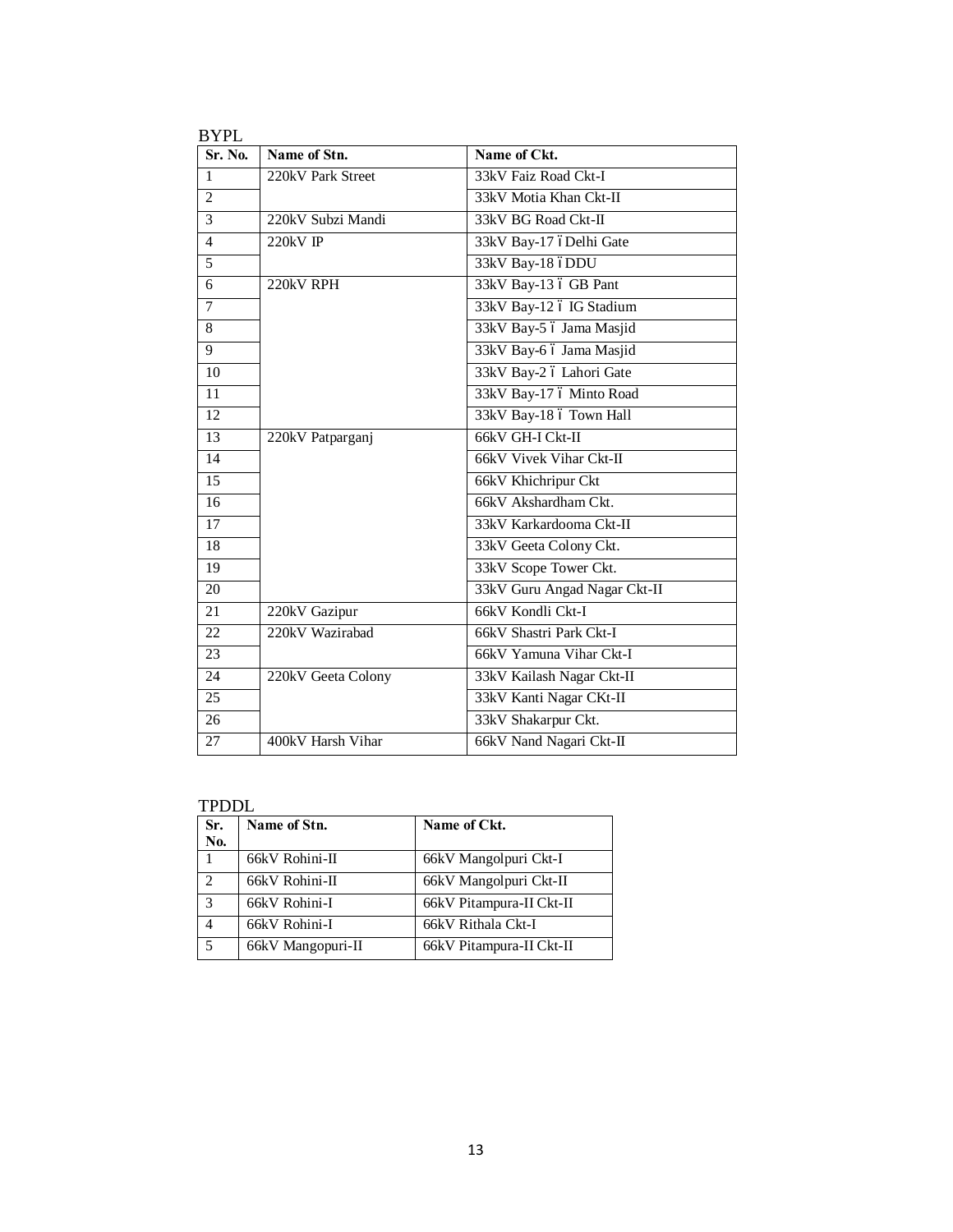#### BRPL

| Sr.                     | Name of Stn.       | Name of Ckt.              | <b>Remarks</b>            |
|-------------------------|--------------------|---------------------------|---------------------------|
| N <sub>0</sub> .        |                    |                           |                           |
| $\mathbf{1}$            | 220kV Sarita Vihar | 66kV Mathura Road Ckt-I   |                           |
| $\overline{2}$          | 220kV Vasant Kunj  | 66kV Vasant Kunj          |                           |
|                         |                    | `CoBlock Ckt-I & II       |                           |
| 3                       | 220kV Okhla        | 66kV Okhla Phase-I Ckt-I  |                           |
| $\overline{\mathbf{4}}$ |                    | 33kV Okhla Phase-II Ckt-I |                           |
| 5                       |                    | 33kV Balaji Ckt-I         |                           |
| $\overline{6}$          |                    | 33kV Nehru Place Ckt-II   |                           |
| 7                       |                    | 33kV Alaknanda Ckt-I      |                           |
| 8                       | 220kV DIAL         | 66kV DIAL (Aerocity)      |                           |
|                         |                    | $Ckt-I$                   |                           |
| 9                       | 220kV Peera Garhi  | 33kV Udyog Nagar Ckt      |                           |
| 10                      |                    | 33kV Paschim Puri Ckt-II  |                           |
| 11                      | 220kV              | 66kV Bindapur Ckt-I       |                           |
| 12                      | Pappankalan-I      | 66kV GH-II Ckt-I          | Load of Sagarpur and Hari |
|                         |                    |                           | Nagar can be managed      |
|                         |                    |                           | through 66kV Pankha Road  |
|                         |                    |                           | ó Sagarpur link           |
| 13                      | 220kV              | 66kV GGS Ckt-I            |                           |
| 14                      | Pappankalan-II     | 66kV G-15 Ckt-I           |                           |
| 15                      |                    | 66kV G-6 Ckt-I            |                           |
| 16                      | 220kV IP           | 33kV Bay-7 (Exh Ground-   |                           |
|                         |                    | D                         |                           |
| 17                      |                    | 33kV Bay-37 ó Kilokari    |                           |
| 18                      | 220kV Najafgarh    | 66kV Jafarpur Ckt-I       |                           |
| 19                      |                    | 66kV Nangloi Ckt.         |                           |
| 20                      | 220kV Mehrauli     | 66kV Malviya Nagar (Two   | Load can be managed       |
|                         |                    | Ckts)                     | through 66kV Okhla ó      |
|                         |                    |                           | Malviya Nagar Ckts.       |

- 10 From the above, it is evident that in case of outage of existing circuit (since the other circuit is kept opened to control high voltage), the reliability of power supply including essential services of Delhi Metro, Railways, Hospitals etc would definitely be affected. It was brought out that during July 2012 incident, number of 765kV, 400kV and 220kV and below lines were kept opened to control high voltage. This was also one of the reasons of massive collapse of the system.
- 11 Despite doing all the efforts, it has been observed that reactive power injection to the tune of 400MVAR and high voltage profile exists during off peak hours as evident from following table :-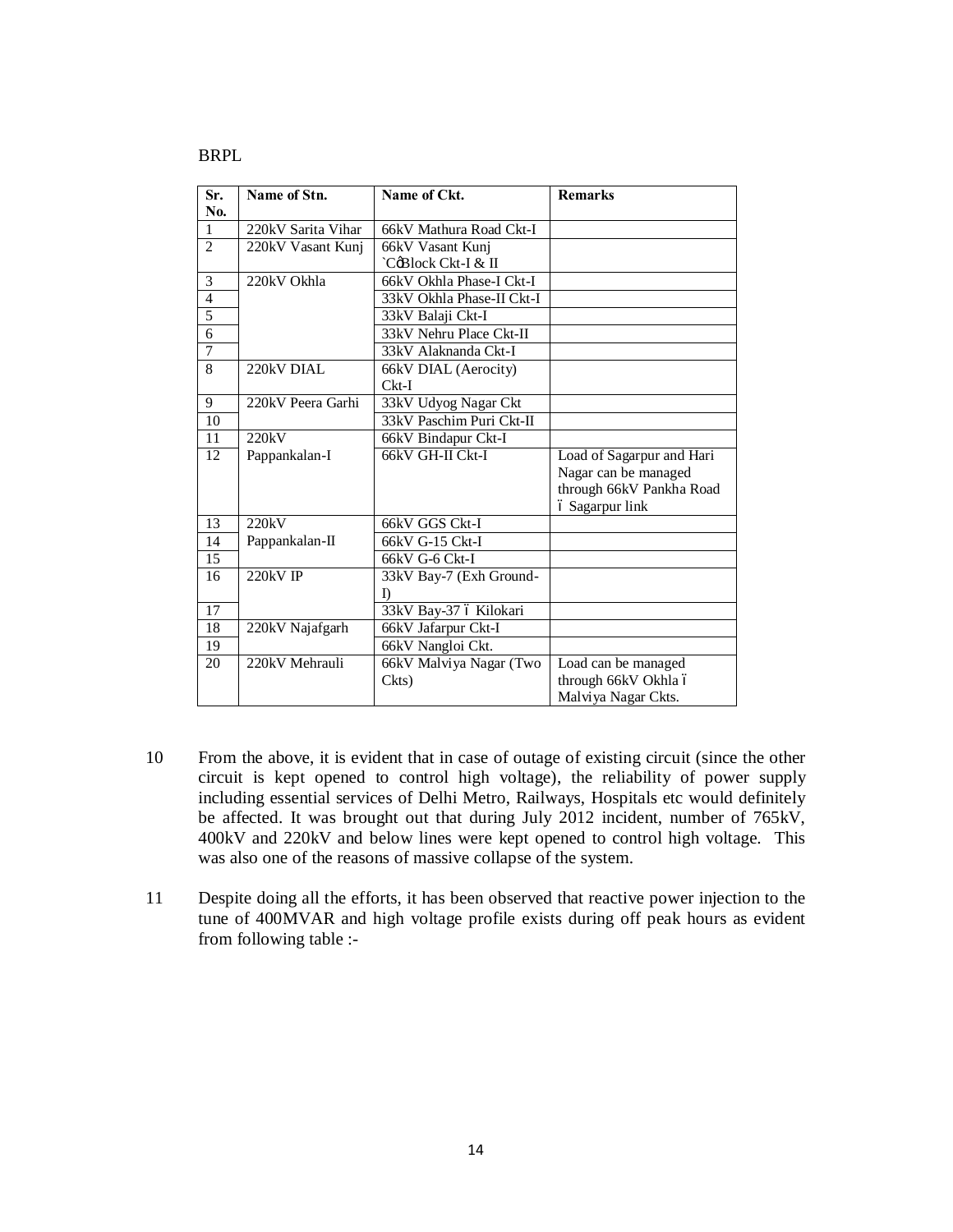|             |              | Reactive        | VOLTAGE PROFILE AT VARIOUS POWER EXCHANGE POINTS OF DELHI(kV)<br>Bamnauli |       |       |                  | Maharani Bagh |                  |      |                 |                  |
|-------------|--------------|-----------------|---------------------------------------------------------------------------|-------|-------|------------------|---------------|------------------|------|-----------------|------------------|
| <b>TIME</b> | Demand       | Power<br>Drawal | Mandola                                                                   |       |       |                  |               | Mundka           |      |                 |                  |
| HRs.        | Met          | In              |                                                                           |       |       |                  |               |                  |      |                 |                  |
|             | <b>IN MW</b> | <b>MVAR</b>     | 400kV                                                                     | 220kV | 400kV | 220kV            | 400kV         | 220kV            | 66kV | 400kV           | 220kV            |
| 01:00       | 1714         | $-327$          | 426                                                                       | 240   | 421   | 236              | 424           | 224              | 70   | NA              | 234              |
|             |              |                 |                                                                           |       |       |                  |               |                  |      |                 |                  |
| 02:00       | 1601         | $-350$          | 428                                                                       | 241   | 423   | 237              | 426           | 224              | 71   | <b>NA</b>       | 235              |
|             |              |                 |                                                                           |       |       |                  |               |                  |      |                 |                  |
| 03:00       | 1554         | $-380$          | 428                                                                       | 241   | 423   | 237              | 427           | 224              | 71   | NA              | 235              |
|             |              |                 |                                                                           |       |       |                  |               |                  |      |                 |                  |
| 04:00       | 1562         | $-383$          | 429                                                                       | 242   | 424   | 238              | 428           | 224              | 71   | NA              | 236              |
|             |              |                 |                                                                           |       |       |                  |               |                  |      |                 |                  |
| 05:00       | 1736         | $-413$          | 422                                                                       | 238   | 417   | 234              | 420           | 224              | 70   | <b>NA</b>       | 232              |
|             |              |                 |                                                                           |       |       |                  |               |                  |      |                 |                  |
| 06:00       | 2423         | $-306$          | 416                                                                       | 234   | 410   | 231              | 414           | 224              | 68   | NA              | 228              |
|             |              |                 |                                                                           |       |       |                  |               |                  |      |                 |                  |
| 07:00       | 3327         | $-55$           | 412                                                                       | 231   | 407   | 227              | 412           | 224              | 68   | NA              | 226              |
|             |              |                 |                                                                           |       |       |                  |               |                  |      |                 |                  |
| 08:00       | 3710         | $-94$           | 416                                                                       | 232   | 410   | 229              | 415           | 224              | 69   | NA              | 227              |
|             |              |                 |                                                                           |       |       |                  |               |                  |      |                 |                  |
| 09:00       | 3782         | $-165$          | 409                                                                       | 229   | 402   | 225              | 409           | 224              | 68   | <b>NA</b>       | 223              |
|             |              |                 |                                                                           |       |       |                  |               |                  |      |                 |                  |
| 10:00       | 4142         | $-42$           | 408                                                                       | 226   | 401   | 224              | 407           | 224              | 67   | <b>NA</b>       | 222              |
|             |              |                 |                                                                           |       |       |                  |               |                  |      |                 |                  |
|             |              |                 |                                                                           |       |       |                  |               |                  |      |                 | $\overline{222}$ |
| 11:00       | 3976         | 8               | 407                                                                       | 226   | 400   | 224              | 406           | 224              | 67   | <b>NA</b>       |                  |
|             |              |                 |                                                                           |       |       |                  |               |                  |      |                 |                  |
| 12:00       | 3762         | $-64$           | 409                                                                       | 228   | 404   | 226              | 409           | 224              | 67   | NA              | 224              |
|             |              |                 |                                                                           |       |       |                  |               |                  |      |                 |                  |
| 13.00       | 3344         | $-242$          | 410                                                                       | 229   | 406   | 228              | 410           | 224              | 68   | <b>NA</b>       | 225              |
|             |              |                 |                                                                           |       |       |                  |               |                  |      |                 |                  |
| 14.00       | 3065         | $-216$          | 410                                                                       | 229   | 406   | 228              | 410           | 224              | 68   | NA              | 225              |
|             |              |                 |                                                                           |       |       |                  |               |                  |      |                 |                  |
| 15.00       | 3058         | $-163$          | 410                                                                       | 229   | 406   | 228              | 411           | 224              | 68   | NA              | 225              |
|             |              |                 |                                                                           |       |       |                  |               |                  |      |                 |                  |
| 16.00       | 2988         | $-134$          | 412                                                                       | 230   | 408   | 229              | 413           | 224              | 68   | <b>NA</b>       | 226              |
|             |              |                 |                                                                           |       |       |                  |               |                  |      |                 |                  |
| 17.00       | 3031         | $-127$          | 412                                                                       | 230   | 408   | 229              | 412           | 224              | 68   | $\overline{NA}$ | 226              |
|             |              |                 |                                                                           |       |       |                  |               |                  |      |                 |                  |
| 18:00       | 3377         | $-11$           | 414                                                                       | 230   | 410   | $\overline{229}$ | 414           | $\overline{224}$ | 68   | NA              | $\overline{227}$ |
|             |              |                 |                                                                           |       |       |                  |               |                  |      |                 |                  |
| 19:00       | 3482         | 15              | 411                                                                       | 229   | 408   | 228              | 411           | 224              | 67   | NA              | 226              |
|             |              |                 |                                                                           |       |       |                  |               |                  |      |                 |                  |
| 20.00       | 3350         | $-84$           | 419                                                                       | 234   | 416   | 233              | 420           | 224              | 69   | <b>NA</b>       | 229              |
|             |              |                 |                                                                           |       |       |                  |               |                  |      |                 |                  |
| 21.00       | 3029         | $-214$          | 420                                                                       | 235   | 416   | 233              | 420           | 224              | 69   | NA              | 230              |
|             |              |                 |                                                                           |       |       |                  |               |                  |      |                 |                  |
| 22.00       | 2811         | $-283$          | 422                                                                       | 236   | 419   | 235              | 422           | 224              | 70   | NA              | 231              |
|             |              |                 |                                                                           |       |       |                  |               |                  |      |                 |                  |
| 23.00       | 2382         | $-282$          | 417                                                                       | 234   | 414   | 233              | 418           | 224              | 69   | NA              | 230              |
|             |              |                 |                                                                           |       |       |                  |               |                  |      |                 |                  |
| 24:00       | 1977         | $-310$          | 424                                                                       | 239   | 421   | 237              | 424           | 224              | 70   | <b>NA</b>       | 234              |
|             |              |                 |                                                                           |       |       |                  |               |                  |      |                 |                  |
|             |              |                 |                                                                           |       |       |                  |               |                  |      |                 |                  |

### **Load profile on the day maximum peak demand met occurred during this winter - 4168MW on 20.01.2017 at 10:00:08hrs.**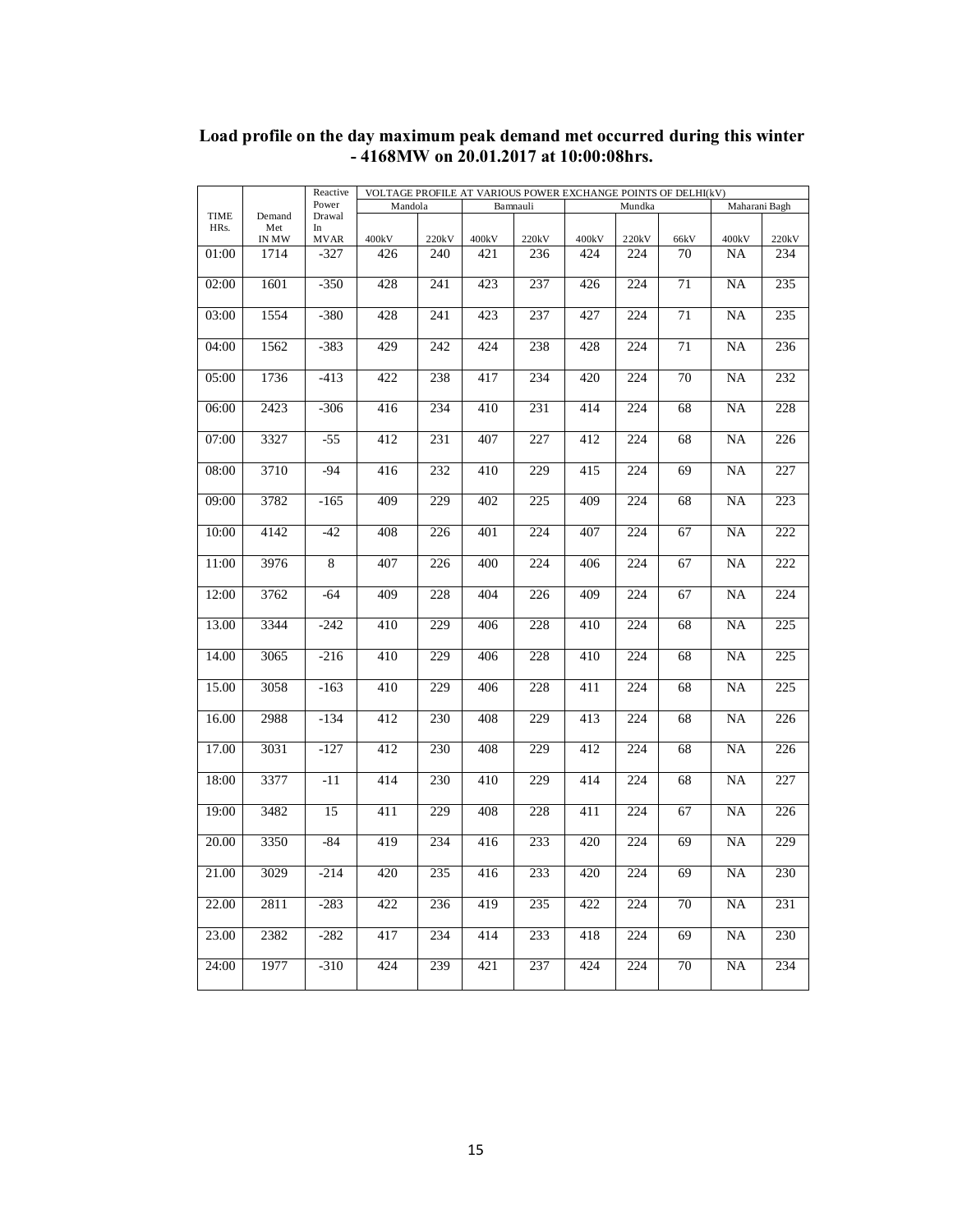|             |        | Reactive | VOLTAGE PROFILE AT VARIOUS POWER EXCHANGE POINTS OF DELHI(kV) |                    |                   |       |             |      |             |       |                |      |
|-------------|--------|----------|---------------------------------------------------------------|--------------------|-------------------|-------|-------------|------|-------------|-------|----------------|------|
| <b>TIME</b> | Demand | Power    |                                                               | Bawana             |                   |       | Narela      |      | <b>BTPS</b> |       | <b>GAZIPUR</b> |      |
| HRs.        | Met    | Drawal   |                                                               |                    |                   |       |             |      |             |       |                |      |
|             | IN MW  | In MVAR  | 400 <sub>k</sub> V                                            | 220 <sub>k</sub> V | <b>66kV</b>       | 220kV | <b>66kV</b> | 11kV | 220kV       | 220kV | <b>66kV</b>    | 11kV |
| 01:00       | 1714   | $-327$   | 424                                                           | 232                | 67.6              | 240   | 68          | 11.4 | 238         | 242   | 69             | 11.9 |
| 02:00       | 1601   | $-350$   | 426                                                           | 233                | 68.1              | 241   | 69          | 11.4 | 239         | 242   | 69             | 11.9 |
| 03:00       | 1554   | $-380$   | 427                                                           | 234                | 68                | 243   | 69          | 11.3 | 240         | 242   | 69             | 11.9 |
| 04:00       | 1562   | $-383$   | 427                                                           | 234                | 67.7              | 244   | 69          | 11.3 | 240         | 242   | 69             | 11.9 |
| 05:00       | 1736   | $-413$   | 420                                                           | 230                | 66.8              | 239   | 67          | 11   | 236         | 240   | 69             | 11.8 |
| 06:00       | 2423   | $-306$   | 414                                                           | 227                | 66.1              | 237   | 67          | 10.9 | 227         | 230   | 66             | 11.3 |
| 07:00       | 3327   | $-55$    | 412                                                           | 226                | 65.4              | 234   | 66          | 10.8 | 222         | 228   | 65             | 11.1 |
| 08:00       | 3710   | $-94$    | 414                                                           | 227                | 65.7              | 232   | 66          | 10.9 | 214         | 228   | 65             | 11.1 |
| 09:00       | 3782   | $-165$   | 409                                                           | 224                | 64.6              | 229   | 65          | 10.8 | 212         | 225   | 65             | 11   |
| 10:00       | 4142   | $-42$    | 408                                                           | 223                | 63.3              | 226   | 64          | 10.8 | 202         | 220   | 65             | 11   |
| 11:00       | 3976   | 8        | 406                                                           | 223                | 63.2              | 227   | 64          | 10.8 | 208         | 217   | 64             | 10.9 |
| 12:00       | 3762   | $-64$    | 408                                                           | 223                | 63.6              | 216   | 65          | 10.9 | 215         | 220   | 65             | 11   |
| 13.00       | 3344   | $-242$   | 408                                                           | 224                | 64.8              | 231   | 65          | 10.9 | 212         | 222   | 65             | 11.1 |
| 14.00       | 3065   | $-216$   | 408                                                           | 224                | 64.4              | 229   | 65          | 11   | 206         | 222   | 65             | 11.1 |
| 15.00       | 3058   | $-163$   | 409                                                           | 224                | 64.3              | 232   | 65          | 11   | 204         | 222   | 66             | 11.1 |
| 16.00       | 2988   | $-134$   | 411                                                           | 225                | 64.3              | 232   | 65          | 11   | 219         | 223   | 66             | 11.2 |
| 17.00       | 3031   | $-127$   | 411                                                           | 225                | 64.6              | 230   | 65          | 11   | 221         | 223   | 66             | 11.2 |
| 18:00       | 3377   | $-11$    | 412                                                           | 226                | 64.8              | 231   | 65          | 11   | 224         | 223   | 66             | 11.2 |
| 19:00       | 3482   | 15       | 411                                                           | 225                | 64.7              | 230   | 65          | 10.9 | 222         | 222   | 66             | 11.2 |
| 20.00       | 3350   | $-84$    | 419                                                           | 230                | $65.\overline{8}$ | 236   | 66          | 11.2 | 229         | 226   | 67             | 11.4 |
| 21.00       | 3029   | $-214$   | 420                                                           | 231                | 66.4              | 238   | 67          | 11   | 231         | 227   | 67             | 11.4 |
| 22.00       | 2811   | $-283$   | 422                                                           | 232                | 66.7              | 238   | 67          | 11   | 233         | 229   | 68             | 11.5 |
| 23.00       | 2382   | $-282$   | 417                                                           | 229                | 66.4              | 237   | 67          | 11   | 230         | 230   | 68             | 11.6 |
| 24:00       | 1977   | $-310$   | 424                                                           | 233                | 67.4              | 240   | 68          | 11.2 | 234         | 234   | 69             | 11.8 |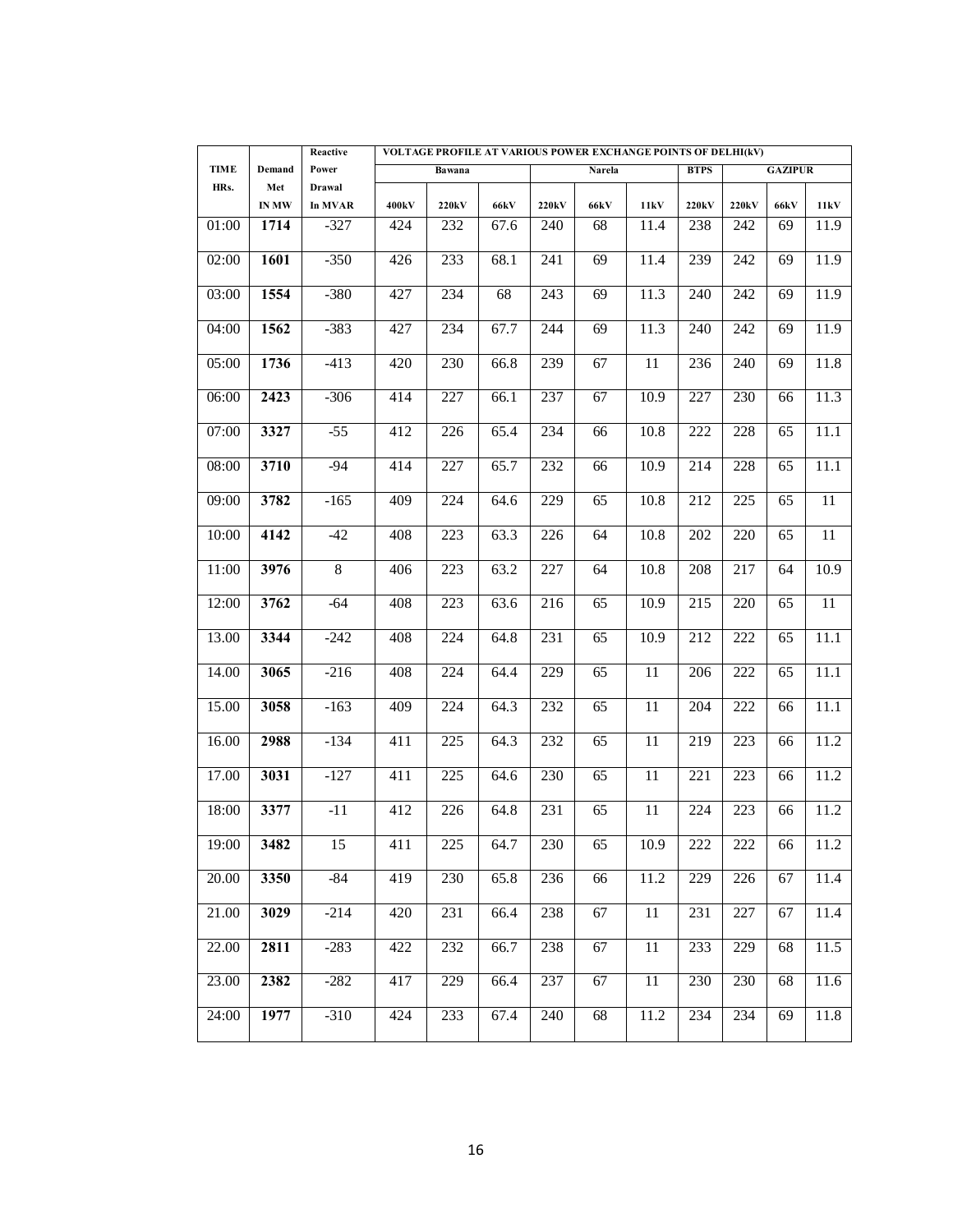12 It has been observed that the reactive power flow at 400kV Bamnauli could not be controlled so far despite taking all possible steps.. The reactive power injection through 220kV lines and 400/220kV ICTs at Bamnauli 400kV S/Stn. during a day (23.01.2017) is as under:-

| Hrs.  | 400/220 kv<br><b>Total ICTs</b><br>Loading |        | 400 | 220 |           | <b>220 KV</b><br><b>PAPANKALAN-1-</b><br>I |              | <b>220 KV</b><br>PAPANKALAN-1-II | $2-I$    | <b>220 KV</b><br>PAPANKALAN- |
|-------|--------------------------------------------|--------|-----|-----|-----------|--------------------------------------------|--------------|----------------------------------|----------|------------------------------|
|       |                                            |        |     |     | <b>MW</b> | <b>MVAR</b>                                | <b>MW</b>    | <b>MVAR</b>                      | MW       | <b>MVA</b><br>R              |
| 01:00 | 286                                        | $-57$  | 417 | 236 | 51        | $-12$                                      | 1            | 1                                | 60       | $-19$                        |
| 02:00 | 269                                        | $-61$  | 420 | 238 | 47        | $-14$                                      | $\mathbf{1}$ | $\mathbf{1}$                     | 56       | $-20$                        |
| 03:00 | 263                                        | $-64$  | 421 | 239 | 45        | $-14$                                      | 1            | 1                                | 54       | $-20$                        |
| 04:00 | 270                                        | $-63$  | 421 | 239 | 46        | $-15$                                      | 1            | 1                                | 55       | $-19$                        |
| 05:00 | 314                                        | $-57$  | 415 | 235 | 56        | $-15$                                      | 1            | 1                                | 66       | $-19$                        |
| 06:00 | 678                                        | $-149$ | 403 | 230 | 108       | $-4$                                       | 1            | 1                                | 109      | $-10$                        |
| 07:00 | 922                                        | $-139$ | 397 | 226 | 165       | $-6$                                       | $\Omega$     | $-1$                             | 58       | $-12$                        |
| 08:00 | 937                                        | $-162$ | 404 | 231 | 72        | $-14$                                      | 91           | 3                                | 59       | $-14$                        |
| 09:00 | 983                                        | $-151$ | 408 | 233 | 77        | $-12$                                      | 90           | 1                                | 62       | $-12$                        |
| 10:00 | 1011                                       | $-90$  | 404 | 229 | 88        | 3                                          | 85           | 6                                | 59       | $-10$                        |
| 11:00 | 954                                        | $-91$  | 405 | 230 | 88        | $\overline{c}$                             | 79           | 5                                | 61       | $-10$                        |
| 12:00 | 882                                        | $-93$  | 407 | 231 | 76        | $\overline{2}$                             | 70           | 7                                | 49       | $-13$                        |
| 13:00 | 797                                        | $-142$ | 410 | 234 | 62        | $-3$                                       | 60           | 3                                | 50       | $-15$                        |
| 14:00 | 740                                        | $-138$ | 408 | 232 | 65        | $-2$                                       | 52           | $\overline{0}$                   | 47       | $-15$                        |
| 15:00 | 705                                        | $-134$ | 410 | 233 | 63        | $-2$                                       | 49           | 4                                | 34       | $-15$                        |
| 16:00 | 699                                        | $-139$ | 412 | 235 | 62        | $-1$                                       | 47           | 4                                | 47       | $-14$                        |
| 17:00 | 735                                        | $-120$ | 412 | 234 | 53        | $-3$                                       | 48           | 3                                | 42       | $-15$                        |
| 18:00 | 815                                        | $-102$ | 414 | 235 | 78        | 5                                          | 61           | 6                                | 51       | $-14$                        |
| 19:00 | 873                                        | $-93$  | 408 | 231 | 79        | $\overline{4}$                             | 66           | 7                                | 56       | $-12$                        |
| 20:00 | 817                                        | $-126$ | 416 | 237 | 72        | $\Omega$                                   | 65           | 5                                | 56       | $-13$                        |
| 21:00 | 786                                        | $-148$ | 415 | 237 | $-1$      | $-2$                                       | 127          | 5                                | $\Omega$ | $-2$                         |
| 22:00 | 718                                        | $-150$ | 416 | 237 | $-1$      | $-2$                                       | 117          | $-3$                             | $\Omega$ | $-2$                         |
| 23:00 | 607                                        | $-158$ | 414 | 236 | $\Omega$  | $\Omega$                                   | 96           | $-2$                             | $\Omega$ | $\Omega$                     |
| 24:00 | 333                                        | $-47$  | 417 | 236 | $\Omega$  | $\Omega$                                   | 69           | $-8$                             | $\Omega$ | $\Omega$                     |

| Hrs.  |          | <b>220 KV</b><br>PAPANKALAN-<br>$2-II$ | <b>NARAINA-I</b> | <b>220 KV</b> |           | 220 KV<br><b>NARAINA-II</b> | 220 KV       | <b>DIAL-I</b> | <b>220 KV</b><br>$\mathbf{H}$ | DIAI <sub>z</sub> |
|-------|----------|----------------------------------------|------------------|---------------|-----------|-----------------------------|--------------|---------------|-------------------------------|-------------------|
|       | MW       | <b>MVAR</b>                            | <b>MW</b>        | <b>MVAR</b>   | <b>MW</b> | <b>MVAR</b>                 | <b>MW</b>    | <b>MVAR</b>   | <b>MW</b>                     | <b>MVAR</b>       |
| 01:00 | $\Omega$ | $\Omega$                               | 128              | $-34$         | $\theta$  | $\Omega$                    | 1            | $-5$          | $\mathbf{0}$                  | 0                 |
| 02:00 | $\Omega$ | $\Omega$                               | 122              | $-35$         | $\Omega$  | $\Omega$                    | 1            | $-5$          | $\Omega$                      | $\theta$          |
| 03:00 | $\Omega$ | $\Omega$                               | 117              | $-37$         | $\Omega$  | $\Omega$                    | 1            | $-5$          | $\overline{0}$                | $\Omega$          |
| 04:00 | $\Omega$ | $\Omega$                               | 118              | $-38$         | $\theta$  | $\Omega$                    | 1            | $-5$          | $\mathbf{0}$                  | $\Omega$          |
| 05:00 | $\Omega$ | $\Omega$                               | 133              | $-35$         | $\Omega$  | $\Omega$                    | 1            | $-5$          | $\Omega$                      | $\Omega$          |
| 06:00 | $\Omega$ | $\Omega$                               | 186              | $-28$         | $\Omega$  | $\Omega$                    | 99           | $-70$         | 97                            | -66               |
| 07:00 | 103      | $-10$                                  | 121              | $-14$         | 123       | $-12$                       | 120          | $-62$         | 118                           | $-59$             |
| 08:00 | 102      | $-12$                                  | 130              | $-14$         | 131       | $-12$                       | 112          | $-60$         | 111                           | $-57$             |
| 09:00 | 100      | $-12$                                  | 137              | $-11$         | 137       | $-9$                        | 126          | $-56$         | 125                           | $-54$             |
| 10:00 | 100      | 5                                      | 141              | $-8$          | 142       | $-6$                        | 135          | $-51$         | 134                           | $-49$             |
| 11:00 | 93       | 3                                      | 136              | $-9$          | 137       | $-8$                        | 125          | $-48$         | 124                           | $-46$             |
| 12:00 | 82       | $\Omega$                               | 130              | $-9$          | 131       | $-7$                        | 121          | $-45$         | 119                           | $-42$             |
| 13:00 | 70       | $-4$                                   | 117              | $-14$         | 117       | $-12$                       | 120          | $-55$         | 119                           | $-53$             |
| 14:00 | 60       | $-2$                                   | 109              | $-14$         | 110       | $-12$                       | 116          | $-53$         | 115                           | $-50$             |
| 15:00 | 61       | $\Omega$                               | 107              | $-13$         | 108       | $-11$                       | 110          | $-53$         | 109                           | $-50$             |
| 16:00 | 62       | $\Omega$                               | 105              | $-12$         | 106       | $-11$                       | 101          | $-60$         | 100                           | $-57$             |
| 17:00 | 61       | $\Omega$                               | 107              | $-12$         | 107       | $-10$                       | 120          | $-51$         | 119                           | $-49$             |
| 18:00 | 81       | 8                                      | 117              | $-7$          | 117       | $-5$                        | 113          | $-57$         | 112                           | $-54$             |
| 19:00 | 81       | 7                                      | 120              | $-9$          | 121       | $-7$                        | 123          | $-53$         | 122                           | $-50$             |
| 20:00 | 76       | $\overline{\mathbf{4}}$                | 116              | $-10$         | 116       | $-8$                        | 122          | $-57$         | 122                           | $-55$             |
| 21:00 | 123      | $-11$                                  | 110              | $-14$         | 111       | $-12$                       | 111          | $-64$         | 110                           | $-62$             |
| 22:00 | 111      | $-1.5$                                 | 100              | $-16$         | 101       | $-14$                       | 104          | $-64$         | 103                           | $-62$             |
| 23:00 | 92       | $-19$                                  | $\Omega$         | $\Omega$      | 171       | $-31$                       | 95           | $-63$         | 94                            | $-61$             |
| 24:00 | 68       | $-18$                                  | $\overline{0}$   | $\mathbf{0}$  | 144       | $-27$                       | $\mathbf{1}$ | $-5$          | $\mathbf{0}$                  | $\Omega$          |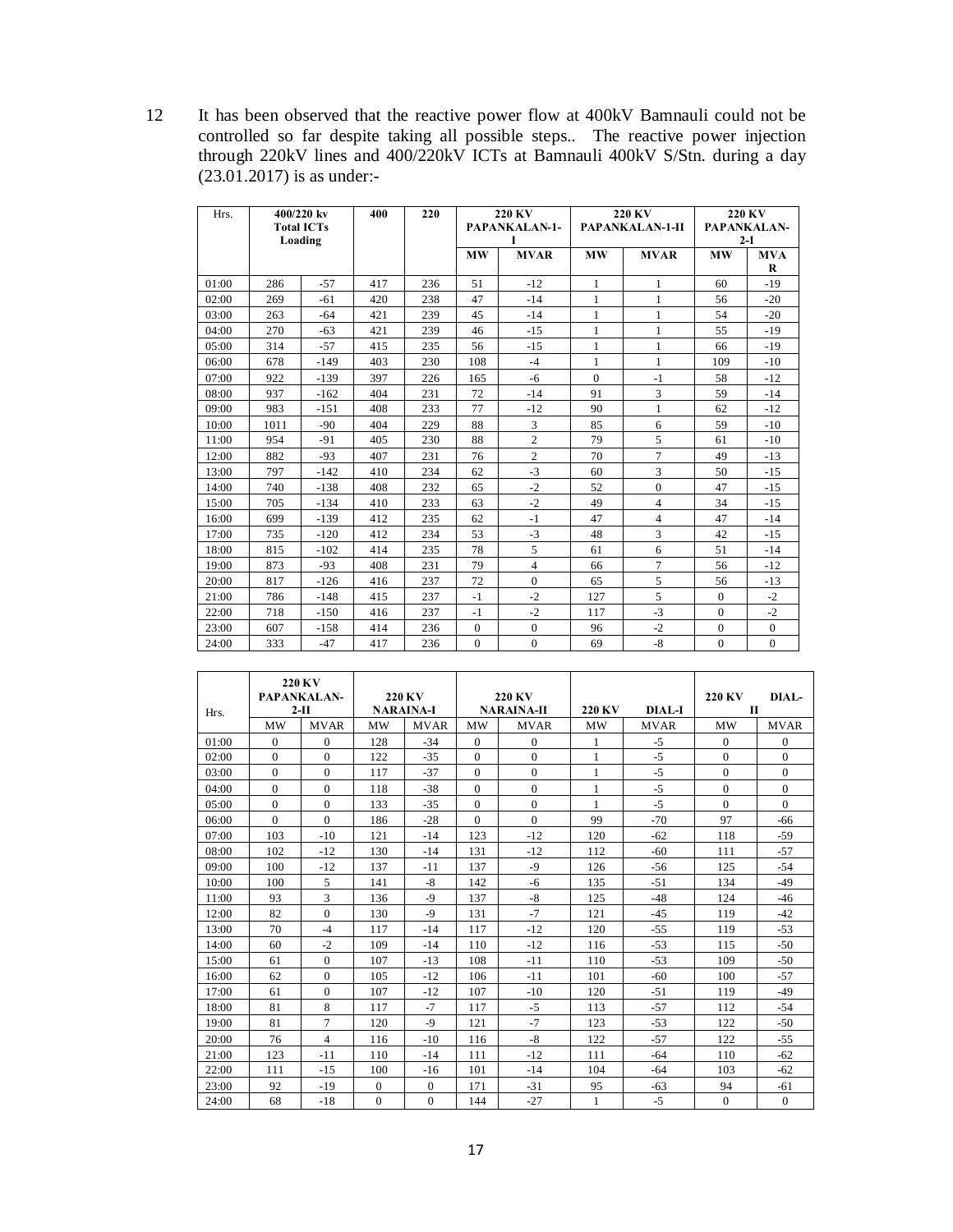Observations :-

- i) **220kV DIAL Ckts having about 1.5Kms 1000mm2 cable and very less load at DIAL S/Stn might be one of the reasons of high injection of reactive power through these circuits.**
- **ii) Injection of reactive power through Pappankalan-I and Pappankalan-II is presumably due to the fact that DMRC is fed through the circuits having 800mm2 66kV double cable circuit and capacitance offered by cable is predominant.**
- 13 To provide stable range of voltage as mandated in IEGC the transformer tap positions have also been reduced to the extent possible. The details were cited as under**:**

### **Present Tap position of ICTs as on 17.02.2017**

#### **400kV Sub-Stations.**

Note: TT-Total No. of Taps, NT-Nominal Tap, PT- Present Tap (Tap position as on 17.02.2017)

| SI<br>N <sub>0</sub> | <b>Sub</b> station | Voltage<br>Ratio (kV) | <b>Transmissi</b><br>on<br><b>Element</b> | Rating<br>(MVA) | <b>ICT</b><br>details<br>(MVA) | Configura<br>tion | <b>TT</b> | NT | <b>PT</b>      |
|----------------------|--------------------|-----------------------|-------------------------------------------|-----------------|--------------------------------|-------------------|-----------|----|----------------|
| 1                    | <b>BAMNAULI</b>    | 400/220               | ICT <sub>01</sub>                         | 315             | 1*315                          | $Y - Y$           | 17        | 9  | 7B             |
| $\overline{c}$       | <b>BAMNAULI</b>    | 400/220               | ICT <sub>02</sub>                         | 315             | 1*315                          | $Y - Y$           | 17        | 9  | 7B             |
| 3                    | <b>BAMNAULI</b>    | 400/220               | ICT <sub>03</sub>                         | 500             | $1*500$                        | $Y - Y$           | 17        | 9  | 7B             |
| $\overline{4}$       | <b>BAMNAULI</b>    | 400/220               | ICT <sub>04</sub>                         | 500             | $1*500$                        | $Y-Y$             | 17        | 9  | 7B             |
| 5                    | <b>BAWANA</b>      | 400/220               | ICT <sub>01</sub>                         | 315             | 1*315                          | $Y - Y$           | 17        | 9  | 9 <sub>B</sub> |
| 6                    | <b>BAWANA</b>      | 400/220               | ICT <sub>02</sub>                         | 315             | 1*315                          | $Y - Y$           | 17        | 9  | 9 <sub>B</sub> |
| 7                    | <b>BAWANA</b>      | 400/220               | ICT <sub>03</sub>                         | 315             | 1*315                          | $Y - Y$           | 17        | 9  | 9B             |
| 8                    | BAWANA(CCGT)       | 400/220               | ICT <sub>04</sub>                         | 315             | 1*315                          | $Y - Y$           | 17        | 9  | 9B             |
| 9                    | BAWANA(CCGT)       | 400/220               | ICT <sub>05</sub>                         | 315             | 1*315                          | $Y - Y$           | 17        | 9  | 9B             |
| 10                   | BAWANA(CCGT)       | 400/220               | <b>ICT 06</b>                             | 315             | 1*315                          | $Y - Y$           | 17        | 9  | 9B             |
| 11                   | <b>MUNDKA</b>      | 400/220               | ICT <sub>02</sub>                         | 315             | 1*315                          | $Y - Y$           | 17        | 9  | 9B             |
| 12                   | <b>MUNDKA</b>      | 400/220               | ICT <sub>03</sub>                         | 315             | 1*315                          | $Y - Y$           | 17        | 9  | 9 <sub>B</sub> |
| 13                   | <b>MUNDKA</b>      | 400/220               | ICT <sub>04</sub>                         | 315             | 1*315                          | $Y - Y$           | 17        | 9  | 9 <sub>B</sub> |
| 14                   | <b>HARSH VIHAR</b> | 400/220               | ICT <sub>01</sub>                         | 315             | 1*315                          | $Y - Y$           | 17        | 9  | 5              |
| 15                   | <b>HARSH VIHAR</b> | 400/220               | ICT <sub>02</sub>                         | 315             | 1*315                          | $Y - Y$           | 17        | 9  | 5              |
| 16                   | <b>HARSH VIHAR</b> | 400/220               | ICT <sub>03</sub>                         | 315             | 1*315                          | $Y - Y$           | 17        | 9  | 5              |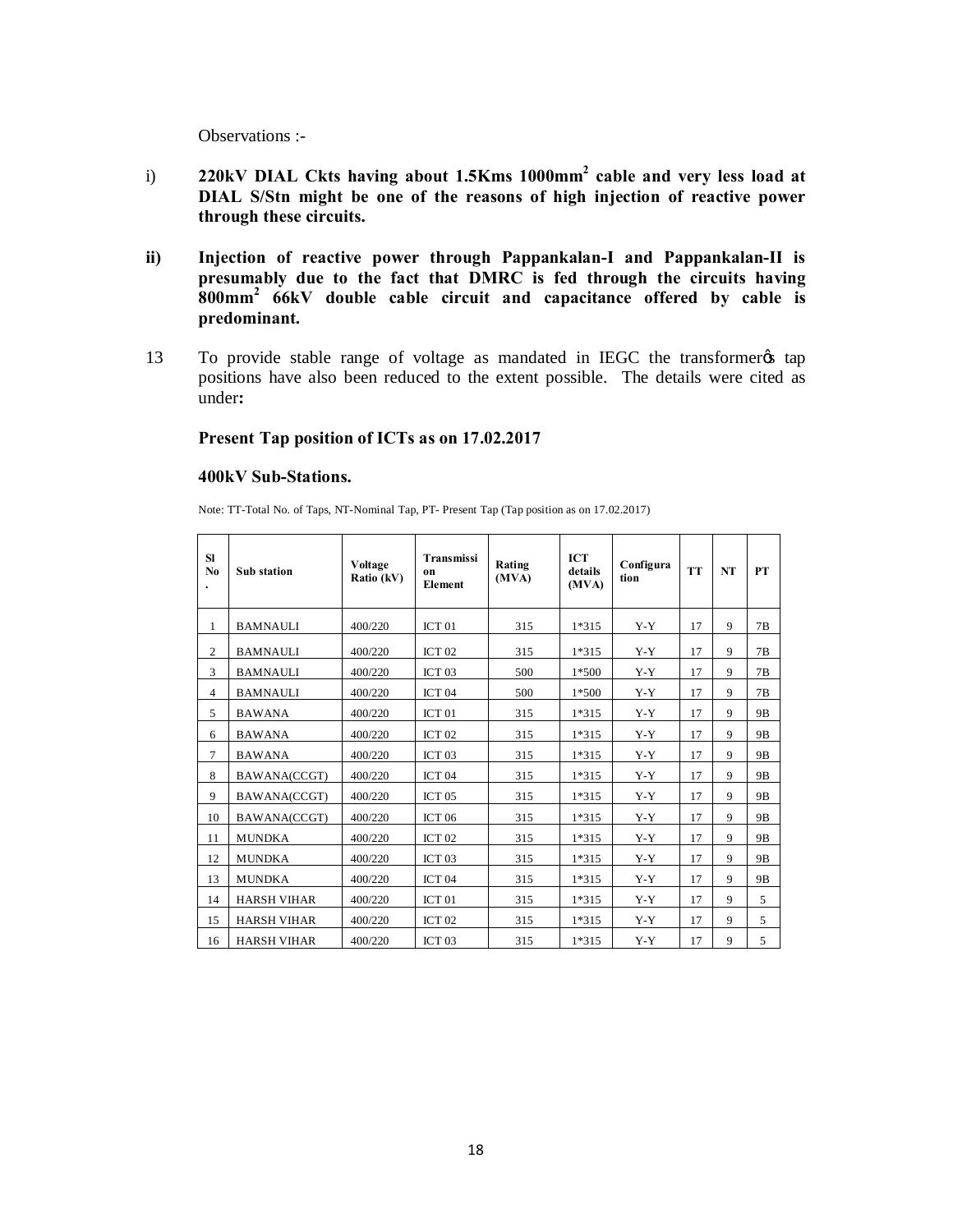## **220kV Sub-Stations.**

Tap Position as on 17.02.2017.

| S.              | Name of the Element    | <b>MVA</b> rating | <b>Total</b>    | <b>Normal</b>  | Present tap    |
|-----------------|------------------------|-------------------|-----------------|----------------|----------------|
| ${\bf N}$       |                        | of ICT            | tap no          | tap no.        | position no.   |
|                 | 400kV Bawana S/S       |                   |                 |                |                |
| 1               | 220/66kV 100MVA Tx     | 100               | 17              | 5              | 5B             |
|                 | 400kV Mundka S/S       |                   |                 |                |                |
| 2               | 220/66kV 160MVA Tx-II  | 160               | 17              | 5              | 5              |
| 3               | 220/66kV 160MVA Tx-III | 160               | 17              | 5              | 5              |
|                 | 220kV Narela S/S       |                   |                 |                |                |
| 4               | 220/66kV 100MVA Tx-I   | 100               | 12              | 5              | 3              |
| 5               | 220/66kV 100MVA Tx-II  | 100               | 12              | 5              | $\overline{3}$ |
| 6               | 220/66kV 100MVA Tx-III | 100               | 12              | 5              | 3              |
|                 | 220kV Rohini S/S       |                   |                 |                |                |
| 7               | 220/66kV 100MVA Tx-I   | 100               | $\overline{17}$ | 5              | 5              |
| 8               | 220/66kV 100MVA Tx-II  | 100               | 17              | 5              | 5              |
| 9               | 220/66kV 100MVA Tx-III | 100               | $\overline{17}$ | 5              | 5              |
| 10              | 220/66kV 100MVA Tx-IV  | 100               | 17              | 5              | 5              |
|                 | 220kV Patparganj S/S   |                   |                 |                |                |
| 11              | 220/66kV 100MVA Tx-I   | 100               | 17              | 5              | 3              |
| 12              | 220/66kV 100MVA Tx-II  | 100               | 17              | 5              | 3              |
| 13              | 220/33kV 100MVA Tx-I   | 100               | 17              | 5              | 3              |
| 14              | 220/33kV 100MVA Tx-IV  | 100               | 17              | $\overline{5}$ | 3              |
| 15              | 220/33kV 100MVA Tx-V   | 100               | 17              | $\overline{5}$ | 3              |
|                 | 220kV Pragati S/S      |                   |                 |                |                |
| 16              | 220/66kV 160MVA Tx-I   | 160               | 17              | $\overline{5}$ | 3              |
| 17              | 220/66kV 160MVA Tx-II  | 160               | 17              | 5              | 3              |
|                 | 220kV Gazipur S/S      |                   |                 |                |                |
| 18              | 220/66kV 100MVA Tx-I   | 100               | 17              | 5              | 3              |
| 19              | 220/66kV 100MVA Tx-II  | 100               | 17              | 5              | 3              |
| 20              | 220/66kV 160MVA Tx     | 160               | 17              | 5              | 3              |
|                 | 220kV Wazirabad S/S    |                   |                 |                |                |
| 21              | 220/66kV 100MVA Tx-I   | 100               | $\overline{17}$ | 5              | 3              |
| 22              | 220/66kV 100MVA Tx-II  | 100               | 17              | 5              | $\overline{3}$ |
| 23              | 220/66kV 100MVA Tx-III | 100               | 17              | 5              | 3              |
| 24              | 220/66kV 160MVA Tx-I   | 160               | 17              | 5              | 3              |
|                 | 220kV Okhla S/S        |                   |                 |                |                |
| 25              | 220/66kV 100MVA Tx-I   | 100               | 17              | 5              | 3              |
| 26              | 220/66kV 100MVA Tx-II  | 100               | 17              | $\overline{5}$ | 3              |
| $\overline{27}$ | 220/33kV 100MVA Tx-III | 100               | 17              | $\overline{5}$ | 3              |
| 28              | 220/33kV 100MVA Tx-IV  | 100               | 17              | 5              | 3              |
| 29              | 220/33kV 100MVA Tx-V   | 100               | 17              | 5              | 3              |
|                 | 220kV Sarita Vihar S/S |                   |                 |                |                |
| 30              | 220/66kV 100MVA Tx-I   | 100               | 17              | 5              | 3              |
| 31              | 220/66kV 100MVA Tx-II  | 100               | 17              | 5              | 3              |
| 32              | 220/66kV 100MVA Tx-III | 100               |                 |                |                |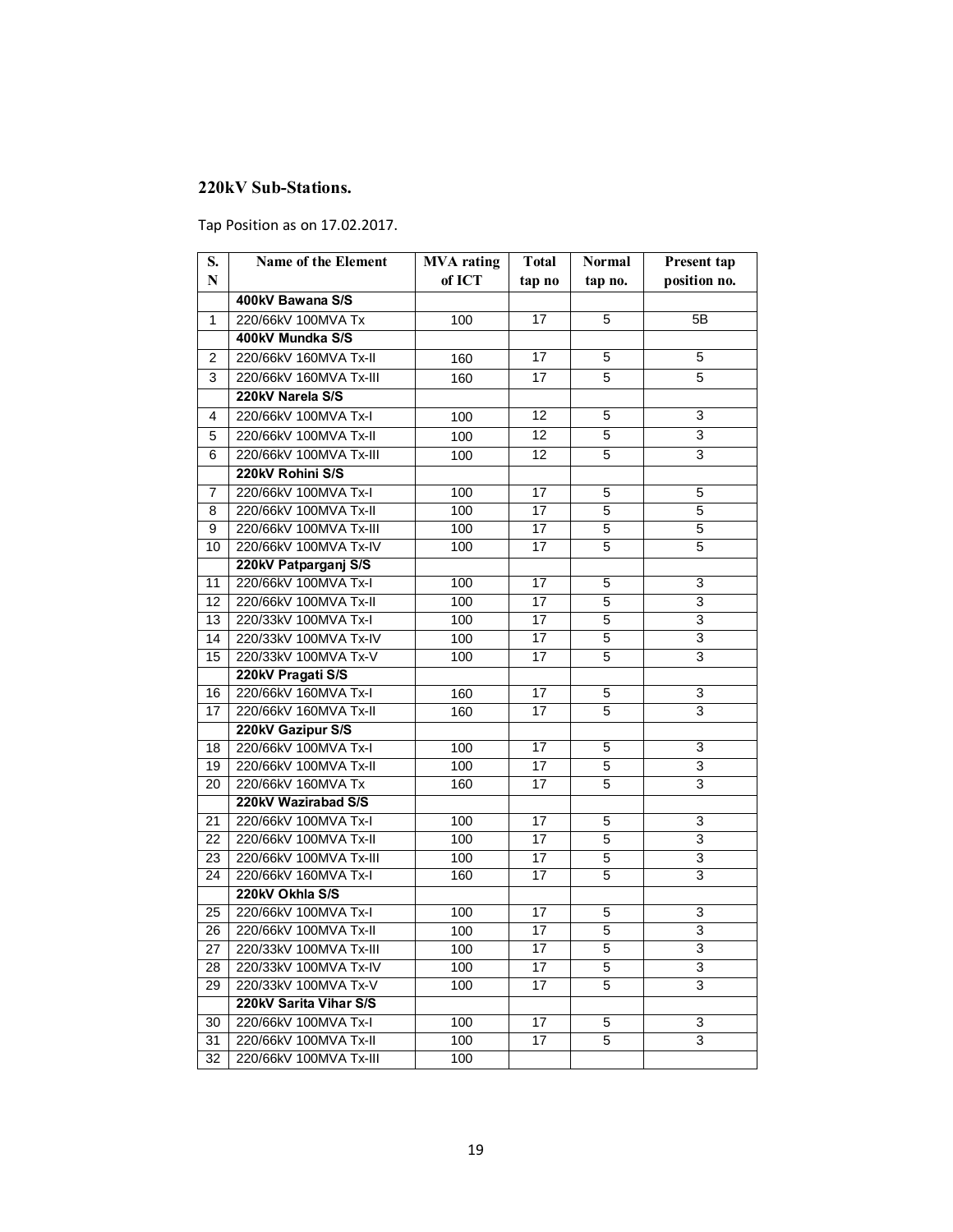| S.              |                            | MVA rating | Total                    | Normal                   | Present tap    |
|-----------------|----------------------------|------------|--------------------------|--------------------------|----------------|
| N               | <b>Name of the Element</b> | of ICT     | tap no                   | tap no.                  | position no.   |
|                 | 220kV Vasant Kunj S/S      |            |                          |                          |                |
| 33              | 220/66kV 160MVA Tx-I       | 160        | 17                       | 5                        | 3              |
| 34              | 220/66kV 100MVA Tx-II      | 100        | 17                       | 5                        | 3              |
| 35              | 220/66kV 100MVA Tx-III     | 100        | 17                       | 5                        | 3              |
|                 | 220kV Najafgarh S/S        |            |                          |                          |                |
| 36              | 220/66kV 100MVA Tx-I       | 100        | 17                       | 5                        | 3              |
| $\overline{37}$ | 220/66kV 100MVA Tx-II      | 100        | 17                       | 5                        | $\overline{3}$ |
| 38              | 220/66kV 100MVA Tx-III     | 100        | 17                       | 5                        | 3              |
| 39              | 220/66kV 100MVA Tx-IV      | 100        | 17                       | 5                        | 3              |
|                 |                            |            |                          |                          |                |
|                 | 220kV Park Street S/S      |            |                          |                          |                |
| 40              | 220/66kV 100MVA Tx-I       | 100        | 17                       | 5                        | $\overline{c}$ |
| 41              | 220/66kV 100MVA Tx-II      | 100        | 17                       | 5                        | $\overline{c}$ |
| 42              | 220/33kV 100MVA Tx-I       | 100        | 17                       | 5                        | $\overline{3}$ |
| 43              | 220/33kV 100MVA Tx-II      | 100        | 17                       | 5                        | Under B/D      |
|                 |                            |            |                          |                          |                |
|                 | 220kV Kanjhawala S/S       |            |                          |                          |                |
| 44              | 220/66kV 100MVA Tx-I       | 100        | 17                       | 5                        | 3              |
| 45              | 220/66kV 100MVA Tx-II      | 100        | 17                       | 5                        | 3              |
| 46              | 220/66kV 160MVA Tx-III     | 160        | 17                       | 5                        | 3              |
|                 | 220kV Pappankalan-II S/S   |            |                          |                          |                |
| 47              | 220/66kV 100MVA Tx-I       | 100        | 17                       | 5                        | 3              |
| 48              | 220/66kV 100MVA Tx-II      | 100        | 17                       | 5                        | 3              |
| 49              | 220/66kV 160MVA Tx-III     | 160        | 17                       | 5                        | 3              |
| 50              | 220/66kV 160MVA Tx-IV      | 160        | 17                       | 5                        | 3              |
|                 | 220kV Pappankalan-I S/S    |            |                          |                          |                |
| 51              | 220/66kV 100MVA Tx-I       | 100        | 17                       | 5                        | 3              |
| 52              | 220/66kV 100MVA Tx-II      | 100        | 17                       | 5                        | $\overline{3}$ |
| 53              | 220/66kV 100MVA Tx-III     | 100        | $\overline{\phantom{a}}$ | $\overline{\phantom{a}}$ | Under B/D      |
| 54              | 220/66kV 100MVA Tx-IV      | 100        | 17                       | 5                        | 3              |
| 55              | 220/66kV 160MVA Tx-V       | 160        | 17                       | 5                        | 3              |
|                 | 220kV Mehrauli S/S         |            |                          |                          |                |
| 56              | 220/66kV 100MVA Tx-I       | 100        | 17                       | 5                        | 3              |
| 57              | 220/66kV 100MVA Tx-II      | 100        | 17                       | 5                        | 3              |
| 58              | 220/66kV 100MVA Tx-III     | 100        | 17                       | 5                        | $\overline{3}$ |
| 59              | 220/66kV 160MVA Tx         | 160        | 17                       | 5                        | 3              |
|                 | 220kV Gopalpur S/S         |            |                          |                          |                |
| 60              | 220/66kV 100MVA Tx-II      | 100        | 17                       | 5                        | 3              |
| 61              | 220/33kV 100MVA Tx-I       | 100        | 17                       | 5                        | 4              |
| 62              | 220/33kV 100MVA Tx-III     | 100        | 17                       | $\overline{5}$           | 4              |
|                 | 220kV DSIIDC Bawana S/S    |            |                          |                          |                |
| 63              | 220/66kV 100MVA Tx-II      | 100        | 17                       | 5                        | 3              |
| 64              | 220/66kV 100MVA Tx-III     | 100        | 17                       | 5                        | 3              |
| 65              | 220/66kV 160MVA Tx         | 160        | 17                       | 5                        | 3              |
|                 | 220kV DIAL S/S             |            |                          |                          |                |
| 66              | 220/66kV 160MVA Tx-I       | 160        | 17                       | 4                        | 1              |
| 67              | 220/66kV 160MVA Tx-II      | 160        | 17                       | 4                        | 1              |
|                 | 220kV Ridge Valley S/S     |            |                          |                          |                |
| 68              | 220/66kV 160MVA Tx-I       | 160        | 17                       | 3                        | 3              |
| 69              | 220/66kV 160MVA Tx-II      | 160        | 17                       | 3                        | 3              |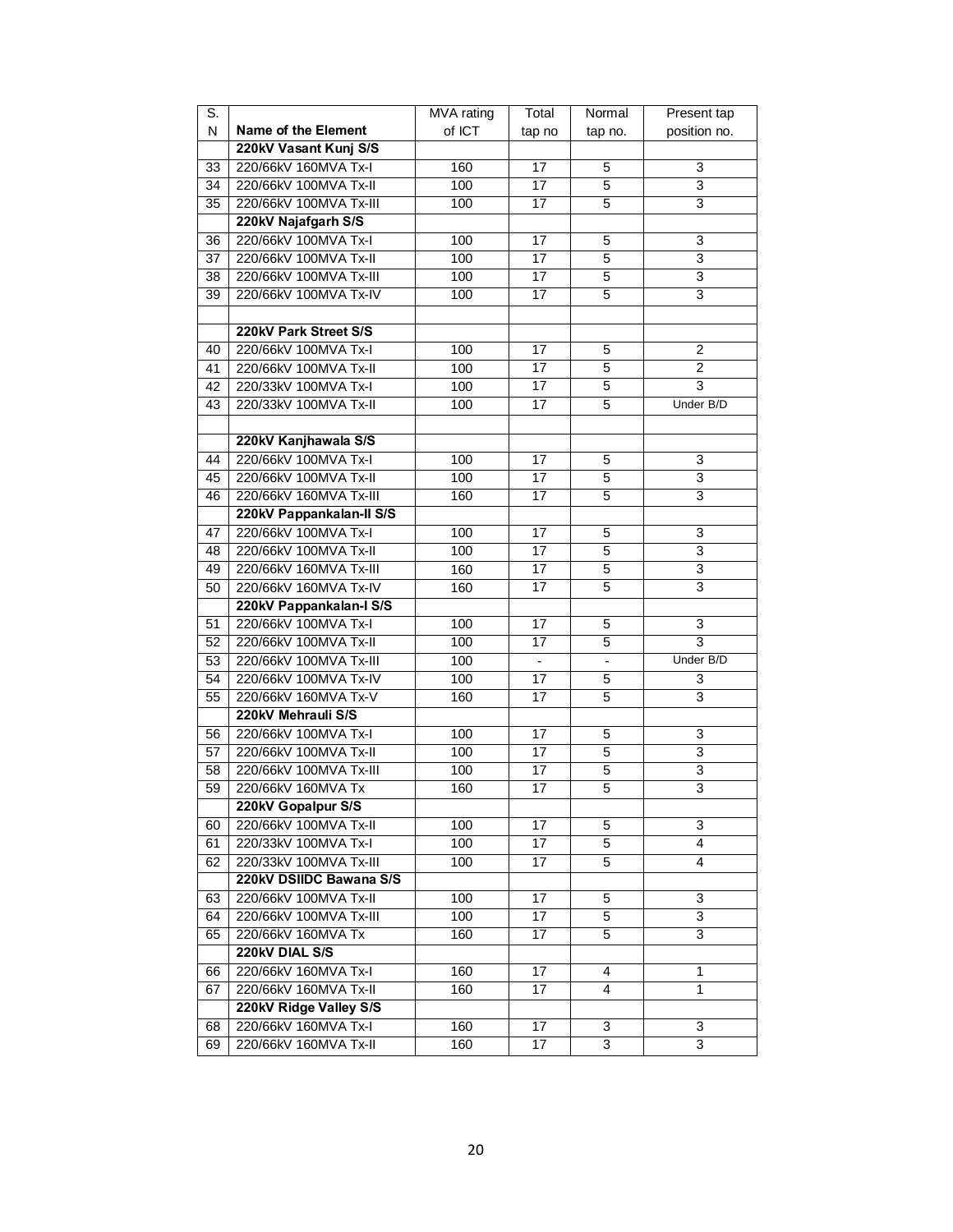| S.  |                              | <b>MVA</b> rating | Total           | Normal         | Present tap    |
|-----|------------------------------|-------------------|-----------------|----------------|----------------|
| N   | <b>Name of the Element</b>   | of ICT            | tap no          | tap no.        | position no.   |
|     | 220kV Rohini-II S/S          |                   |                 |                |                |
| 70  | 220/66kV 160MVA Tx-I         | 160               | 17              | 5              | 3              |
| 71  | 220/66kV 160MVA Tx-II        | 160               | 17              | 5              | 3              |
|     | <b>HARSH VIHAR 400KV S/S</b> |                   |                 |                |                |
| 72  | 220/66kV 160MVA Tx-I         | 160               | 17              | 5              | 3              |
| 73  | 220/66kV 160MVA Tx-III       | 160               | 17              | 5              | 3              |
| 74  | 220/66kV 160MVA Tx-II        | 160               | 17              | 5              | $\overline{3}$ |
|     | 220kV Subzi Mandi S/S        |                   |                 |                |                |
| 75  | 220/33kV 100MVA Tx-I         | 100               | $1 - 17$        | 5              | 3              |
| 76  | 220/33kV 100MVA Tx-II        | 100               | $1 - 17$        | 5              | 3              |
|     | 220kV Kasmere Gate S/S       |                   |                 |                |                |
| 77  | 220/33kV 100MVA Tx-I         | 100               | 17              | 5              | 3              |
| 78  | 220/33kV 100MVA Tx-II        | 100               | 17              | 5              | 3              |
|     | 220kV Lodhi Road S/S         |                   |                 |                |                |
| 79  | 220/33kV 100MVA Tx-I         | 100               | 17              | 5              | 3              |
| 80  | 220/33kV 100MVA Tx-II        | 100               | 17              | 5              | 3              |
|     | 220kV Naraina S/S            |                   |                 |                |                |
| 81  | 220/33kV 100MVA Tx-I         | 100               | 17              | 5              | 3              |
| 82  | 220/33kV 100MVA Tx-II        | 100               | 17              | 5              | $\overline{3}$ |
| 83  | 220/33kV 100MVA Tx-III       | 100               | 17              | 5              | 3              |
|     | 220kV Geeta Colony S/S       |                   |                 |                |                |
| 84  | 220/33kV 100MVA Tx-I         | 100               | 17              | 5              | $\overline{3}$ |
| 85  | 220/33kV 100MVA Tx-II        | 100               | 17              | 5              | Under B/D      |
|     | 220kV Shalimarbagh S/S       |                   |                 |                |                |
| 86  | 220/33kV 100MVA Tx-I         | 100               | 17              | 5              | 5              |
| 87  | 220/33kV 100MVA Tx-II        | 100               | 17              | 5              | $\overline{5}$ |
| 88  | 220/33kV 100MVA Tx-III       | 100               | 17              | 5              | 5              |
|     | 220kV I.P. S/S               |                   |                 |                |                |
| 89  | 220/33kV 100MVA Tx-I         | 100               | $\overline{21}$ | 9              | 5              |
| 90  | 220/33kV 100MVA Tx-II        | 100               | $\overline{21}$ | 9              | 5              |
| 91  | 220/33kV 100MVA Tx-III       | 100               | 17              | 5              | 1              |
|     | 220kV Masjid Moth S/S        |                   |                 |                |                |
| 92  | 220/33kV 100MVA Tx-I         | 100               | 17              | 5              | $\overline{c}$ |
| 93  | 220/33kV 100MVA Tx-II        | 100               | 17              | 5              | $\overline{c}$ |
|     | 220kV Trauma Center S/S      |                   |                 |                |                |
| 94  | 220/33kV 100MVA Tx-I         | 100               | 17              | 5              | 5              |
| 95  | 220/33kV 100MVA Tx-II        | 100               | 17              | 5              | 5              |
|     | 220kV Electric Lane S/S      |                   |                 |                |                |
| 96  | 220/33kV 100MVA Tx-I         | 100               | 17              | 5              | 5              |
| 97  | 220/33kV 100MVA Tx-II        | 100               | 17              | 5              | 5              |
|     | 220kV Wazirpur S/S           |                   |                 |                |                |
| 98  | 220/33kV 100MVA Tx-I         | 100               | 17              | 5              | Under B/D      |
| 99  | 220/33kV 100MVA Tx-II        | 100               | 17              | 5              | 5              |
|     | 220kV Peeragarhi S/S         |                   |                 |                |                |
| 100 | 220/33kV 100MVA Tx-II        | 100               | 17              | 5              | 5              |
| 101 | 220/33kV 100MVA Tx-III       | 100               | 17              | $\overline{5}$ | 5              |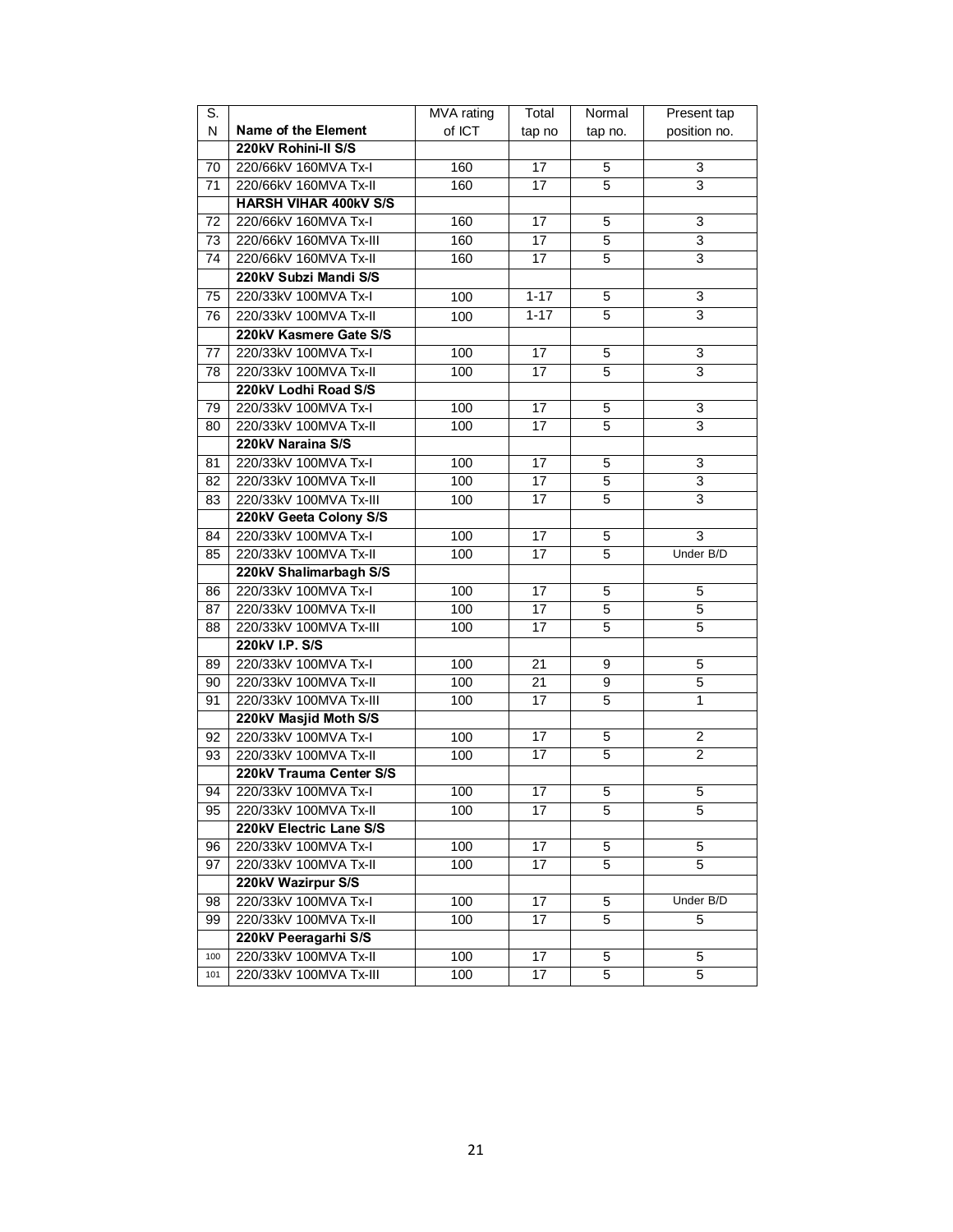14 It was found that due to very less demand during night time and high capacity cables (for each circuit 66kV 800mm2 double XLPE cables are used) high voltages are found induced in the Grid particularly from where Delhi Metro is fed. It was explained that the drawal of Delhi Metro from the System now-a-days during off peak hours is about 43MW whereas during peak hours, it is about 143MW. The details of voltage, active and reactive power flows from Delhi System to Delhi Metro feeders from the 220kV Sub-Stations of Delhi were cited as under:-

| S.<br>N<br>$\mathbf{o}$ | <b>NAME OF</b><br><b>DMRC FEEDER</b> | <b>FEEDING</b><br>220kV SUB<br><b>STATION</b> | <b>MVAR</b><br>INJ/<br><b>DRAW</b><br>L BY<br><b>DISCO</b> | <b>MVAR</b><br>INJ/<br><b>DRAW</b><br>L BY<br><b>DISCO</b> |     | <b>VOLTAGES PROFILE (KV)</b> |              |              | TX<br><b>TAP</b><br>S ON  |                   | <b>LOAD ON</b><br><b>DMRC</b><br><b>FEEDER</b><br>AT 03.00Hrs |                    | <b>LOAD</b><br>ON<br><b>DMRC</b><br><b>FEEDER</b><br>AT<br>10.00Hrs |  |
|-------------------------|--------------------------------------|-----------------------------------------------|------------------------------------------------------------|------------------------------------------------------------|-----|------------------------------|--------------|--------------|---------------------------|-------------------|---------------------------------------------------------------|--------------------|---------------------------------------------------------------------|--|
|                         |                                      |                                               | <b>MS AT</b><br>03.00H<br><b>RS</b>                        | <b>MS AT</b><br>10.00H<br>RS                               | 220 | 66                           | 33           | 11           | 100/1<br>60<br><b>MVA</b> | <b>MW</b>         | M<br>VA<br>R                                                  | $\bf M$<br>W       | M<br>VA<br>R                                                        |  |
| $\mathbf{1}$            | 220 kV DMRC<br>$ckt-I$               | Kashmiri<br>Gate                              | $\overline{4}$                                             | 7.2                                                        | 240 | $\mathbf{1}$                 | 35.4         | 11.7         | 3                         | $\overline{7}$    | $-7$                                                          | 12                 | $\mathbf{1}$                                                        |  |
| 2                       | 220 kV DMRC<br>$ckt-II$              | Kashmiri<br>Gate                              |                                                            |                                                            | 240 | $\mathbf{i}$                 | 35.4         | 11.7         | 3                         | $\theta$          | S                                                             | $\overline{0}$     | $-5$                                                                |  |
| 3                       | 66kV DMRC-I                          | Rohini-I                                      | $\Omega$                                                   | 25                                                         | 236 | 69                           | $\mathbf{1}$ | 11.9         | 5                         | 0.5               | $\mathbf{s}$                                                  | $\mathbf{1}$       | $-4$                                                                |  |
| $\overline{4}$          | 66kV DMRC-II                         | Rohini-I                                      |                                                            |                                                            | 236 | 69                           | $\mathbf i$  | 11.9         | 5                         | 0.5               | $\mathbf{s}$                                                  | $\mathbf{1}$       | $-1$                                                                |  |
| 5                       | 220kV DMRC-I                         | Shalimar<br>bagh                              | 8                                                          | 16                                                         | 235 | $\mathbf{1}$                 | 35.6         | 11.6         | 5                         | 5                 | $\mathbf{s}$                                                  | 7                  | $\overline{\phantom{a}}$<br>20                                      |  |
| 6                       | 66kV DMRC-I                          | <b>GTPS</b>                                   | $-8$                                                       | $-5$                                                       | 238 | 66                           | $\mathbf{1}$ | $\mathbf{r}$ | $\overline{4}$            | 3                 | -8                                                            | 33                 | $-3$                                                                |  |
| $\overline{7}$          | 66kV DMRC-II                         | <b>GTPS</b>                                   |                                                            |                                                            | 238 | 66                           | $\mathbf i$  | í            | $\overline{4}$            | 3                 | $-8$                                                          | 16                 | $-5$                                                                |  |
| 8                       | 66kV DMRC-I                          | Mehrauli                                      | $\mathbf{1}$                                               | 4.6                                                        | 240 | 69                           | í            | 11.8         | 3                         | $\overline{c}$    | $-6$                                                          | 39                 | $-4$                                                                |  |
| $\mathbf Q$             | 66kV DMRC-II                         | Mehrauli                                      |                                                            |                                                            | 240 | 69                           | $\mathbf{1}$ | 11.8         | 3                         | $\Omega$          | $-2$                                                          | $\Omega$           | $-1$                                                                |  |
| 10                      | 66kV DMRC-I                          | PPK-I                                         | $-16$                                                      | $-16$                                                      | 232 | 68                           | $\mathbf i$  | 11           | 3                         | $\overline{4}$    | $\mathbf{s}$                                                  | 6                  | s                                                                   |  |
| 11                      | 66kV DMRC-II                         | PPK-I                                         |                                                            |                                                            | 232 | 68                           | $\mathbf{1}$ | 11           | 3                         | 3.5               | $\mathbf{s}$                                                  | 3.4                | s                                                                   |  |
| 12                      | 66kV DMRC-I                          | PPK-II                                        | $-19$                                                      | $-11$                                                      | 235 | 67                           | $\mathbf{1}$ | $\mathbf{r}$ | 3                         | $\Omega$          | $\Omega$                                                      | $\Omega$           | $\Omega$                                                            |  |
| 13                      | 66kV DMRC-II                         | PPK-II                                        |                                                            |                                                            | 235 | 67                           | $\mathbf i$  | $\mathbf{r}$ | 3                         | $\overline{4}$    | $\mathbf{s}$                                                  | 6                  | $\overline{\bf{4}}$                                                 |  |
| 14                      | 66kV DMRC-I                          | Dial                                          | $-4$                                                       | $-8$                                                       | 240 | 70                           | $\mathbf{1}$ | $\mathbf{r}$ | $\overline{c}$            | $\Omega$          | $\Omega$                                                      | $\Omega$           | $-4$                                                                |  |
| 15                      | 66kV DMRC-II                         | Dial                                          |                                                            |                                                            | 240 | 70                           | $\mathbf i$  | í            | $\overline{2}$            | $\overline{c}$    | $-2$                                                          | 3                  | $\mathbf{0}$                                                        |  |
| 16                      | 66kV DMRC-I                          | Sarita<br>Vihar                               | $-19$                                                      | $-8$                                                       | 245 | 71                           | $\mathbf{1}$ | 11.9         | 3                         | 3.2               | $\sim$<br>15                                                  | 5                  | $\overline{\phantom{a}}$<br>16                                      |  |
| 17                      | 66kV DMRC-II                         | Sarita<br>Vihar                               |                                                            |                                                            | 245 | 71                           | $\mathbf{1}$ | 11.9         | 3                         | $\Omega$          | $-2$                                                          | $\Omega$           | $-2$                                                                |  |
| 18                      | <b>66Kv DAMPEL</b>                   | Parkstreet                                    | $-15$                                                      | $-15$                                                      | 237 | 70.6                         | 34.6         | $\mathbf{i}$ | 3                         | $\Omega$          | s                                                             | $\Omega$           | $-1$                                                                |  |
| 19                      | 66kV DMRC-II                         | Parkstreet                                    |                                                            |                                                            | 237 | 70.6                         | 34.6         |              | 3                         | $\overline{4}$    | $\mathbf{s}$                                                  | 11                 | $-8$                                                                |  |
| 20                      | 220kV<br>R.K.Puram                   | Vasantkunj                                    | $-4$                                                       | $-2$                                                       | 237 | 69                           | $\mathbf{1}$ | 11.6         | 3                         | Under<br>Shutdown |                                                               | Shutdow<br>$\bf n$ | Under                                                               |  |

### **DETAILS OF DMRC SUPPLY AND THEIR LOADING ON 23.01.2017 .**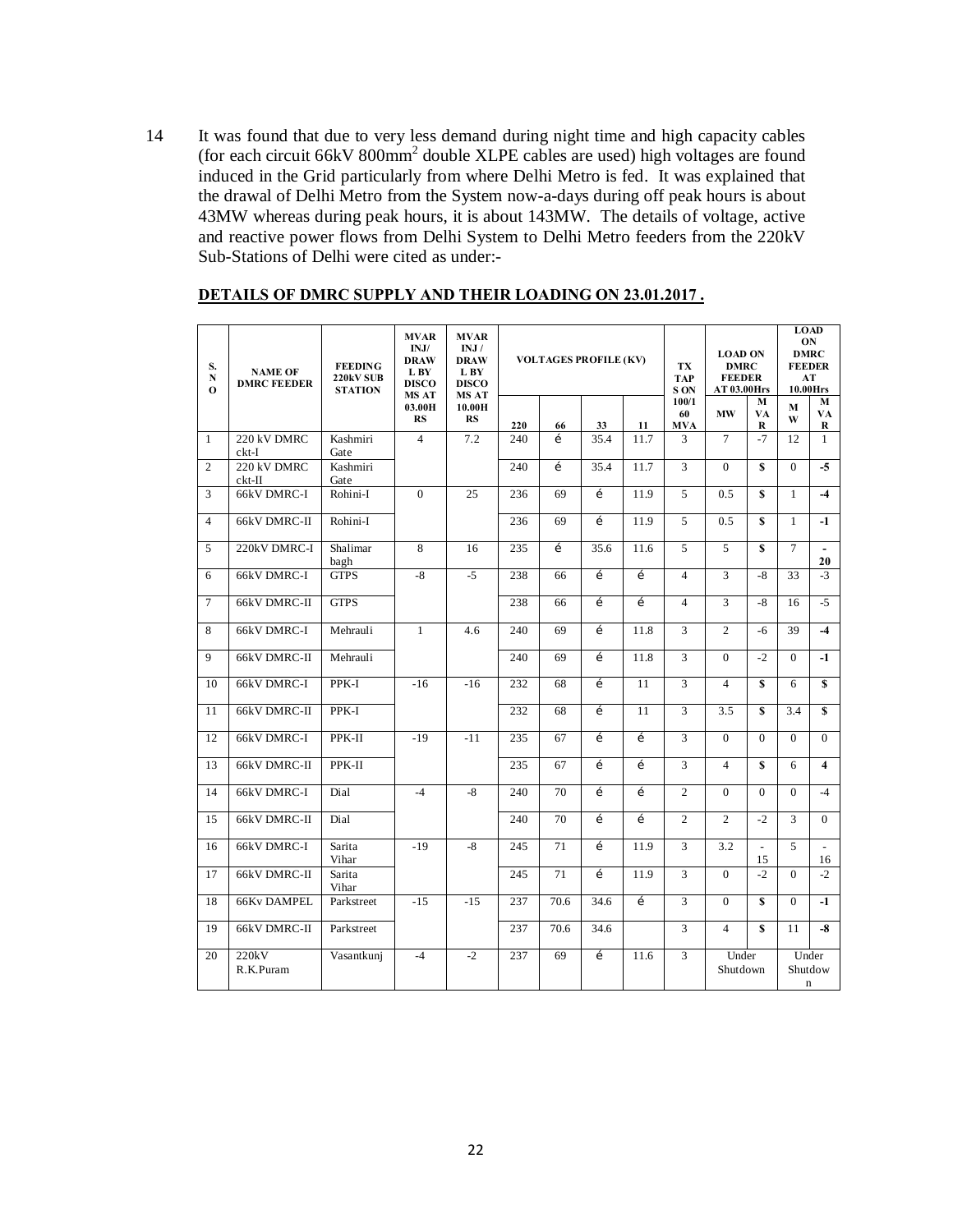15 The details indicating the reactive power flow at various grids substations from where power is injected to Delhi system at the off peak time during this winter were shown as under

| Sr.             | Name of the       | Ckt. / Tx           | <b>MW</b>                | <b>MVAR</b>      | Voltage                  |       | Remarks                                    |
|-----------------|-------------------|---------------------|--------------------------|------------------|--------------------------|-------|--------------------------------------------|
| N <sub>o</sub>  | station           |                     |                          |                  |                          |       |                                            |
|                 |                   |                     |                          |                  | 400kV                    | 220kV |                                            |
| $\mathbf{1}$    | 400kV<br>Bamnauli | Pappankalan-I       | 44                       | $-16$            | 417                      | 239   | Metro is fed<br>from<br>Pappankalan-<br>L  |
| $\overline{2}$  |                   | Pappankalan-II      | 45                       | $-21$            |                          |       |                                            |
| $\overline{3}$  |                   | Najafgarh           | 49                       | 9                |                          |       |                                            |
| $\overline{4}$  |                   | <b>DIAL</b>         | $\Omega$                 | $\boldsymbol{0}$ |                          |       |                                            |
| 5               |                   | Naraina             | $\overline{27}$          | $-3$             |                          |       |                                            |
| 6               | 400kV             | <b>DSIDC</b> Bawana | 74                       | $-18$            |                          |       |                                            |
| $\tau$          | Bawana            | Rohini-I            | 69                       | $\theta$         | 427                      | 232   |                                            |
| $\,8\,$         |                   | Rohini-II           | 15                       | $\boldsymbol{0}$ |                          |       |                                            |
| 9               |                   | Shalimar Bagh       | $\overline{34}$          | 8                |                          |       |                                            |
| 10              |                   | Kanjhawala          | 39                       | $\mbox{-}8$      |                          |       |                                            |
| 11              |                   | 220/66kV Tx.        | 24                       | $-4$             |                          |       |                                            |
| 12              | Maharani          | Masjid Moth         | $\theta$                 | $\theta$         | <b>NA</b>                | 236   |                                            |
| 13              | Bagh              | Trauma Centre       | 40                       | $\overline{9}$   |                          |       |                                            |
| 14              |                   | Electric Lane       | $\Omega$                 | $\boldsymbol{0}$ |                          |       |                                            |
| $\overline{15}$ |                   | Lodhi Road          | 47                       | 1                |                          |       |                                            |
|                 | Harsh Vihar       | 220/66kV            | 50                       | $\mathbf{1}$     | 429                      | 236   |                                            |
| 16              |                   | 160MVA              |                          |                  |                          |       |                                            |
| 17              | Mundka            | Peera Garhi         | 15                       | $-2$             | 426                      | 233   |                                            |
| 18              |                   | Najafgarh           | 79                       | 6                |                          |       |                                            |
| 19              |                   | Kanjhawala          | $\overline{\phantom{a}}$ |                  |                          |       |                                            |
|                 |                   | 220/66kV            | 33                       | $-13$            |                          |       |                                            |
| 20              |                   | 160MVA Tx.          |                          |                  |                          |       |                                            |
| 21              | Mandola           | Wazirabad           | 210                      | $-46$            | 428                      | 238   |                                            |
| 22              |                   | Gopalpur            | 80                       | $-11$            |                          |       |                                            |
| 23              |                   | Narela              | 128                      | $-38$            |                          |       |                                            |
| 24              | <b>BTPS</b>       | Okhla               | 72                       | $-7$             | $\overline{\phantom{a}}$ | 240   |                                            |
| $\overline{25}$ |                   | Sarita Vihar        | -89                      | $-35$            |                          |       | Delhi Metro<br>is fed from<br>Sarita Vihar |
| 26              |                   | Ballabhgarh         | $-190$                   | 60               |                          |       |                                            |
| $\overline{27}$ |                   | Alwar               | $\overline{50}$          | $\overline{11}$  |                          |       |                                            |
| 28              |                   | Mehrauli            | 141                      | $-46$            |                          |       |                                            |

(Active and Reactive Power status on 23.01.2017 at 03.00hrs)

#### **TOTAL MVAR INJECTION BY DELHI SYSTEM ON 23.01.17**

| AT 03.00HRS | $(-281MVAR)$ |
|-------------|--------------|
| A 10.00HRS  | $(-44MVAR)$  |

**TOTAL MVAR INJECTION BY DISCOM SYSTEM ON 23.01.17 AT 03.00HRS** : **AT 10.00HRS : (+94 MVAR)**

| <b>DELHI DEMAND</b> |        |
|---------------------|--------|
| <b>AT 03.00HRS</b>  | 1412MW |
| <b>AT 10.00HRS</b>  | 3777MW |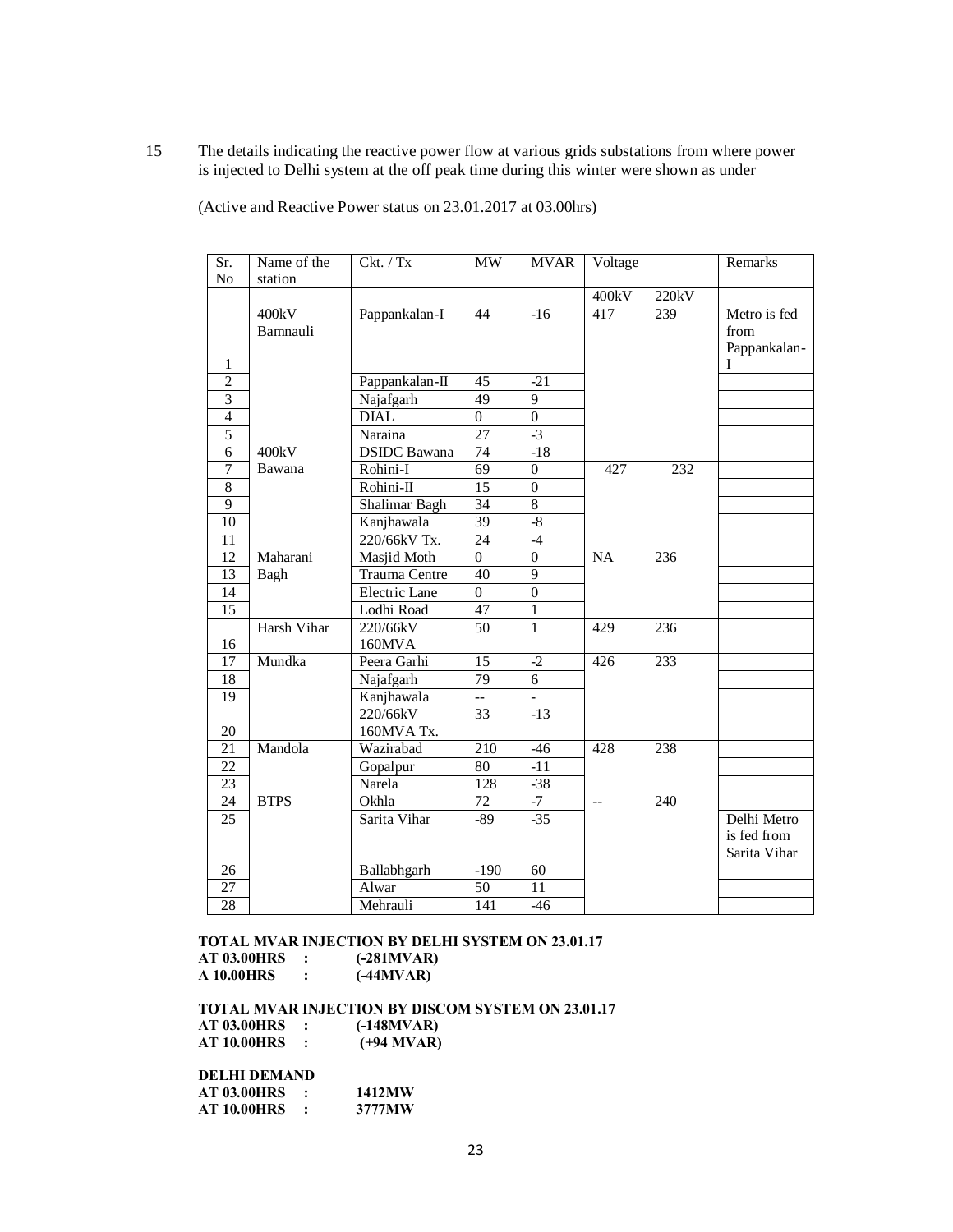| 16 | It was also pointed out that reactive energy injection by Delhi Metro during high  |
|----|------------------------------------------------------------------------------------|
|    | voltage regime at some of the 220kV sub stations during the year 2016 is as under- |

|                                                                                                 | <b>Energy in Million Reactive Units</b>   |                         |                                    |                            |                                     |                         |                                        |                            |  |
|-------------------------------------------------------------------------------------------------|-------------------------------------------|-------------------------|------------------------------------|----------------------------|-------------------------------------|-------------------------|----------------------------------------|----------------------------|--|
| <b>Months</b>                                                                                   | <b>220 KV DMRC -</b><br>Shalimar Bagh Ckt |                         | 220KV DMRC-<br>Kashmere Gate Ckt-I |                            | 220KV DMRC-<br>Kashmere Gate Ckt-II |                         | <b>66KV DMRC-</b><br>Park Street Ckt-I |                            |  |
|                                                                                                 | Energy<br>Above<br>103%                   | Energy<br>Below 97<br>% | Energy<br>Above<br>103%            | Energy<br>Below 97<br>$\%$ | Energy<br>Above<br>103%             | Energy<br>Below 97<br>% | Energy<br>Above<br>103%                | Energy<br>Below 97<br>$\%$ |  |
| $Jan-16$                                                                                        | $-4.33$                                   | 0.00                    | 0.00                               | 0.00                       | $-2.49$                             | 0.00                    | $-0.43$                                | 0.00                       |  |
| <b>Feb-16</b>                                                                                   | $-4.29$                                   | 0.00                    | 0.00                               | 0.00                       | $-3.16$                             | 0.00                    | $-0.52$                                | 0.00                       |  |
| $Mar-16$                                                                                        | $-4.55$                                   | 0.00                    | 0.00                               | 0.00                       | $-1.39$                             | 0.00                    | $-0.36$                                | 0.00                       |  |
| Apr- $16$                                                                                       | 0.13                                      | 0.00                    | $-0.17$                            | $-0.02$                    | $-0.65$                             | 0.00                    | $-0.08$                                | $-0.03$                    |  |
| $Mav-16$                                                                                        | $-1.71$                                   | $-0.01$                 | $-0.05$                            | $-0.26$                    | $-0.07$                             | $-0.31$                 | $-0.02$                                | $-0.22$                    |  |
| $Jun-16$                                                                                        | $-0.85$                                   | $-0.01$                 | 0.00                               | $-0.48$                    | $-0.01$                             | $-0.42$                 | 0.00                                   | $-0.32$                    |  |
| $Jul-16$                                                                                        | $-1.56$                                   | 0.00                    | $-0.04$                            | $-0.12$                    | $-0.11$                             | $-0.08$                 | 0.00                                   | $-0.23$                    |  |
| Aug- $16$                                                                                       | $-2.51$                                   | 0.00                    | $-0.07$                            | $-0.02$                    | $-0.02$                             | $-0.07$                 | 0.00                                   | $-0.16$                    |  |
| $Sep-16$                                                                                        | $-1.97$                                   | 0.00                    | $-0.09$                            | $-0.06$                    | $-0.01$                             | $-0.09$                 | 0.00                                   | $-0.16$                    |  |
| $Oct-16$                                                                                        | $-3.66$                                   | 0.00                    | $-0.40$                            | $-0.03$                    | $-0.92$                             | $-0.01$                 | $-0.22$                                | $-0.07$                    |  |
| $Nov-16$                                                                                        | $-7.60$                                   | 0.00                    | $-1.57$                            | 0.00                       | $-0.97$                             | 0.00                    | $-0.55$                                | 0.00                       |  |
| <b>Dec-16</b>                                                                                   | $-5.71$                                   | 0.00                    | $-1.20$                            | 0.00                       | $-2.08$                             | 0.00                    | $-0.44$                                | 0.00                       |  |
| Total                                                                                           | $-38.61$                                  | $-0.02$                 | $-3.58$                            | $-0.99$                    | $-11.86$                            | $-0.98$                 | $-2.63$                                | $-1.20$                    |  |
| Amount paid<br>by Discoms<br>as Penalty in<br>Rs. Lacs due<br>to reactive<br>power<br>injection | 52.12                                     | $(-)0.02$               | 4.83                               | $(-)1.33$                  | 16.01                               | $(-)1.33$               | 3.55                                   | $(-)1.62$                  |  |

Note : Reactive Energy (-) indicates injection.

| <b>Months</b>                                                                             |         | <b>66KV DMRC-</b>         |                     | <b>66KV DMRC-</b> | 66KV DMRC -<br><b>Mundka Ckt</b> |           |  |
|-------------------------------------------------------------------------------------------|---------|---------------------------|---------------------|-------------------|----------------------------------|-----------|--|
|                                                                                           |         | <b>Park Street Ckt-II</b> |                     | Kanjhawala Ckt.   |                                  |           |  |
|                                                                                           | Energy  | Energy                    | Energy              | Energy            | Energy                           | Energy    |  |
|                                                                                           | Above   | <b>Below</b>              | Above               | Below             | Above                            | Below     |  |
|                                                                                           | 103%    | 97 %                      | 103%                | 97 %              | 103%                             | 97 %      |  |
| <b>Jan-16</b>                                                                             | $-1.67$ | $-0.02$                   | $-1.22$             | 0.00              | $-0.35$                          | $-0.01$   |  |
| Feb-16                                                                                    | $-1.15$ | 0.00                      | $-2.12$             | 0.00              | $-0.40$                          | 0.00      |  |
| <b>Mar-16</b>                                                                             | 0.00    | 0.00                      | $-0.75$             | 0.00              | $-0.99$                          | 0.00      |  |
| Apr-16                                                                                    | $-0.36$ | $-0.11$                   | $-0.69$             | $-0.01$           | $-0.05$                          | $-0.01$   |  |
| May-16                                                                                    | $-0.07$ | $-0.90$                   | $-0.85$             | $-0.01$           | $-0.01$                          | $-0.28$   |  |
| <b>Jun-16</b>                                                                             | 0.00    | $-1.37$                   | $-0.45$             | $-0.01$           | 0.00                             | $-1.10$   |  |
| <b>Jul-16</b>                                                                             | $-0.01$ | $-0.99$                   | $-0.90$             | 0.00              | 0.00                             | $-0.24$   |  |
| Aug-16                                                                                    | $-0.01$ | $-0.66$                   | $-1.39$             | 0.00              | 0.00                             | $-0.12$   |  |
| Sep-16                                                                                    | $-0.01$ | $-0.59$                   | $-0.64$             | 0.00              | 0.00                             | $-0.17$   |  |
| Oct-16                                                                                    | $-0.93$ | $-0.30$                   | $-1.01$             | 0.00              | $-0.15$                          | $-0.01$   |  |
| <b>Nov-16</b>                                                                             | $-2.48$ | 0.00                      | $-2.48$             | $-0.01$           | $-0.62$                          | 0.00      |  |
| <b>Dec-16</b>                                                                             | $-2.00$ | 0.00                      | $-0.45$             | $-0.07$           | $-1.39$                          | 0.00      |  |
| Total                                                                                     | $-8.69$ | $-4.93$                   | $-12.95$            | $-0.11$           | $-3.96$                          | $-1.94$   |  |
| Amount paid by                                                                            |         |                           |                     |                   |                                  |           |  |
| Discoms as                                                                                |         |                           |                     |                   |                                  |           |  |
| Penalty in Rs.                                                                            | 11.73   | $(-)6.66$                 | 17.48               | $(-)0.15$         | 5.35                             | $(-)2.62$ |  |
| Lacs due to                                                                               |         |                           |                     |                   |                                  |           |  |
| reactive power                                                                            |         |                           |                     |                   |                                  |           |  |
| injection                                                                                 |         |                           |                     |                   |                                  |           |  |
| Net penalty given by Discoms due to injection of reactive power by DMRC for the year 2016 |         |                           |                     |                   |                                  |           |  |
|                                                                                           |         |                           | $=$ Rs. 97.33 Lacs. |                   |                                  |           |  |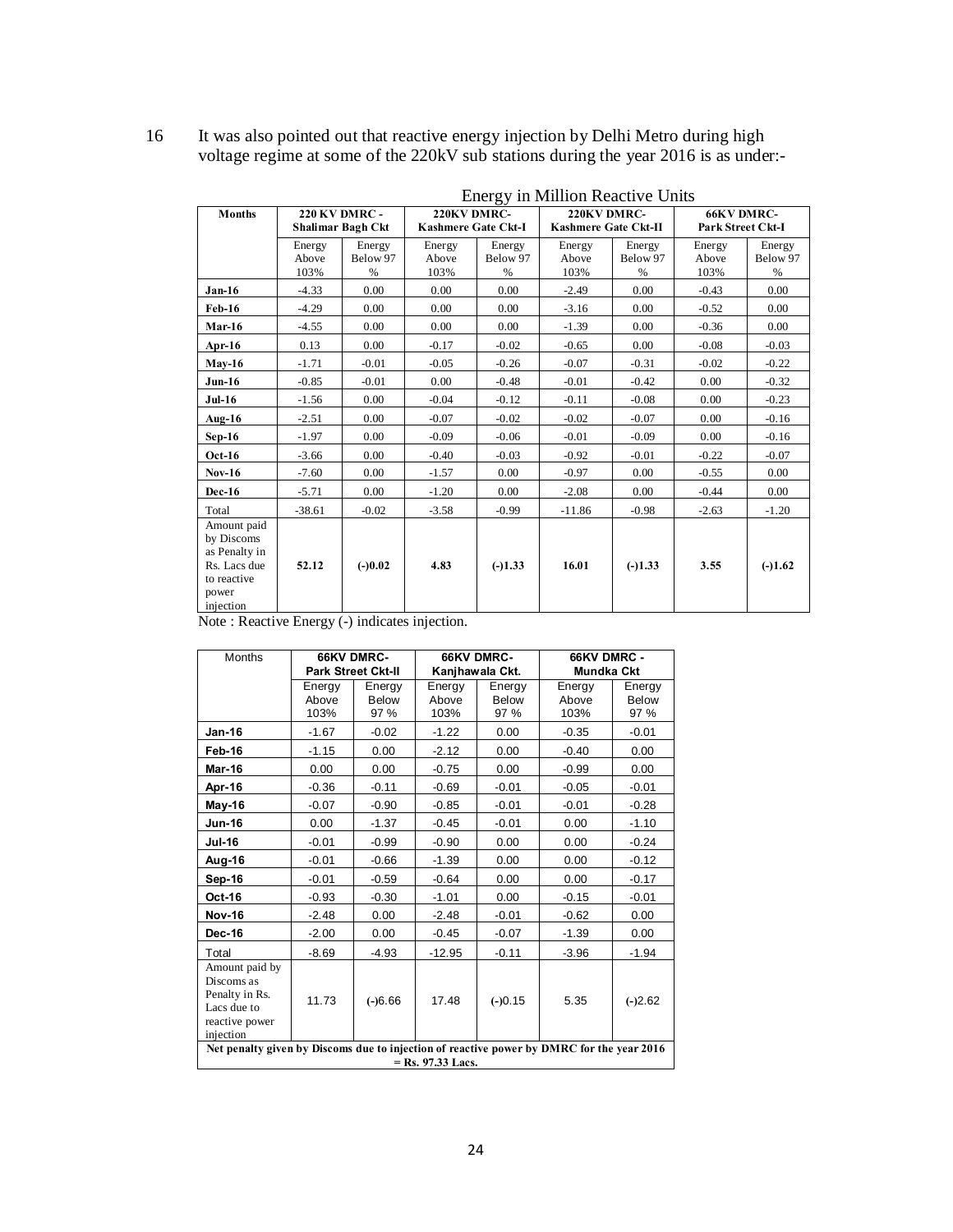- 17 Distribution utilities further mentioned that as per the DERC<sub>G</sub> Standard of Performance Regulations 2007, they have to maintain the voltage profiles of the consumer level within range specified as detailed in this Regulations. They cited various aspects in this regard from the Regulations as under:-
- 63. Procedure for lodging complaint:

Voltage Complaints

- x. In the case of Low / High voltage, the complaint should be lodged at the Centralised Call Center/Complaint Center giving name, address, telephone no., if any, of the complainant along with brief nature of the problem faced. The operator on duty shall register the complaint and intimate the complaint number in every case.
- xi The Centralized Call Center/Complaint Center shall communicate the complaint to the mobile service groups at the concerned Service Centres. The mobile service group would then proceed to the address provided by the complainant, investigate the cause of complaint and resolve the problem.
- xii In case problem is local e.g. due to loose connection of service line, the mobile group shall rectify the fault themselves. In case the voltage problem is due to some other reason(s), such as, deficiency in the system, the mobile group shall bring this to the notice of the Area Assistant Manager/Designated Officer.
- xiii The Area Assistant Manager/Designated Officer shall ascertain if the problem can be rectified by changing the Tap position of the transformer or proper control of the capacitors installed in the system and if possible, he shall do so. However, in case the Assistant Manager finds that problem is due to deficiency in the distribution system requiring up-gradation of distribution lines, transformers, capacitors etc., he shall inform the District Manager for taking further necessary action.
- xiv. The consumer shall also be informed of the need to switching on or switching off of the capacitors installed in his premises when the connected load is not in operation which shall also help the consumer to extend the life of the capacitors besides avoiding over voltage problems, if the capacitors are not controlled automatically.

Schedule-I 2. Quality of Power Supply Voltage variations:

- (i) The Licensee shall maintain the voltages at the point of commencement of supply to a consumer within the limits stipulated hereunder, with reference to declared voltage:
- (a) In the case of Low Voltage,  $+6\frac{6}{3}$  and  $-6\frac{2}{3}$ ;
- (b) In the case of High Voltage, +6% and -9%; and,
- (c) In the case of Extra High Voltage, +10% and -12.5%.

Schedule-II

1.7 Voltage Unbalance:

The Licensee shall ensure that the voltage unbalance does not exceed 3% at the point of commencement of supply. Voltage Unbalance shall be computed in a manner to be specified by the Commission separately or as part of the Distribution Code or Distribution Operating Standards. The Licensee shall submit an exception report to the Commission giving details of the instances when the voltage was beyond the permissible band at the distribution transformer level.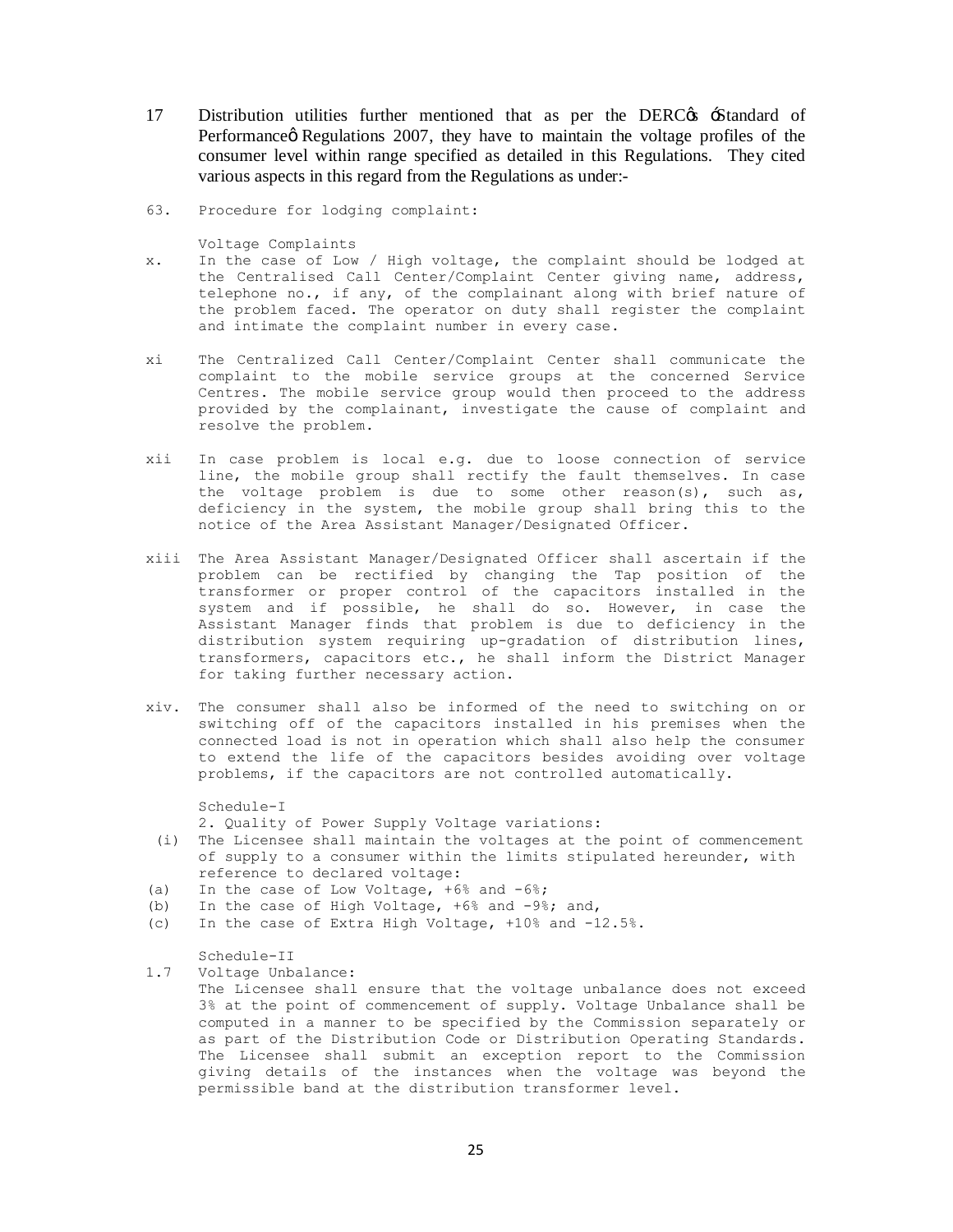**18** They have also submitted that even though the supply of normal voltage to the consumer is stipulated in the supply end there is no penalty for leading power factor drawal by the users. TPDDL representative intimated that DERC vide their letter dated 27.04.2004 directed that th**e meters may be programmed so that kVARh consumption in the leading power factor is not taken into account into consumption.** They cited the full text of the letter as under:-

No.F.3'(49)/Tariff/2003-041...5283 27-Aug-04

To, The Chief Executive Officer M/s North Delhi Power Ltd. Grid Sub-station Building, Tata Power Hudson Lane, Kingsway Camp, Delhi

Sir,

This is with reference to your letter no. ND-CCO/R04/1815 of  $23<sup>rd</sup>$ August, 2004 in connection with the imposition of Low Power Factor surcharge.

- 2. The matter has been considered in the Commission. It is noticed that Commission's Order, as indicated at Clause 4.9.2.14 of the Tariff Order for the years 2002-03 and 2003-04, has not been adhered to in entirety. Accordingly, the Commission directs that NDPL shall immediately withdraw LPF surcharge from the bills. Further, LPS charge which has been levied for nonpayment of LPF surcharge shall also be withdrawn.
- 3. Another issue on which the Commission is receiving representations is of KVAh billing. Some bills have been produced by NDPL before the Commission showing high KVAh billing" disproportionate to KWH consumption. This apparently is on account of leading power factor. This is not to be accounted for. Accordingly, the Commission directs that the meters may be programmed so that KVARh consumption in the leading power factor mode is not taken into account as consumption. NDPL is also directed to reprogramme the meters and the time frame for this task may be submitted to the Commission for consideration. In the meantime and pending further consideration, payments of such bills may be realised accordingly to KWh consumption in terms of clause 6.8.12 of the Tariff Order dated 9thJune, 2004.
- 16 For clarity, clause 4.9.2.14 of the Tariff order of DERC applicable for 2002-03 and 2003-04 which was mentioned in the above letters was cited as under:-

#### **4.9.2.14 Low Power Factor (LPF) Surcharge**

Large number of stakeholders have opposed the levy of LPF surcharge by the petitioner stating that as per provisions of Conditions of Supply of the petitioner the petitioner is required to install the required capacitors if the consumer fails to provide the same and the cost of which may be recovered from the consumers. The petitioner should, therefore, first install the required equipment and thereafter the maintenance/replacement may be done by the consumer. They have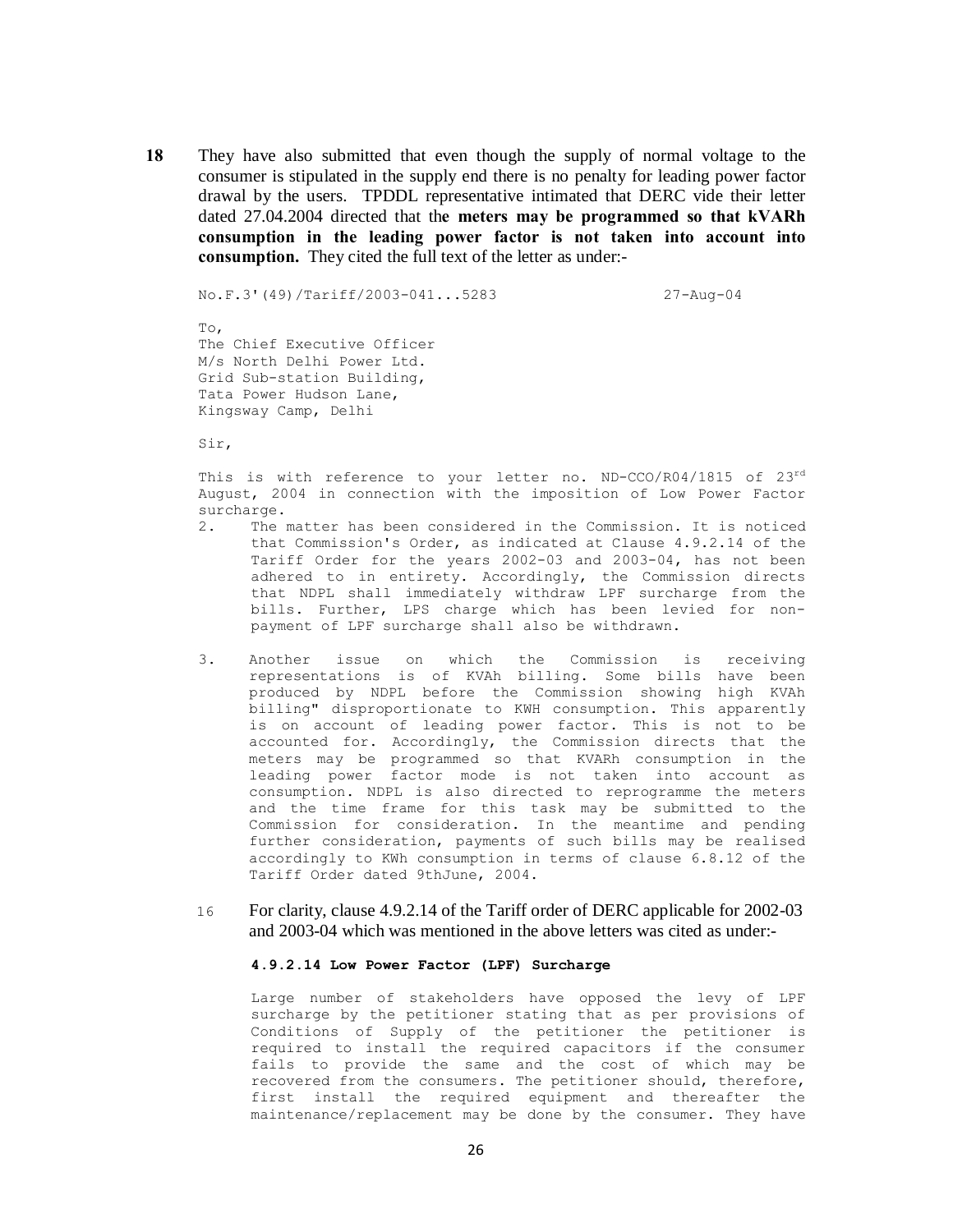also complained about the harassment by utility staff on this account. Some stakeholders have suggested that the provision of LPF surcharge may be removed if all consumers are billed on kVAh basis, which has inbuilt penalty/incentive for low/high power factor. At present most of the SIP / NDLT consumers are having electro-mechanical meters. The petitioner has submitted that it has plans to install electronic meters for all consumers in the SIP/NDLT categories. The Commission has already discussed the application of this provision on LIP / MLHT consumers through its Order dated 16.01.01, who are being billed on kVAh basis. However, as long as all the consumers in the SIP/NDLT category are metered (with electronic meters capable of recording kVAh consumption), kVAh based tariff cannot be introduced in these categories and hence this provision shall be required to be maintained till all the electronic meters are installed by the petitioner. The Commission, hereby, directs the petitioner to complete installation of electronic meters for all the consumers, except those upto 10kW being supplied on single phase, of SIP/NDLT categories by 31st March 2004 so that kVAh (or kWh and kVARh) system of billing energy could be appropriately considered for introduction next year. However, the petitioner shall not replace the electronic meters provided by the erstwhile DVB unless there are compelling reasons to do so. The Commission opines that LPF penalty should be levied only when it is established by measurements with equipment/meters that the average power factor of the installation is less than the required value and the power factor correction equipment provided is either non-functional or inadequate. Before imposing LPF penalty, the consumer should be given a chance to bring his power factor within acceptable limits. The petitioner should, therefore, advise the consumer to bring his power factor within specified limits and also suggest measures, including specifications of equipment required, in such advice. If the consumer fails to comply with the power factor requirement within one month from the receipt of advice, the petitioner should install the requisite equipment at the cost of the consumer to be included in his subsequent bill. Thereafter, it shall be the responsibility of the consumer to maintain and enhance/reduce the capacity of correction equipment as per his load requirement so as to be within specified limits of power factor. For consumers getting electronic meters installed, the levy on account of such low power factor shall not be done unless the consumer has been advised for equipment installation and till a period of 4 months has elapsed from the date of receipt of such advice by the consumer or installation of electronic meter, whichever is later.

19 Discoms further informed that as per Tariff order of DERC issued on 29.09.2015the rates applicable for DMRC from 01.10.2015 are Fixed charges Rs. 125/kVA. Energy Charges Rs. 6.10kVAh (kVARh in leading, PF is set to zero)

Due to the above directions the user like DMRC are scot free from penalties for the injection of reactive power during high voltage and discoms suffers as mentioned above.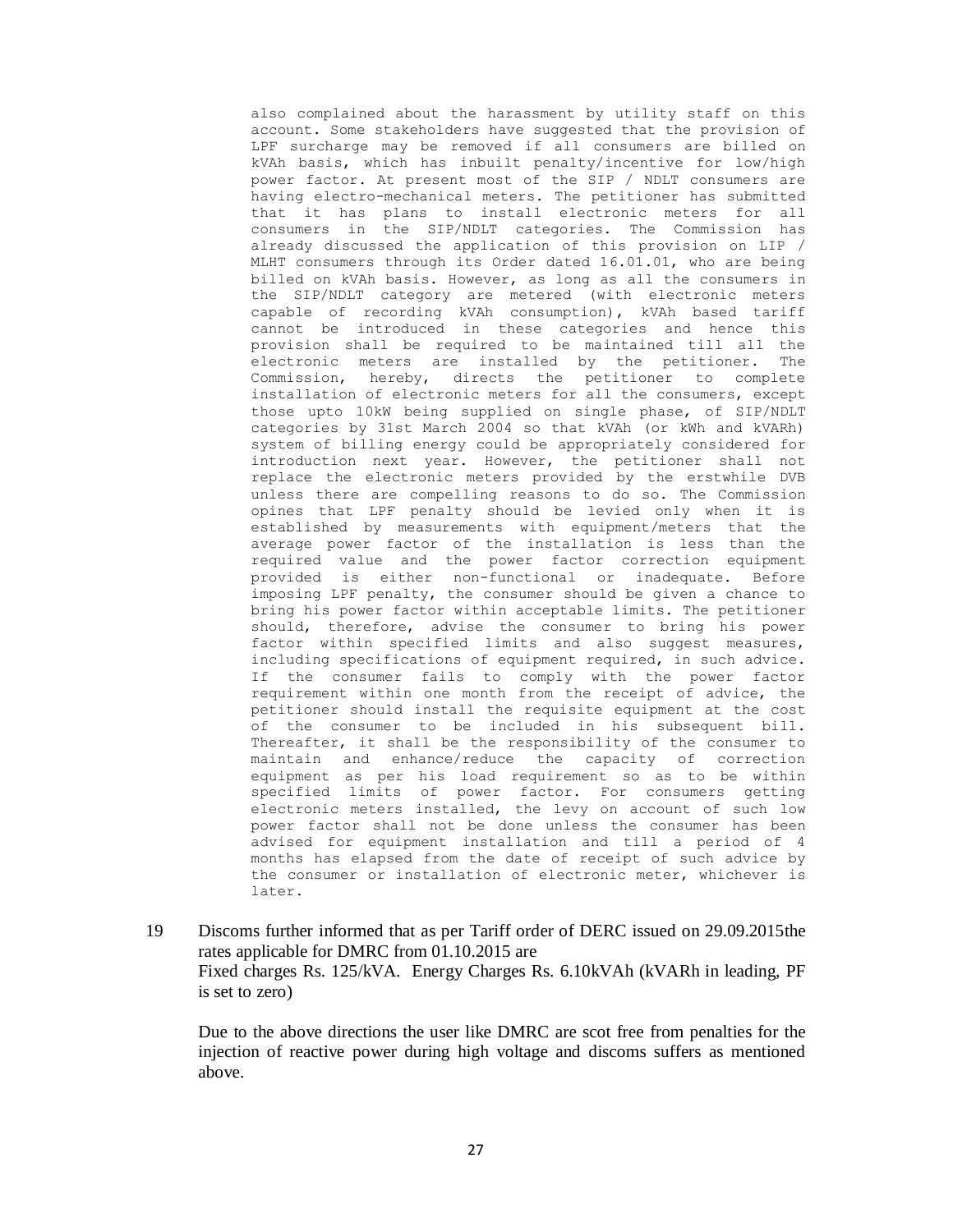20 It was pointed out by TPDDL that one of HT consumers has approached CGRF for compensation from the Distribution Licensees for not meeting the voltage band as per Supply Code. They also informed that as per DERC order, the consumers cannot be billed for injection of reactive energy during high voltage conditions. However, a Distribution Licensee can be sued by any consumer if he / she is not provided with normal voltage supply apart from the fact that Discoms are being penalized if he injects reactive power during high voltage conditions. They also cited the penalties paid by the discoms for injection of reactive power during high voltage conditions during the year 2016 as under:-

|               |                     |                | <b>BRPL</b>                     |                    |                                 |                     |                |                                 |                |                          |
|---------------|---------------------|----------------|---------------------------------|--------------------|---------------------------------|---------------------|----------------|---------------------------------|----------------|--------------------------|
| Month         | <b>MVARh Drawal</b> |                | Amount in Rs. Lacs<br>(payable) |                    | <b>Net</b><br>Amount<br>payable | <b>MVARh Drawal</b> |                | Amount in Rs. Lacs<br>(payable) |                | Net<br>Amount<br>payable |
|               | High<br>Voltage     | Low<br>Voltage | High<br>Voltage                 | <b>Low Voltage</b> | in Rs.<br>Lacs                  | High<br>Voltage     | Low<br>Voltage | High<br>Voltage                 | Low<br>Voltage | in Rs.<br>Lacs           |
| <b>Jan-16</b> | $-12792.4$          | $-4324.8$      | 15.99050                        | $-5.40600$         | 10.58450                        | $-14412.1$          | $-3896.6$      | 18.01513                        | $-4.87075$     | 13.14438                 |
| Feb-16        | $-10162.0$          | $-3535.4$      | 12.70250                        | $-4.41925$         | 8.28325                         | $-13709.5$          | $-3953.1$      | 17.13688                        | $-4.94138$     | 12.19550                 |
| <b>Mar-16</b> | $-8658.0$           | $-3771.4$      | 11.25535                        | $-4.90282$         | 6.35253                         | $-3699.6$           | $-4458.2$      | 4.62450                         | $-5.57275$     | $-0.94825$               |
| Apr-16        | 1586.9              | $-2735.5$      | $-2.06297$                      | $-3.55615$         | $-5.61912$                      | 553.9               | $-282.2$       | $-0.72007$                      | $-0.36686$     | $-1.08693$               |
| <b>May-16</b> | $-4358.1$           | 3154.1         | 5.66553                         | 4.10033            | 9.76586                         | 735.9               | 25048.9        | $-0.95667$                      | 32.56357       | 31.60690                 |
| <b>Jun-16</b> | $-1544.0$           | 683.8          | 2.00720                         | 0.88894            | 2.89614                         | $-3062.9$           | 3720.0         | 3.98177                         | 4.83600        | 8.81777                  |
| Jul-16        | $-5393.6$           | 717.1          | 7.01168                         | 0.93223            | 7.94391                         | $-2119.8$           | 26388.8        | 2.75574                         | 34.30544       | 37.06118                 |
| Aug-16        | $-5140.0$           | 1729.5         | 6.68200                         | 2.24835            | 8.93035                         | $-1780.5$           | 14485.1        | 2.31465                         | 18.83063       | 21.14528                 |
| Sep-16        | $-2945.0$           | 1444.2         | 3.82850                         | 1.87746            | 5.70596                         | $-446.4$            | $-1384.7$      | 0.58032                         | $-1.80011$     | $-1.21979$               |
| Oct-16        | $-4986.8$           | $-695.5$       | 6.48284                         | $-0.90415$         | 5.57869                         | 9642.8              | $-2399.2$      | $-12.53564$                     | $-3.11896$     | $-15.65460$              |
| <b>Nov-16</b> | $-12125.8$          | $-1735.3$      | 15.76354                        | $-2.25589$         | 13.50765                        | $-20122.7$          | $-3325.4$      | 26.15951                        | $-4.32302$     | 21.83649                 |
| <b>Dec-16</b> | $-22354.7$          | $-3462.9$      | 29.06111                        | $-4.50177$         | 24.55934                        | $-23972.8$          | $-4407.4$      | 31.16464                        | $-5.72962$     | 25.43502                 |
| Total         | -88873.464          | 12532.100      | 114.38778                       | $-15.89872$        | 98.48906                        | -72393.700          | 45536.000      | 92.52075                        | 59.81220       | 152.33295                |

|               |                     |                | <b>BYPL</b>     |                                 | <b>NDMC</b>               |                     |             |                                        |                |                           |
|---------------|---------------------|----------------|-----------------|---------------------------------|---------------------------|---------------------|-------------|----------------------------------------|----------------|---------------------------|
| Month         | <b>MVARh Drawal</b> |                |                 | Amount in Rs. Lacs<br>(payable) |                           | <b>MVARh Drawal</b> |             | <b>Amount in Rs. Lacs</b><br>(payable) |                | <b>Net</b><br>Amount      |
|               | High<br>Voltage     | Low<br>Voltage | High<br>Voltage | <b>Low Voltage</b>              | payable<br>in Rs.<br>Lacs | High<br>Voltage     | Low Voltage | High<br>Voltage                        | Low<br>Voltage | payable<br>in Rs.<br>Lacs |
| <b>Jan-16</b> | $-9025.5$           | $-6973.3$      | 11.28188        | $-8.71663$                      | 2.56525                   | 1961.8              | $-2289.9$   | $-2.45225$                             | 2.86238        | $-5.31463$                |
| Feb-16        | $-7715.4$           | $-7580.8$      | 9.64425         | $-9.47600$                      | 0.16825                   | 2258.5              | $-1278.7$   | $-2.82313$                             | 1.59838        | $-4.42150$                |
| <b>Mar-16</b> | 826.8               | $-6205.7$      | $-1.03350$      | $-7.75713$                      | $-8.79063$                | 5769.6              | $-1028.3$   | $-7.21200$                             | 1.28538        | $-8.49738$                |
| Apr-16        | $-281.5$            | 1479.4         | 0.36595         | 1.92322                         | 2.28917                   | 6347.7              | 895.3       | $-8.25201$                             | 1.16389        | $-7.08812$                |
| $May-16$      | 1113.1              | 10853.3        | $-1.44703$      | 14.10929                        | 12.66226                  | 1892.5              | 5308.3      | $-2.46025$                             | 6.90079        | 4.44054                   |
| <b>Jun-16</b> | $-1288.2$           | 13406.4        | 1.67466         | 17.42832                        | 19.10298                  | 1185.1              | 80.3        | $-1.54063$                             | 0.10439        | $-1.43624$                |
| <b>Jul-16</b> | 1381.5              | 8917.9         | $-1.79595$      | 11.59327                        | 9.79732                   | 2049.3              | 3918.2      | $-2.66409$                             | 5.09366        | 2.42957                   |
| Aug-16        | $-1465.2$           | 5745.9         | 1.90476         | 7.46967                         | 9.37443                   | 2144.0              | 2611.8      | $-2.78720$                             | 3.39534        | 0.60814                   |
| Sep-16        | $-1886.5$           | 3067.7         | 2.45245         | 3.98801                         | 6.44046                   | 1127.4              | 1972.5      | $-1.46562$                             | 2.56425        | 1.09863                   |
| Oct-16        | $-4685.8$           | $-4994.7$      | 6.09154         | $-6.49311$                      | $-0.40157$                | 4471.7              | 439.0       | $-5.81321$                             | 0.57070        | $-5.24251$                |
| <b>Nov-16</b> | 3525.7              | $-6361.1$      | $-4.58341$      | $-8.26943$                      | 12.85284                  | 4025.5              | $-2096.7$   | $-5.23315$                             | 2.72571        | $-7.95886$                |
| <b>Dec-16</b> | $-11627.6$          | $-5704.9$      | 15.11588        | $-7.41637$                      | 7.69951                   | 2255.9              | $-2470.1$   | $-2.93267$                             | 3.21113        | $-6.14380$                |
| <b>Total</b>  | 31128.600           | 5650.100       | 39.67148        | 8.38312                         | 48.05460                  | 35489.000           | 6061.700    | 45.63621                               | 8.11006        | 37.52615                  |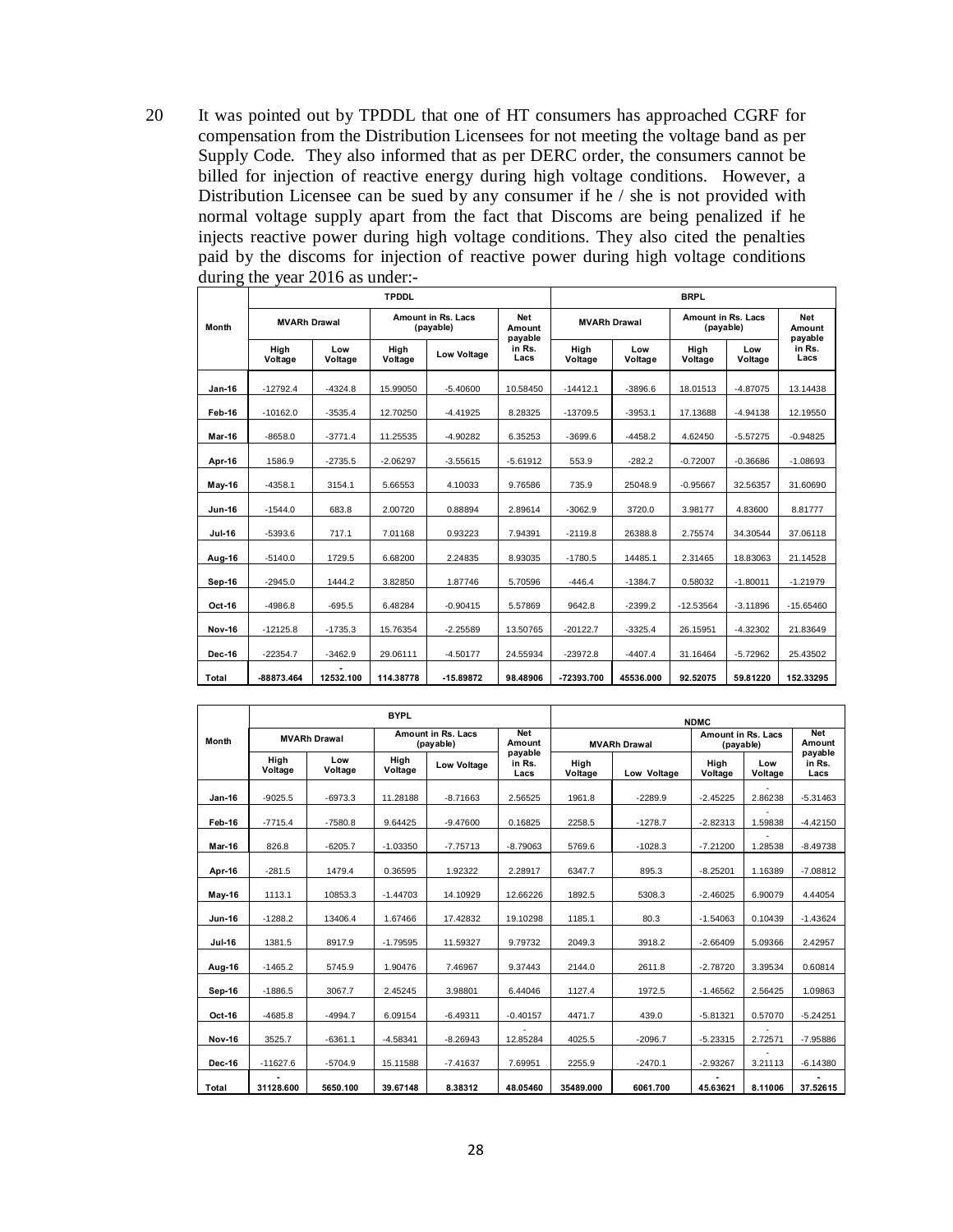|               |                 |                     | <b>MES</b>      |                                        |                           | <b>TOTAL DELHI DISCOMS</b> |                |                                        |                |                           |
|---------------|-----------------|---------------------|-----------------|----------------------------------------|---------------------------|----------------------------|----------------|----------------------------------------|----------------|---------------------------|
| Month         |                 | <b>MVARh Drawal</b> |                 | <b>Amount in Rs. Lacs</b><br>(payable) |                           | <b>MVARh Drawal</b>        |                | <b>Amount in Rs. Lacs</b><br>(payable) |                | <b>Net</b><br>Amount      |
|               | High<br>Voltage | Low<br>Voltage      | High<br>Voltage | Low<br>Voltage                         | payable<br>in Rs.<br>Lacs | High<br>Voltage            | Low<br>Voltage | High<br>Voltage                        | Low<br>Voltage | payable<br>in Rs.<br>Lacs |
| $Jan-16$      | 177.3           | 640.8               | $-0.22163$      | 0.80100                                | 0.57938                   | $-34090.9$                 | $-16843.800$   | 42.61363                               | $-21.05475$    | 21.55888                  |
| Feb-16        | 165.6           | 308.2               | $-0.20700$      | 0.38525                                | 0.17825                   | $-29162.8$                 | $-16039.800$   | 36.45350                               | $-20.04975$    | 16.40375                  |
| Mar-16        | 108.4           | 1563.4              | $-0.13550$      | 1.95425                                | 1.81875                   | $-5652.8$                  | $-13900.200$   | 7.49885                                | $-17.56382$    | $-10.06497$               |
| Apr-16        | 11.7            | 3630.0              | $-0.01521$      | 4.71900                                | 4.70379                   | 8218.7                     | 2987.000       | $-10.68431$                            | 3.88310        | $-6.80121$                |
| <b>May-16</b> | 59.2            | 4628.8              | $-0.07696$      | 6.01744                                | 5.94048                   | $-557.4$                   | 48993.400      | 0.72462                                | 63.69142       | 64.41604                  |
| <b>Jun-16</b> | 93.3            | 4231.6              | $-0.12129$      | 5.50108                                | 5.37979                   | $-4616.7$                  | 22122.100      | 6.00171                                | 28.75873       | 34.76044                  |
| Jul-16        | 78.3            | 2670.2              | $-0.10179$      | 3.47126                                | 3.36947                   | $-4004.3$                  | 42612.200      | 5.20559                                | 55.39586       | 60.60145                  |
| Aug-16        | 52.3            | 3903.8              | $-0.06799$      | 5.07494                                | 5.00695                   | $-6189.4$                  | 28476.100      | 8.04622                                | 37.01893       | 45.06515                  |
| Sep-16        | 64.2            | 3068.9              | $-0.08346$      | 3.98957                                | 3.90611                   | $-4086.3$                  | 8168.600       | 5.31219                                | 10.61918       | 15.93137                  |
| Oct-16        | 353.1           | 1766.7              | $-0.45903$      | 2.29671                                | 1.83768                   | 4795.0                     | -5883.700      | $-6.23350$                             | $-7.64881$     | $-13.88231$               |
| <b>Nov-16</b> | 920.1           | 211.9               | $-1.19613$      | 0.27547                                | $-0.92066$                | $-23777.2$                 | -13306.600     | 30.91036                               | $-17.29858$    | 13.61178                  |
| <b>Dec-16</b> | 279.9           | 348.2               | $-0.36387$      | 0.45266                                | 0.08879                   | $-55419.3$                 | $-15697.100$   | 72.04509                               | $-20.40623$    | 51.63886                  |
| Total         | 2363.400        | 26972.500           | $-3.04986$      | 34.93863                               | 31.88878                  | 154543.364                 | 71688.200      | 197.89395                              | 95.34528       | 293.23923                 |

Details of Delhi State to pay Northern Regional Reactive Pool Account

| <b>Month</b>  | <b>MVARh Drawal</b> | Net Amount  |                     |
|---------------|---------------------|-------------|---------------------|
|               | High Voltage        | Low Voltage | Payable in Rs. Lacs |
| $Jan-16$      | $-115382.10$        | $-1.7$      | 144.2255            |
| Feb-16        | $-84489.8$          | 6.1         | 105.6199            |
| Mar-16        | $-90752.9$          | $-0.1$      | 113.441             |
| Apr-16        | -15306              | 38.4        | 22.32147            |
| May-16        | 17607.2             | 1657.8      | $-6.36065$          |
| $Jun-16$      | 20496.2             | 2966.8      | $-18.5104$          |
| Jul-16        | 8865.2              | $-716.3$    | $-2.7514$           |
| Aug-16        | 7618.9              | 323.7       | $-6.82981$          |
| Sep-16        | $-8586.6$           | $-37.3$     | 13.29042            |
| $Oct-16$      | $-26491.7$          | 172.5       | 34.66346            |
| <b>Nov-16</b> | $-89410$            | 10.8        | 116.247             |
| Dec-16        | -131449.2           | $-116.5$    | 170.7325            |
| Total         | -507280.80          | 4304.20     | 686.09              |

**21 It was opined that Discoms should approach DERC and request the Commission for modification of the order which prohibits Discoms to charge the HT / LT high load consumers like Delhi Metro etc if they found injecting reactive power during high voltage regime so that consumers deter injection of reactive power during high voltage conditions for stable voltage profile.**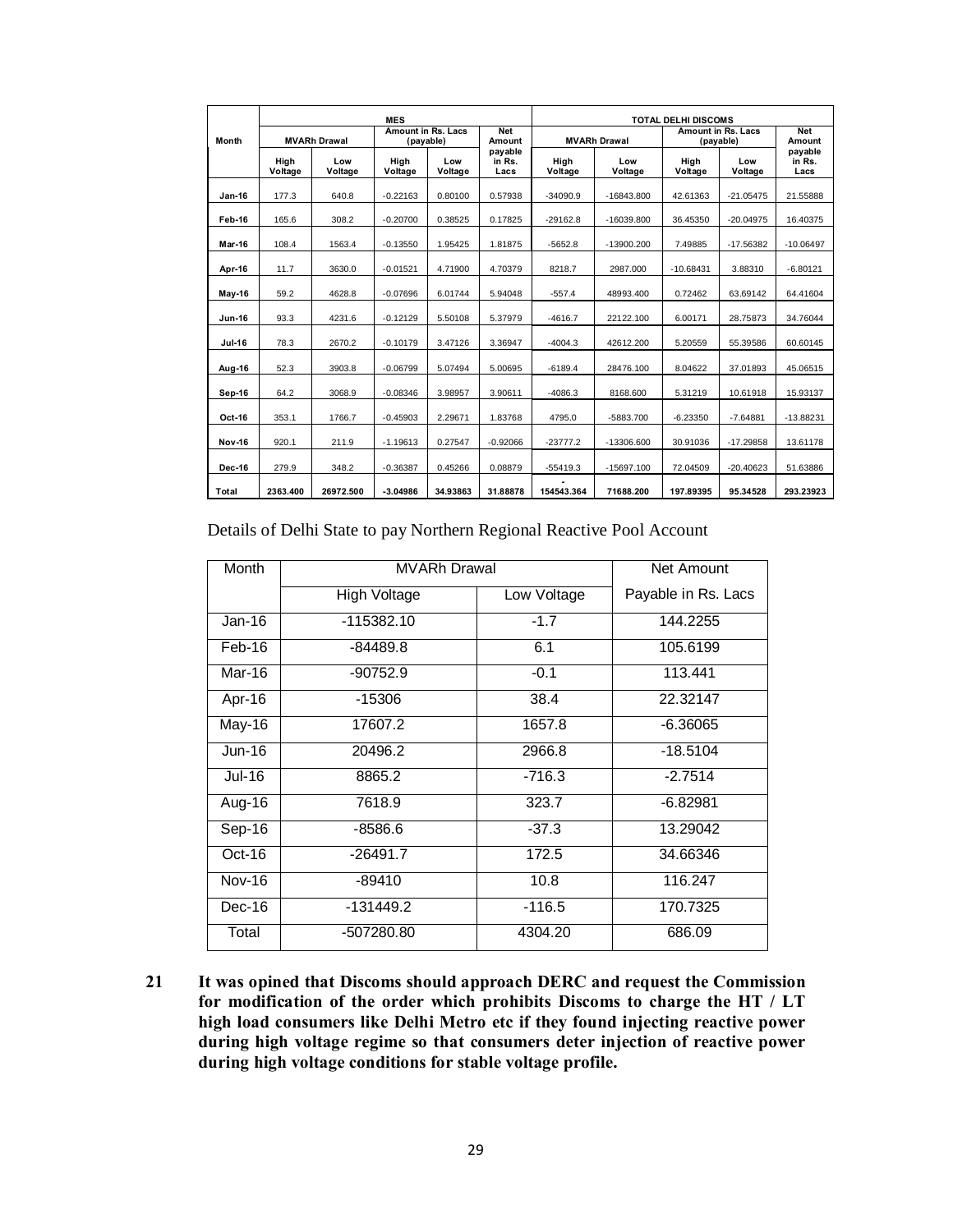22 It was also brought out that due to opening of 66kV feeders to control high voltage also affect the operation of Waste-to-Energy plant at Okhla and East Delhi. East Delhi Power Plant which is now on Trial Run in one of the communications pleaded the following:-

Ref. No. EDWPCL/WTE/1226/SLDC/16-17/15112016 Date : 15-Nov-16 Executive Director State Load Despatch Centre 1<sup>st</sup> Floor, SLDC Building, 33kV Sub-station Tagore Lane, Minto Road New Delhi-110002 Subject : Over voltage trip at 66kV bay at 220/66kV DTL Substation, Ghazipur Dear sir, We have recorded voltage 71.79kV at 66kV at plant end (Refer Annexure-1). This voltage, over voltage protection activated and main grid failed. Due to this, power was got available in between 1.00am to 4.55am on dt. 14.11.16. At present, out plant is running at 6MW and it is very difficult with us to export the power if over voltage occurs again. We request you to take necessary action for rectification of this issue.

For East Delhi Waste Processing Company Limited (EDWPCL)

- 23 It was also pointed out by Waste-to-Energy Plants that if the power supply fails, the Waste to Energy power plant trips resulting into stoppage of municipal waste consumption. The waste which is in the process for burning get struck up and would emit more smoke in the atmosphere which is detrimental to the environment and also against the National Green Tribunal directives. As such, they requested disruption free availability of Grid supply. It was explained by SLDC that disruptions in Okhla and East Delhi Waste to Energy Plants are due to change over of supply due to opening of 66kV feeders to control high voltage.
- 24 Sensing the severity of high voltage problems engulfing the Grid particularly during off peak season's off peak hours during 11PM to 06.00AM next day Delhi. Delhi Metro representative assured maximum cooperation to run the system in normal condition to ensure reliable power supply to the essential category of consumers like Delhi Metro etc. They also are studying the international practice to control high voltage particularly during low load conditions.
- 25 Following facts were also revealed with regard to DMRC.:-
- i) Delhi Metro has started operation since  $24<sup>th</sup>$  December 2002. It started services as under:-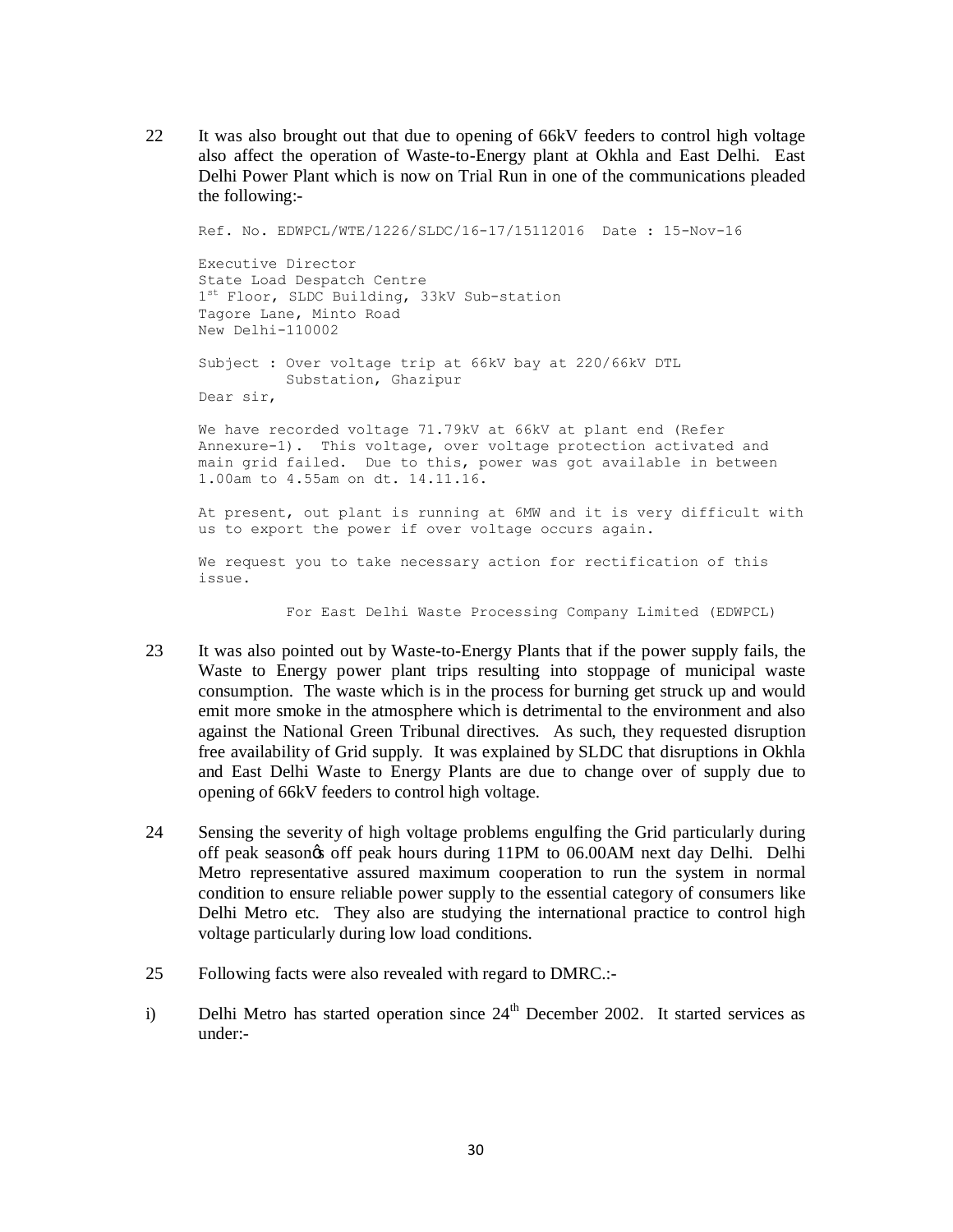| Sr. No                    | Name of the DMRC route                                      | Date of starting operation |  |
|---------------------------|-------------------------------------------------------------|----------------------------|--|
| $\mathbf{A}$              | Line -1 Dilshad Garden - Rithala                            |                            |  |
| (i)                       | Shahdra ó Tis Hazari                                        | 25.12.2002 (Phase-I)       |  |
| (ii)                      | Tis Hazari ó Inderlok                                       | 04.10.2003 (Phase-I)       |  |
| $\overline{(\text{iii})}$ | Inderlok ó Rithala                                          | 01.08.2004 (Phase-I)       |  |
| (iv)                      | Dilshad Garden ó Shahdra                                    | 03.06.2008 (Phase-II)      |  |
| B                         | Line-2 Huda City Center - Jahangiripuri -<br>Samaypur Badli |                            |  |
| (i)                       | Vishwa Vidyalaya ó Kashmiri Gate                            | 20.12.2004 (Phase-I)       |  |
| (ii)                      | Vishwa Vidyalaya ó Central Secretariat                      | 03.07.2005 (Phase-I)       |  |
| (iii)                     | Vishwa Vidyalaya ó Jahangirpuri                             | 03.02.2009 (Phase-II)      |  |
| (iv)                      | HUD City Centre ó Qutab Minar                               | 21.06.2010 (Phase-II)      |  |
| (v)                       | Central Secretariat ó Qutab Minar                           | 03.09.2010 (Phase-II)      |  |
| (vi)                      | Jahangirpuri ó Samaypur Badli                               | 10.11.2015 (Phase-III)     |  |
| $\mathbf C$               | Line - 3 Dwarka Sec-21 - Noida City Centre                  |                            |  |
| (i)                       | Barakhamba ó Dwarka                                         | 31.12.2005 (Phase-I)       |  |
| (ii)                      | Dwarka ó Dwarka Sec-9                                       | 01.04.2006 (Phase-I)       |  |
| (iii)                     | Barakhamba ó Indraprastha                                   | 11.11.2006 (Phase-I)       |  |
| (iv)                      | Indraprastha ó Yamuna Bank                                  | 10.05.2009 (Phase-II)      |  |
| (v)                       | Yamuna Bank ó Noida City Centre                             | 13.11.2009 (Phase-II)      |  |
| (vi)                      | Dwarka Sec-9 ó Dwarka Sec 21                                | 03.10.2010 (Phase-II)      |  |
| D                         | Line-4 Yamuna Bank - Vaishali - Blue Line                   |                            |  |
| (i)                       | Anand Vihar ISBT ó Vaishali                                 | 27.01.2010 (Phase-II)      |  |
| E                         | Line -5 Green Line Inderlok - Mundka                        |                            |  |
| (i)                       | Inderlok ó Mundka                                           | 03.04.2010 (Phase-II)      |  |
| (ii)                      | Kirti Nagar ó Ashok Park Main                               | 27.08.2011 (Phase-II)      |  |
| G                         | Line-6 ITO - Escort Mujasar                                 |                            |  |
| (i)                       | Central Secretariat ó Sarita Vihar                          | 03.10.2010 (Phase-II)      |  |
| (ii)                      | Sarita Vihar ó Badarpur                                     | 14.01.2011 (Phase-II)      |  |
| (iii)                     | Central Secretariat ó Janpath ó Mandi house                 | 28.06.2014 (Phase-III)     |  |
| (iv)                      | Mandi House ó ITO Station                                   | 08.06.2015 (Phase-III)     |  |
| (v)                       | Sarai ó Escort Mujasar (Faridabad section)                  | 06.09.2015 (Phase-III)     |  |
| $\bf H$                   | <b>Airport Metro Express Line</b>                           |                            |  |
| (i)                       | New Delhi ó IGI Airport T-3 ó Dwarka Sec.21                 | 23.02.2011 (Phase-III)     |  |

iii) The power supply arrangements of the DMRC system was also explained as under:-

| Sr.            | Line        | <b>RSS</b> Locations | Feeding source      | Existing<br>contracted |
|----------------|-------------|----------------------|---------------------|------------------------|
| No             |             |                      |                     | demand MVA)            |
| 1              | Line-1      | Rithala              | Rohini-I            | 10.5                   |
| 2              |             | Kashmiri Gate        | Kashmiri Gate       | 11                     |
| 3              | $Line-2$    | Jahangirpuri         | Shalimar Bagh       | 13.5                   |
| 4              |             | New Delhi & IP       | <b>GTPS</b>         | 29                     |
| $\overline{5}$ |             | Chattarpur           | Mehrauli            | 10                     |
| 6              | Line- $3/4$ | Dwarka               | Pappankalan-II      | 8                      |
|                |             | Subhash Nagar        | Pappankalan-I       | 10                     |
| 8              | Line-5      | Mundka               | Khanjawla & Neelwal | 8                      |
| 9              | Line-6      | Park Street          | <b>Park Street</b>  | 8                      |
| 10             |             | Sarita Vihar         | Sarita Vihar        | 12                     |
| 11             | Airport     | Airport line         | Park Street         | 3                      |
|                | LIne        |                      |                     |                        |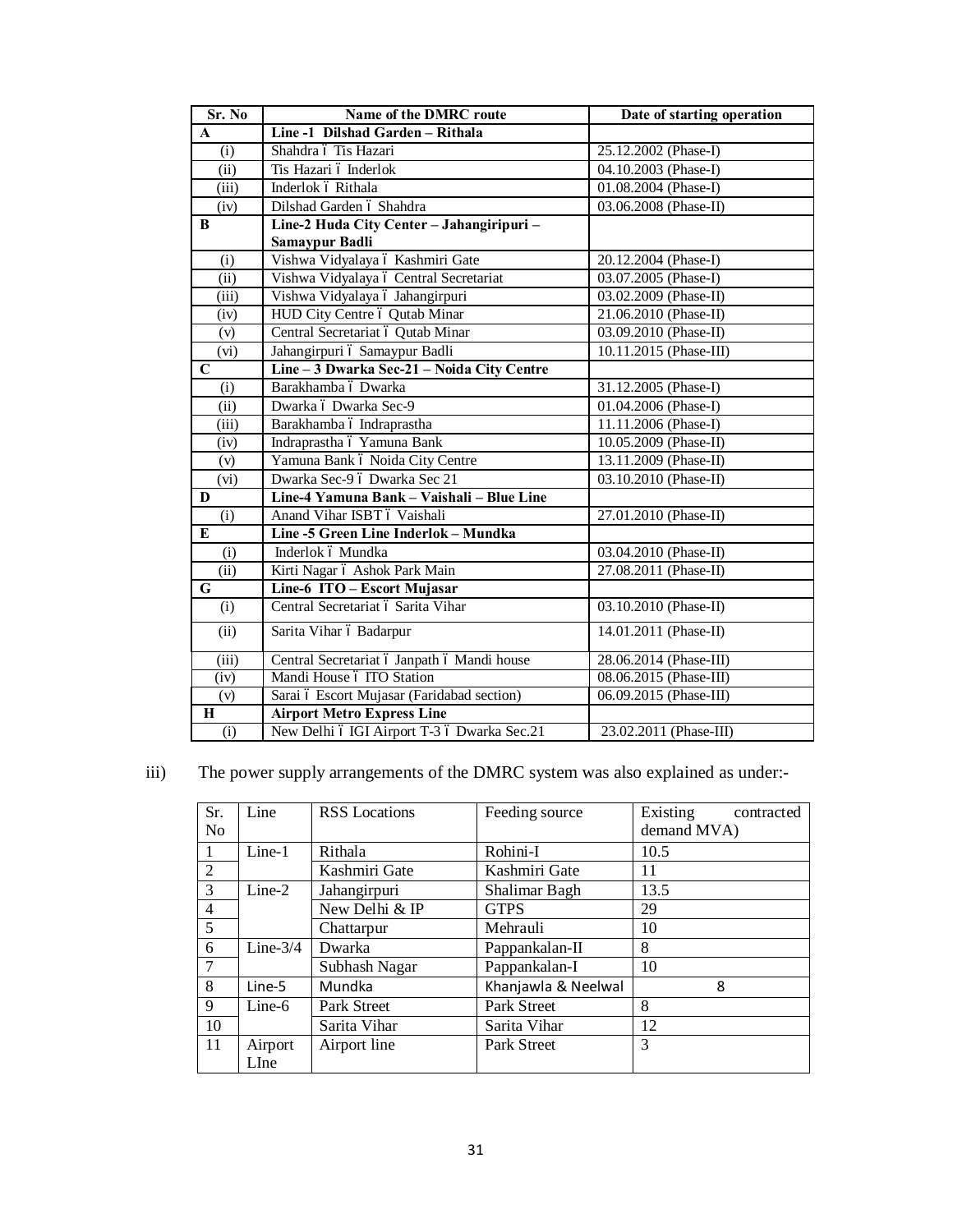- iv) Due to frequent acceleration and de-acceleration, requirement of DMRC power demand varies time to dime. DMRC $\alpha$  traction is about 65% of total demand.
- v) On applying brakes of trains, about 35% of the energy is regenerated. Thus, regenerated energy is used by the trains in powering mode. As on date, DMRC is having about 1456 Coaches (235 trains). It comprises 406 Standard Gauge Coaches and 1050 Broad Gauge coaches. Another 750 new coaches are under supply / commissioning.
- vi) At present, Delhi Metro has 12 Sub-stations to feed the traction load as detailed hereunder ó

| Sr.<br>N <sub>0</sub>    | <b>Feeding source</b><br>of DTL | <b>RSS Locations</b><br>of DMRC | <b>Traction Load Feeding Zone/Line</b>                                   |  |  |
|--------------------------|---------------------------------|---------------------------------|--------------------------------------------------------------------------|--|--|
| 1                        | Rohini-I                        | Rithala                         | Traction load in part of Red Line                                        |  |  |
| 2                        | Kashmiri Gate<br>Kashmiri Gate  |                                 | Traction load in part of Red Line                                        |  |  |
| 3                        | Shalimar Bagh                   | Jahangirpuri                    | Traction load in part of Yellow Line                                     |  |  |
| $\overline{\mathcal{A}}$ | <b>GTPS</b>                     | New Delhi                       | Traction load in part of Yellow Line                                     |  |  |
| 5                        | Mehrauli                        | Chattarpur                      | Traction load in part of Yellow Line                                     |  |  |
| 6                        | Pappankalan-II                  | Dwarka                          | Traction load in part of Blue Line                                       |  |  |
| 7                        | Pappankalan-I                   | Subhash Nagar                   | Traction load in part of Blue Line                                       |  |  |
| 8                        | <b>GTPS</b>                     | Indraprastha                    | Traction load in part of Blue Line                                       |  |  |
| 9                        | Khanjawla<br>&<br>Neelwal       | Mundka                          | Traction load of Green Line                                              |  |  |
| 10                       | Park Street                     | Park Street                     | Traction load in part of Violet Line $\&$<br><b>Airport Express Line</b> |  |  |
| 11                       | Sarita Vihar                    | Sarita Vihar                    | Traction load in part of Violet Line                                     |  |  |
| 12                       | Mehrauli                        | Airport line                    | Traction load in part of Airport<br><b>Express Line</b>                  |  |  |

In case of failure of electrical supply of any RSS the traction supply is extended from adjacent RSS.

Reactive power control.

vii) At present DMRC is having electrical network consisting 313.7 circuit kilometers, 20.8 kilometers at 220kV level, 42.9 kilometers at 66kV level and 250 kilometers at 33kV levels.

At each stations in 3phase 415V system, typical capacitor bank rating is 160 kVAr in Rail corridor stations (in various step of 5-37.5 kVAr) and 950 kVAr in underground stations (in various step of 25-100 kVAr) respectively. No capacitor bank is provided at higher voltage levels.

viii) DMRC representative for the informed that Metro activities are also on during off peak hours i.e. 00.00hrs. to 05.00hrs to make the trains operative from 05.00AM onwards and hence it would not be possible to switch off all light loaded cables circuits during night time after metro train services. However, he provided following feeders list to open during nigh time as a short term measure: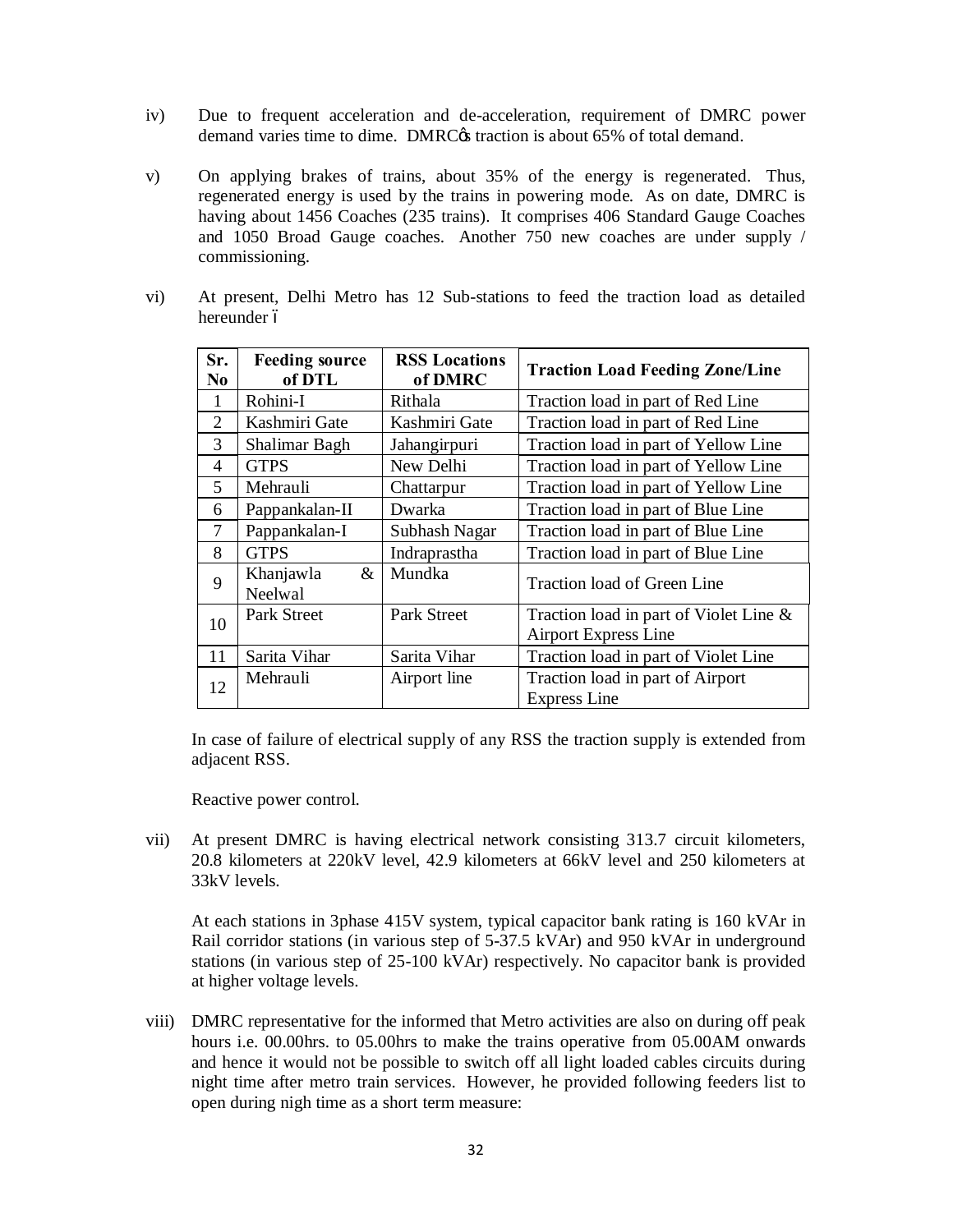- a) For KG RSS switching-off of one 220 kV circuit during night (already started w. e. f.  $12^{th}$  Feb 2017.
- b) Switching-off one circuit each of Rithala RSS (from Rohini-I of DTL), Park Street RSS (from Park Street of DTL) and Subhash Nagar (from Pappankalan-I of DTL) has been agreed (implemented from 09.02.2017).
- c) Switching-off of one circuit of Dwarka RSS (from Papankalan-II of DTL), Mundka RSS (from Neelwal or Kanjahwala of DTL), Sarita Vihar RSS (from Sarita Vihar of DTL), Airport RSS (from Mahipalpur of DTL) and Chattarpur RSS (from Mahipalpur of DTL) has also been agreed by DMRC.
- d) In case of 3 RSS namely Jahangirpuri RSS (from Shalimar Bagh of DTL), Indraprastha & New Delhi RSS (from GTPS) switching-off of one circuit is not agreed being single source at these RSS.
- ix) DMRC representative also intended to know the reactive VAr injection other consumers, industries and domestic consumers as SLDC has only projected the VAr injection of DMRC and it gives the impression that DMRC only the cause of high voltage. It was also informed that long term solution would be drawn out to control high voltage issue and requested DTL draw out plans for installations of reactors to control high voltage.
- x) It was informed by DTL that at three ISTS namely Dwarka, Maharani Bagh and Tuglakabad proposed to be installed have the provisions of 125MVAR reactors. These systems are expected to be available only by summer 2019. As such, winter operations for 2017 and 2018 should be planned accordingly. It was also confirmed that the capacitors are kept off at all substations of DTL and Discoms to control voltage. The utilities can monitor reactive power flow on real time basis through the website of Delhi SLDC which is available in sub station wise as well as line wise.
- xi) It was noticed that New Delhi Municipal Council (NDMC) has not been opening lightly loaded cable circuits during night time to control high voltage. NDMC was requested to switch off lightly loaded circuits from both ends during night time. NDMC representative informed that they are not switching off circuits considering the important load being catered by them.
- xii) BYPL representative complaint that due to injection of reactive power injection by NDMC and DMRC, the voltage remains high at Park Street etc causing paying penalty by BYPL and requested SLDC to intervene and get the lightly loaded feeders opened
- xiii) NDMC and DMRC were advised to identify more lightly loaded feeders and get them opened from both ends during low load conditions to control high voltages.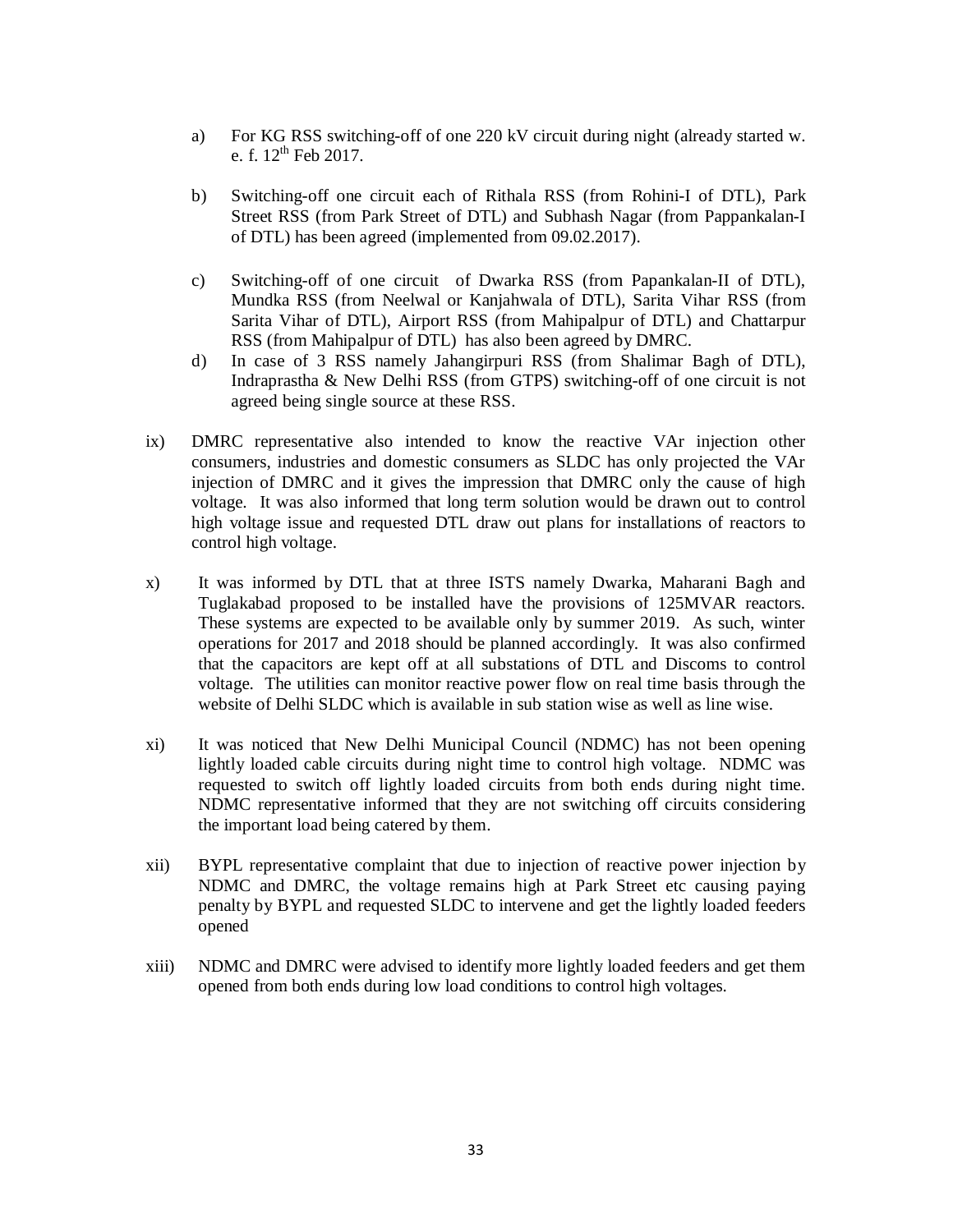- xiv) Concluding the discussion, it was opined that
- **a) All utilities should open lightly loaded lines especially cables from both ends during high voltage conditions.**
- **b) Discoms should approach State Electricity Commission to incorporate proper provisions to charge reactive power injections during high voltage (leading power factor) operation conditions to deter the consumers particularly high end consumers to inject reactive power during high voltage conditions.**
- **c) DMRC should ensure that it should not inject reactive power during high voltage conditions to avoid high voltage induction in the sub stations where DMRC feeders are emanating to avoid destabilization of supply including that DMRC.**
- 24 Meeting concluded with thanks to Chair.